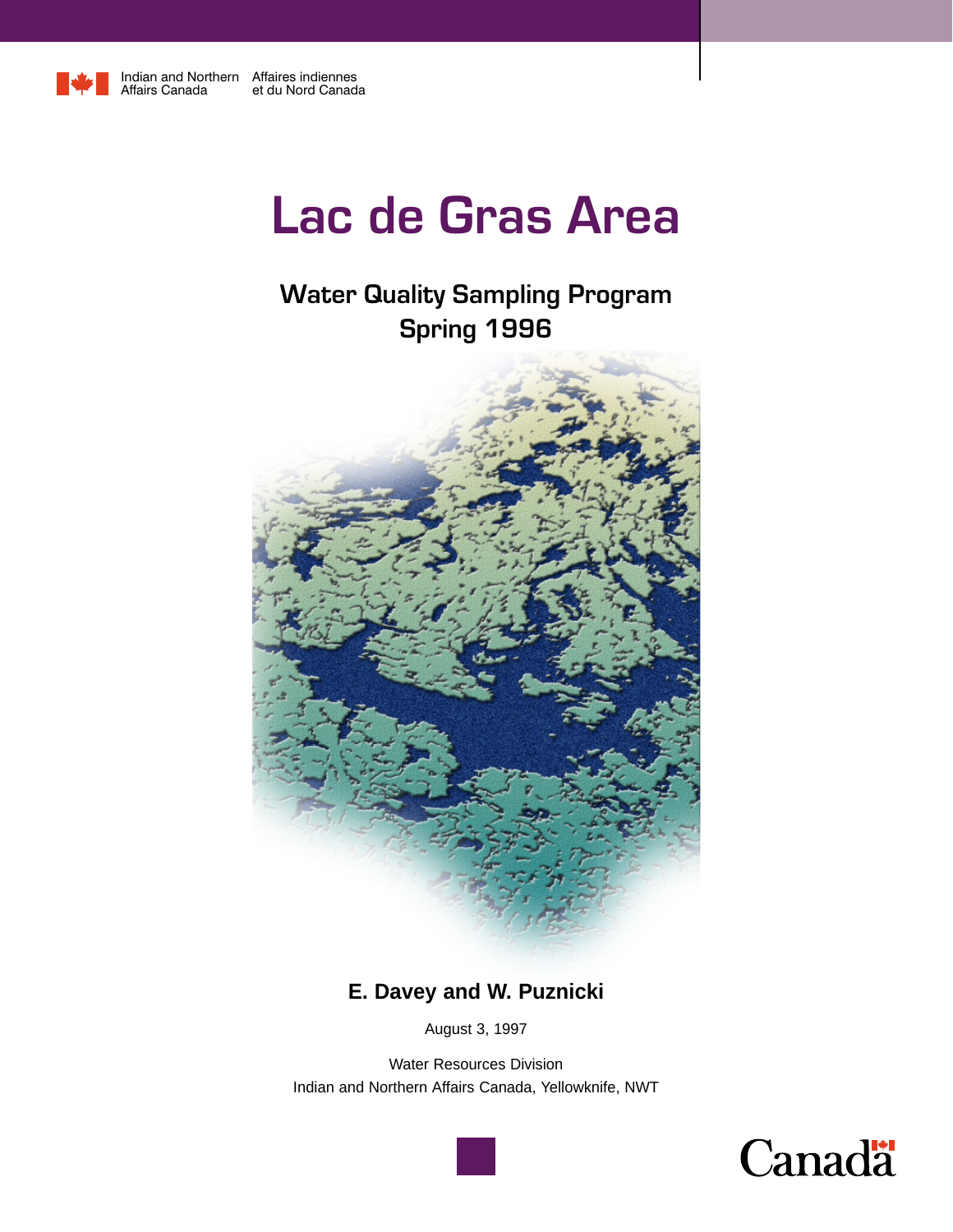

### **Abstract**

This report presents results from a water quality study that was carried out during the spring of 1996 on five major lakes found in the BHP claim block. Grab water samples collected from Slipper, Nema, Moose, Vulture and Kodiak Lakes were analyzed for major ions, nutrients, metals and physicals. The data collected from this study will aid in determining baseline values for the lakes' parameters and detecting water quality changes that may result from mining activities in the future. The study also provides some of the only under ice sampling that has been done in the area. A comparison of the Analytical Service Laboratories Ltd. (ASL) and the Taiga Environmental Laboratory test results was also undertaken for quality control purposes.

# **Acknowledgements**

The authors would like to acknowledge the contributions of the following people and organizations: Francis Jackson, DIAND Water Resources, for sampling; Juanetta Sanderson and Brian Latham, DIAND Water Resources, for editing; and BHP Diamonds Inc., for use of equipment.

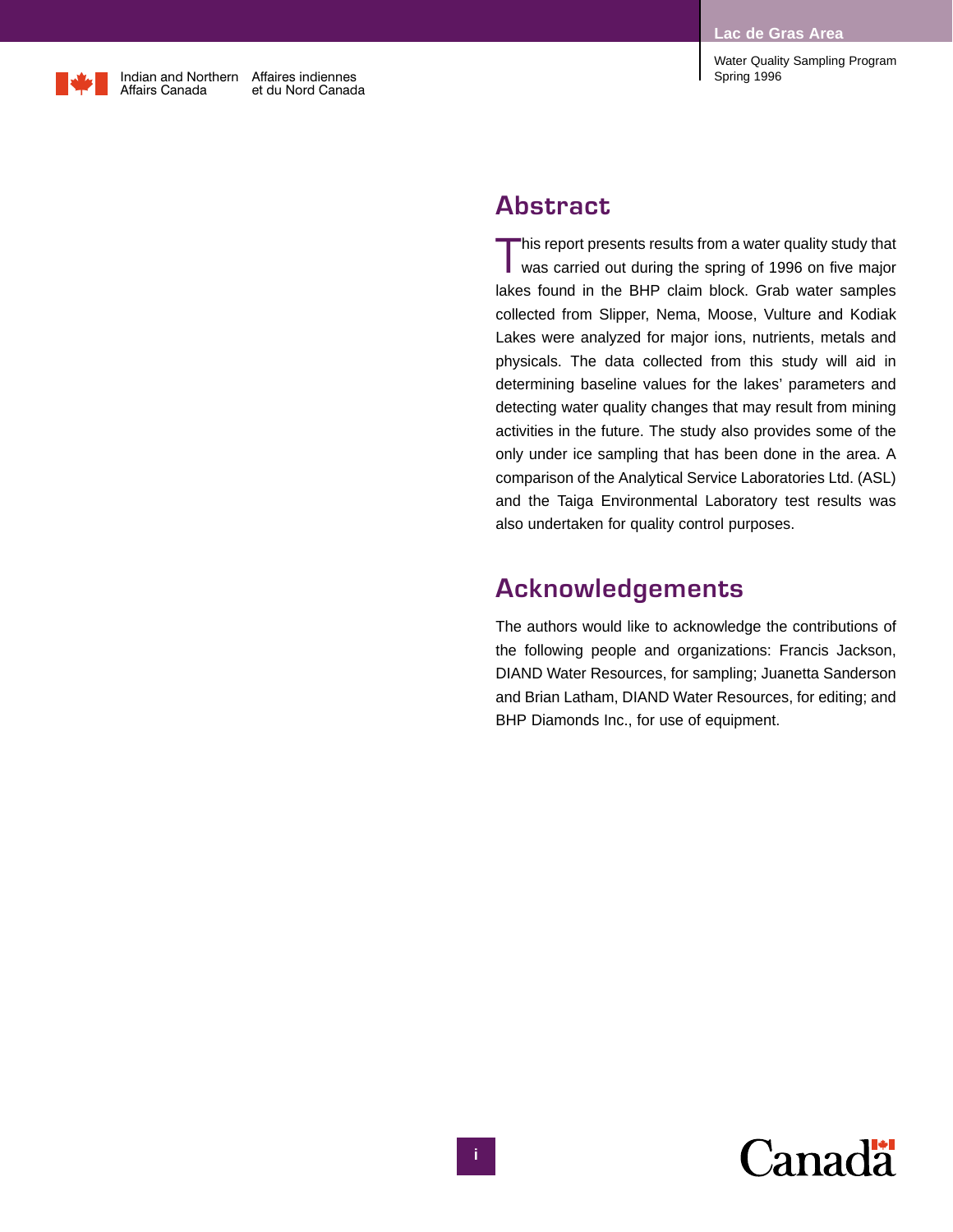Water Quality Sampling Program



Published under the authority of the Minister of Indian Affairs and Northern Development Ottawa, 1999 http://www.inac.gc.ca

#### QS-Y131-000-EE-A1

© Minister of Public Works and Government Services Canada

Cette publication peut aussi être obtenue en français sous le titre : Région du lac de Gras : *Programme d'échantillonnage pour l'analyse de la qualité de l'eau, Printemps 1996.*

# **Table of Contents**

| Appendix 3.1: Water Quality Parameters for Slipper Lake (Site1)11 |
|-------------------------------------------------------------------|
| 3.2: Water Quality Parameters for Nema Lake (Site 2)  13          |
| 3.3: Water Quality Parameters for Moose Lake (Site 3) 15          |
| 3.4: Water Quality Parameters for Vulture Lake (Site 4)17         |
| 3.5: Water Quality Parameters for Kodiak Lake (Site 5)19          |
| 3.6: Water Quality Parameters for Field Blank                     |
|                                                                   |
| 3.7: Water Quality Parameters for Site Filter Blanks 23           |

# **List of Figures**

|--|--|

### **List of Tables**

| Table 3: Physical Parameters - Mean Concentrations 4 |  |
|------------------------------------------------------|--|
|                                                      |  |
|                                                      |  |

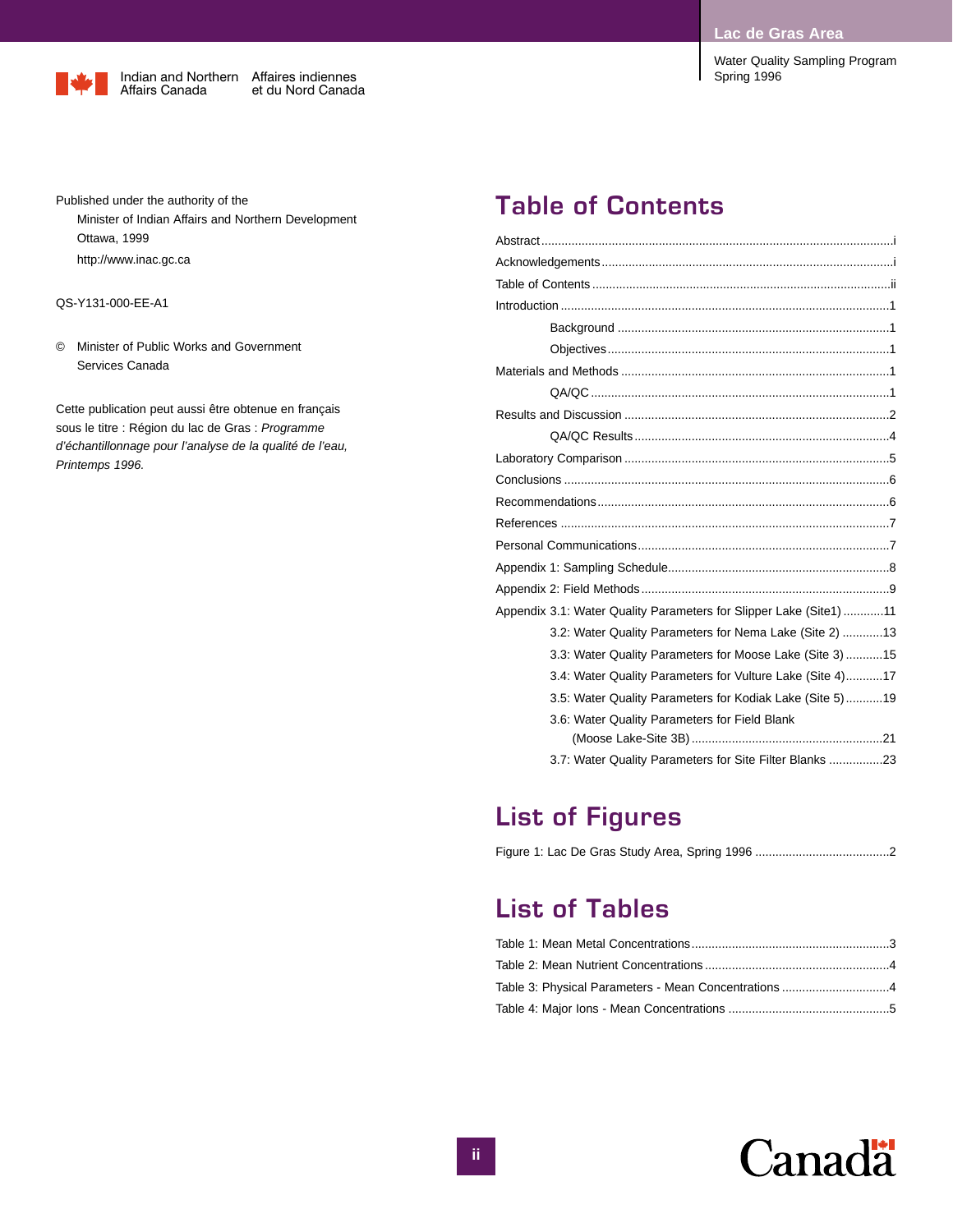**Introduction**

Affairs Canada

### **Background**

**M** ining development in the Northwest Territories is<br> **Continuing to expand and with the increased demand** for northern mineral resources come increased concerns about possible environmental degradation. Developmental processes associated with mining have been known to cause changes in water quality of nearby lakes and streams, such as heavy metal contamination from mine effluents (Freedman, B. 1995).

Indian and Northern Affaires indiennes

et du Nord Canada

The NWT Diamonds Project is located 300 km northeast of Yellowknife, Northwest Territories, near Lac de Gras. This project was implemented to explore and develop claims in this area. Open pit and underground operations will be used to mine diamonds in the claims block for approximately 25 years (NWT Diamonds Project, 1995).

Project activities that may affect the lakes and streams found in the Lac de Gras area will occur during construction and operations and include exploration, road construction, dewatering of lakes, camp construction, tailings disposal, dam construction, sewage disposal, culvert installation, and stream diversions. These activities have the potential to change the aquatic environment of lakes and streams in the area through habitat loss, habitat modification, water quality changes, disruption of migratory routes, habitat degradation, and ecosystem changes (NWT Diamonds Project, 1997).

### **Objectives**

The following report presents results from a water quality study that was carried out during the spring of 1996. Slipper, Nema, Moose, Vulture and Kodiak Lakes, which are in close proximity to the BHP Diamonds proposed mine, were sampled and tested for various water quality parameters. This study was initiated to determine current water quality characteristics of these lakes and can be used to evaluate possible future water quality changes in the Lac de Gras region. Collection of under ice samples can also be used to supplement the existing database, which was collected mainly under open water conditions. For quality control purposes, samples were sent to both the Taiga Environmental Laboratory, which is used by DIAND, and the Analytical Service Laboratories Ltd. (ASL). BHP sent their initial environmental samples to the latter laboratory for analysis and the results were contained in BHP's Environmental Impact Statement (NWT Diamonds Project, 1995).

### **Materials and Methods**

The lakes were sampled during the week of April 16-19, 1996. A detailed sampling schedule is presented in Appendix 1.

Surface grab water samples were collected from five lakes (Slipper, Nema, Moose, Vulture and Kodiak Lakes) in the BHP claim block (Fig. 1). Four sets of water samples were collected from under the ice at each site. Three sets of samples were for the Taiga Environmental Laboratory with the remaining set sent to ASL laboratory. Each sample set was tested for various parameters which are grouped into four major categories: physicals and major ions; nutrients; mercury and metals. Both total and dissolved metals were analyzed by ICP-MS.

### **QA/QC**

As part of the QA/QC procedures, sample bottles were rinsed three times with the appropriate lake water prior to filling. Triplicate samples and field and filter blanks were also collected (Appendices 3.6-3.7). Further details on the QA/QC methods are provided in Appendix 2.

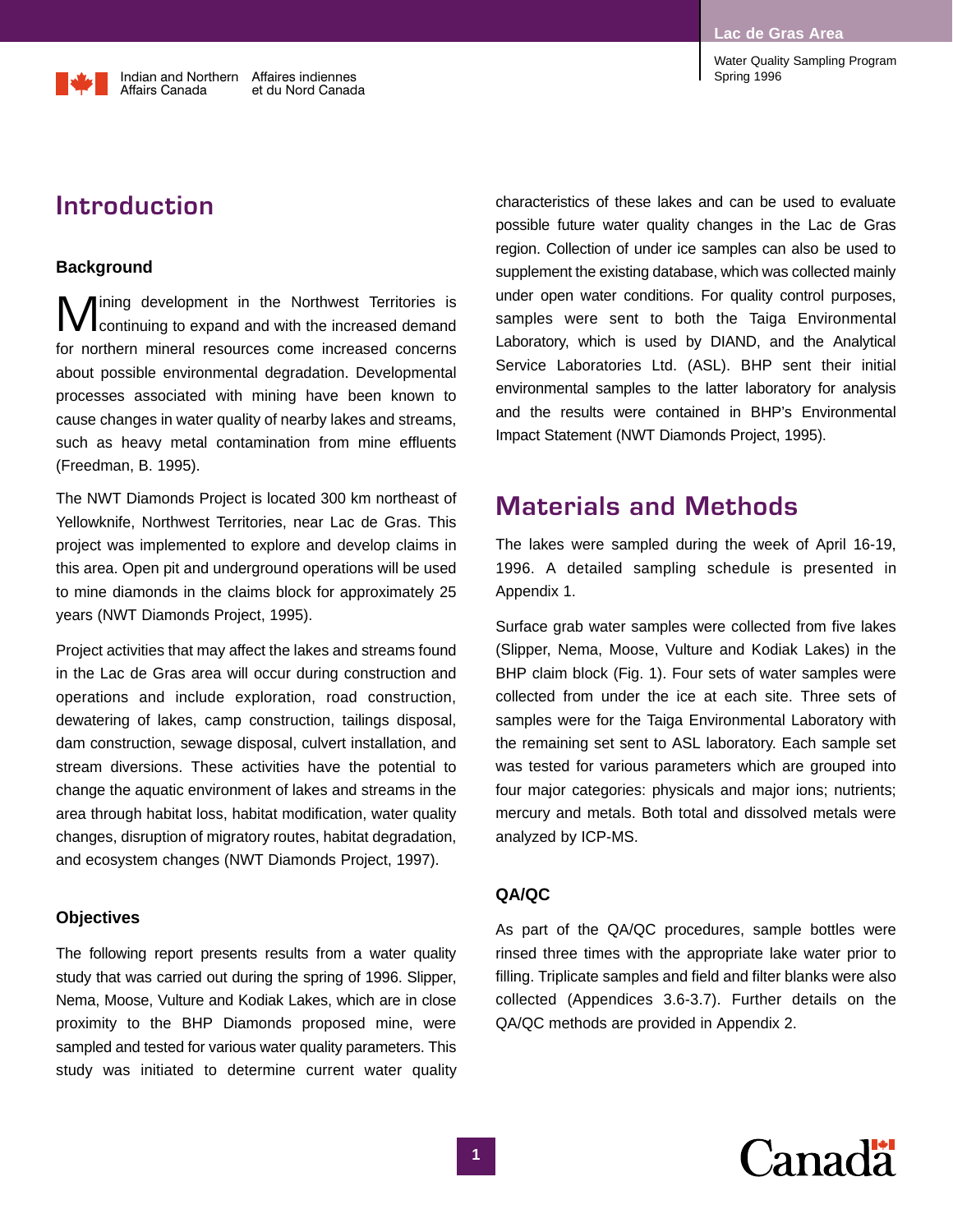**Lac de Gras Area**

Spring 1996

Water Quality Sampling Program





### *Figure 1. Lac de Gras Study Area, Spring 1996.*

# **Results and Discussion**

Raw data are provided in Appendices 3.1-3.5. Many of the parameters were below detection limits for both the ASL and Taiga Environmental laboratories. For each lake, the means of the three values were calculated and are presented in Tables 1- 4. In the instances where a "less than" value was used to calculate the mean, half the detection limit was used. The calculated means that used "less than" values are identified by the "~" beside the value in Tables 1-4.

Concentrations of parameters (ie. metals, nutrients, physicals and major ions) for all five lakes were below the

existing CCREM Water Quality Guidelines for the Protection of Freshwater Aquatic Life, with the possible exception of copper in Slipper Lake (CCREM, 1995).

In some cases, the dissolved metal values were higher than the totals, eg. barium (Table 1, Appendix 3.1-3.5). This is probably due to the fact that both values were close to the detection limit, as there was no detection of contamination in either the field or filter blanks.

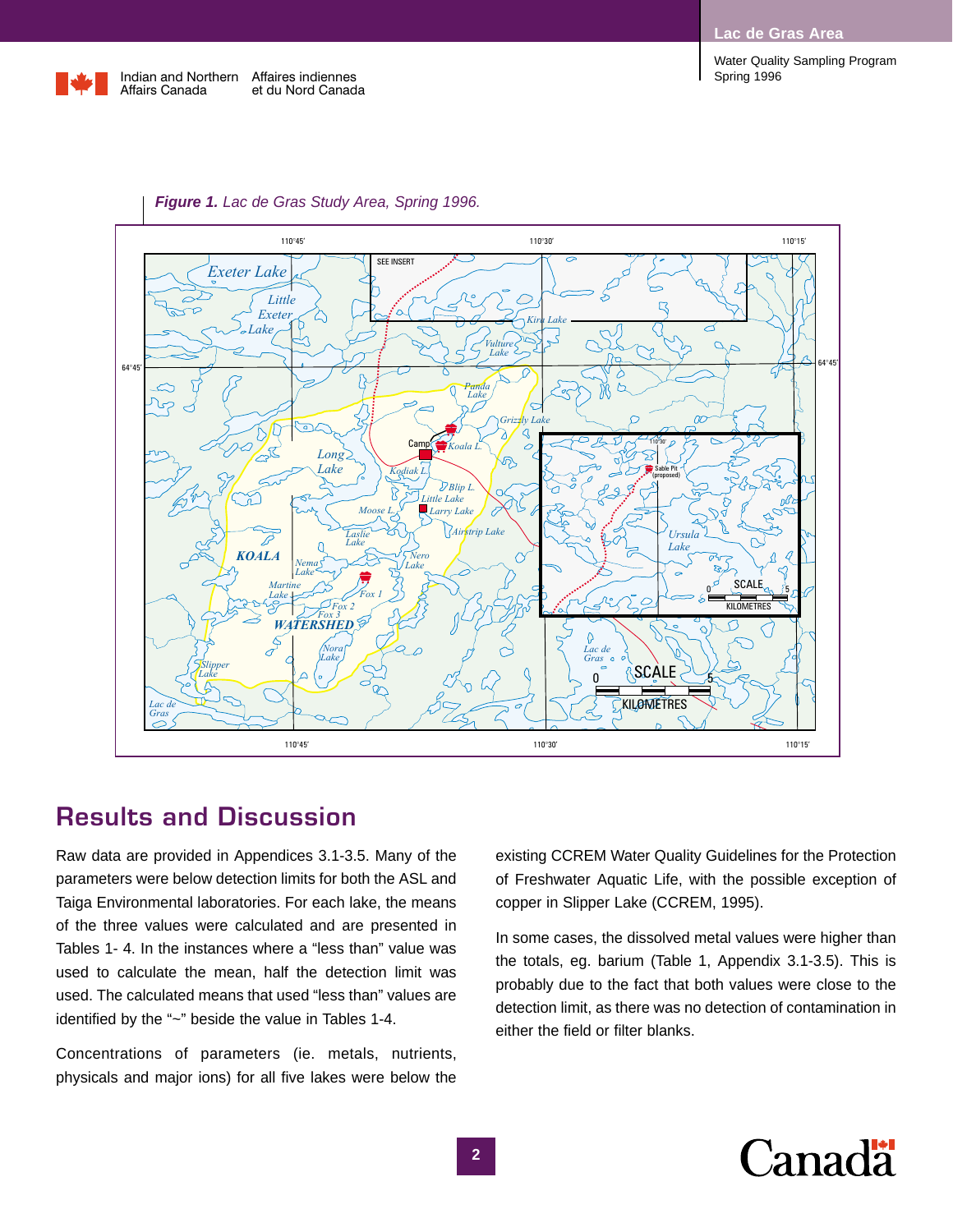

|             | <b>Water Quality Sampling Program</b> |  |
|-------------|---------------------------------------|--|
| Spring 1996 |                                       |  |

|  |  | <b>Table 1:</b> Mean Metal Concentrations |
|--|--|-------------------------------------------|
|--|--|-------------------------------------------|

|             | <b>Metal</b>      | <b>Units</b> |          | Slipper Lk. Nema Lk. |         | Moose Lk. Kodiak Lk. Vulture Lk. |          | C.W.Q.G      |
|-------------|-------------------|--------------|----------|----------------------|---------|----------------------------------|----------|--------------|
|             | T. Aluminum       | µg/L         | 25.8     | 21.6                 | 26.3    | 35.8                             | 9.23     | 5.0-100.0    |
|             | Diss Aluminum     | $\mu$ g/L    | 21.4     | 20.267               | 23.8    | 33.13                            | 6        |              |
|             | T. Antimony       | µg/L         | 0.53     | 0.39                 | 0.33    | 0.37                             | 0.43     |              |
|             | Diss. Antimony    | $\mu$ g/L    | 0.73     | 0.33                 | 0.3     | 0.4                              | 0.53     |              |
|             | T. Arsenic-Hyd.   | µg/L         | $-0.15$  | $-0.15$              | $-0.15$ | $-0.15$                          | $-0.15$  | 50           |
|             | Diss. Arsenic     | µg/L         | $-0.15$  | $-0.15$              | $-0.15$ | $-0.15$                          | $-0.15$  |              |
| T. Barium   |                   | µg/L         | 5        | 6.23                 | 7.57    | 15.67                            | 2.8      |              |
|             | Diss. Barium      | $\mu$ g/L    | 5.3      | 6.13                 | 7.37    | 15.37                            | 2.67     |              |
|             | T. Beryllium      | µg/L         | $-0.05$  | $-0.03$              | $-0.05$ | $-0.05$                          | $-0.03$  |              |
|             | Diss. Beryllium   | $\mu$ g/L    | $-0.067$ | $-0.03$              | $-0.05$ | $-0.07$                          | $-0.03$  |              |
| T. Bismuth  |                   | µg/L         | $-0.05$  | $-0.05$              | $-0.05$ | $-0.05$                          | $-0.05$  |              |
|             | Diss. Bismuth     | µg/L         | $-0.05$  | $-0.05$              | $-0.05$ | $-0.05$                          | $-0.05$  |              |
|             | T. Cadmium        | µg/L         | 0.167    | $-0.05$              | $-0.05$ | $-0.05$                          | $-0.05$  | $0.2 - 1.8$  |
|             | Diss. Cadmium     | $\mu$ g/L    | 0.167    | $-0.05$              | $-0.05$ | $-0.05$                          | $-0.05$  |              |
| T. Cesium   |                   | µg/L         | $-0.05$  | $-0.05$              | $-0.05$ | $-0.05$                          | $-0.05$  |              |
|             | Diss. Cesium      | $\mu$ g/L    | $-0.05$  | $-0.05$              | $-0.05$ | $-0.05$                          | $-0.05$  |              |
|             | T. Chromium       | µg/L         | 0.467    | 0.43                 | 0.43    | 0.5                              | $-0.23$  | $2.0 - 20.0$ |
|             | Diss. Chromium    | $\mu$ g/L    | 0.5      | $-1.67$              | $-0.13$ | 0.27                             | 0.17     |              |
| T. Cobalt   |                   | $\mu$ g/L    | 0.9      | $-0.33$              | 0.08    | 0.1                              | $-0.083$ |              |
|             | Diss. Cobalt      | $\mu$ g/L    | 0.867    | 0.1                  | 0.1     | 0.1                              | 0.1      |              |
| T. Copper   |                   | µg/L         | 3.5      | 1.467                | 1.53    | 2.3                              | 0.9      | $2.0 - 4.0$  |
|             | Diss. Copper      | $\mu$ g/L    | 3.7      | 1.4                  | 1.43    | 2.3                              | 0.9      |              |
| T.Indium    |                   | µg/L         | $-0.05$  | $-0.05$              | $-0.05$ | $-0.05$                          | $-0.05$  |              |
|             | Diss. Indium      | $\mu$ g/L    | $-0.05$  | $-0.05$              | $-0.05$ | $-0.05$                          | $-0.05$  |              |
| T. Iron     |                   | $\mu$ g/L    | 42       | 20.3                 | 31      | 67.67                            | 6.67     | 300          |
| Diss. Iron  |                   | $\mu$ g/L    | 12.3     | 8                    | 13      | 43.67                            | ~1.5     |              |
| T. Lead     |                   | µg/L         | 0.667    | $-0.1$               | $-0.13$ | $-0.13$                          | $-0.1$   | $1.0 - 4.0$  |
| Diss. Lead  |                   | µg/L         | 0.83     | $-0.1$               | $-0.1$  | $-0.1$                           | $-0.1$   |              |
| T. Lithium  |                   | µg/L         | 1.23     | 1.57                 | 1.6     | 2.9                              | 1.13     |              |
|             | Diss. Lithium     | $\mu$ g/L    | 1.467    | 1.63                 | 1.57    | 2.8                              | 1.13     |              |
|             | T. Manganese      | µg/L         | 1.767    | 3.2                  | 5.87    | 4.5                              | 0.4      |              |
|             | Diss. Manganese   | $\mu$ g/L    | 1.4      | 2.9                  | 5.067   | 3.47                             | 0.3      |              |
|             | T. Mercury-C/V    | µg/L         | $-0.01$  | $-0.1$               | $-0.01$ | $-0.01$                          | $-0.01$  | 0.1          |
|             | Diss. Mercury-C/V | µg/L         | $-0.01$  | $-0.1$               | $-0.01$ | $-0.01$                          | $-0.01$  |              |
|             | T.Molybdenum      | µg/L         | 0.1      | 0.2                  | 0.1     | 0.1                              | $-0.07$  |              |
|             | Diss Molybdenum   | $\mu$ g/L    | 0.1      | 0.2                  | 0.1     | 0.1                              | $-0.05$  |              |
| T. Nickel   |                   | µg/L         | 1.83     | 0.8                  | 0.667   | 2.43                             | 0.43     | 25-150       |
|             | Diss. Nickel      | $\mu$ g/L    | 1.767    | 0.8                  | 0.87    | 2.63                             | 0.43     |              |
|             | T. Rubidium       | µg/L         | 2.367    | 3.13                 | 3.1     | 3.57                             | 1.43     |              |
|             | Diss. Rubidium    | $\mu$ g/L    | 2.3667   | 3.1                  | 3       | 3.57                             | 1.4      |              |
|             | T. Selenium       | µg/L         | $-0.5$   | $-0.67$              | $-0.67$ | $-0.5$                           | $-0.5$   | $\mathbf{1}$ |
|             | Diss. Selenium    | $\mu$ g/L    | $-0.5$   | $-0.5$               | $-0.5$  | $-0.67$                          | $-0.5$   |              |
| T. Silver   |                   | µg/L         | $-0.05$  | $-0.5$               | $-0.05$ | $-0.05$                          | $-0.05$  | 0.1          |
|             | Diss. Silver      | $\mu g/L$    | $-0.05$  | $-0.5$               | $-0.05$ | $-0.05$                          | $-0.05$  |              |
|             | Strontium -       | µg/L         | 13.13    | 18.37                | 16.8    | 29.97                            | 6.27     |              |
|             | Diss. Strontium   | $\mu g/L$    | 13.2     | 18.67                | 16.53   | 29.53                            | 6.27     |              |
| T. Thallium |                   | µg/L         | $-0.05$  | $-0.5$               | $-0.05$ | $-0.05$                          | $-0.05$  |              |
|             | Diss. Thallium    | µg/L         | $-0.05$  | $-0.5$               | $-0.05$ | $-0.05$                          | $-0.05$  |              |
| T. Uranium  |                   | µg/L         | 0.1      | 0.1                  | 0.1     | 0.13                             | $-0.05$  |              |
|             | Diss. Uranium     | $\mu$ g/L    | 0.1      | 0.1                  | $-0.08$ | 0.13                             | $-0.05$  |              |
|             | T. Vanadium       | µg/L         | 0.1      | 0.1                  | 0.1     | 0.1                              | $-0.07$  |              |
|             | Diss. Vanadium    | $\mu g/L$    | $-0.075$ | $-0.05$              | $-0.07$ | $-0.08$                          | $-0.05$  |              |
| T. Zinc     |                   | µg/L         | 15.5     | 1                    | 1.9     | 3.3                              | 2.27     |              |
| Diss. Zinc  |                   | $\mu$ g/L    | 19.96    | 0.9                  | 1.27    | 3.3                              | 1.53     | 30           |

*Note 1: mean values were calculated from three replicate samples collected from each lake (see Appendix 3.1-3.5). 2: a "~" indicates that the value shown was calculated with "less than" values (see Appendix 3.1-3.5). 3: C.W.Q.G.= Canadian Water Quality Guidelines for Freshwater Aquatic Life.*

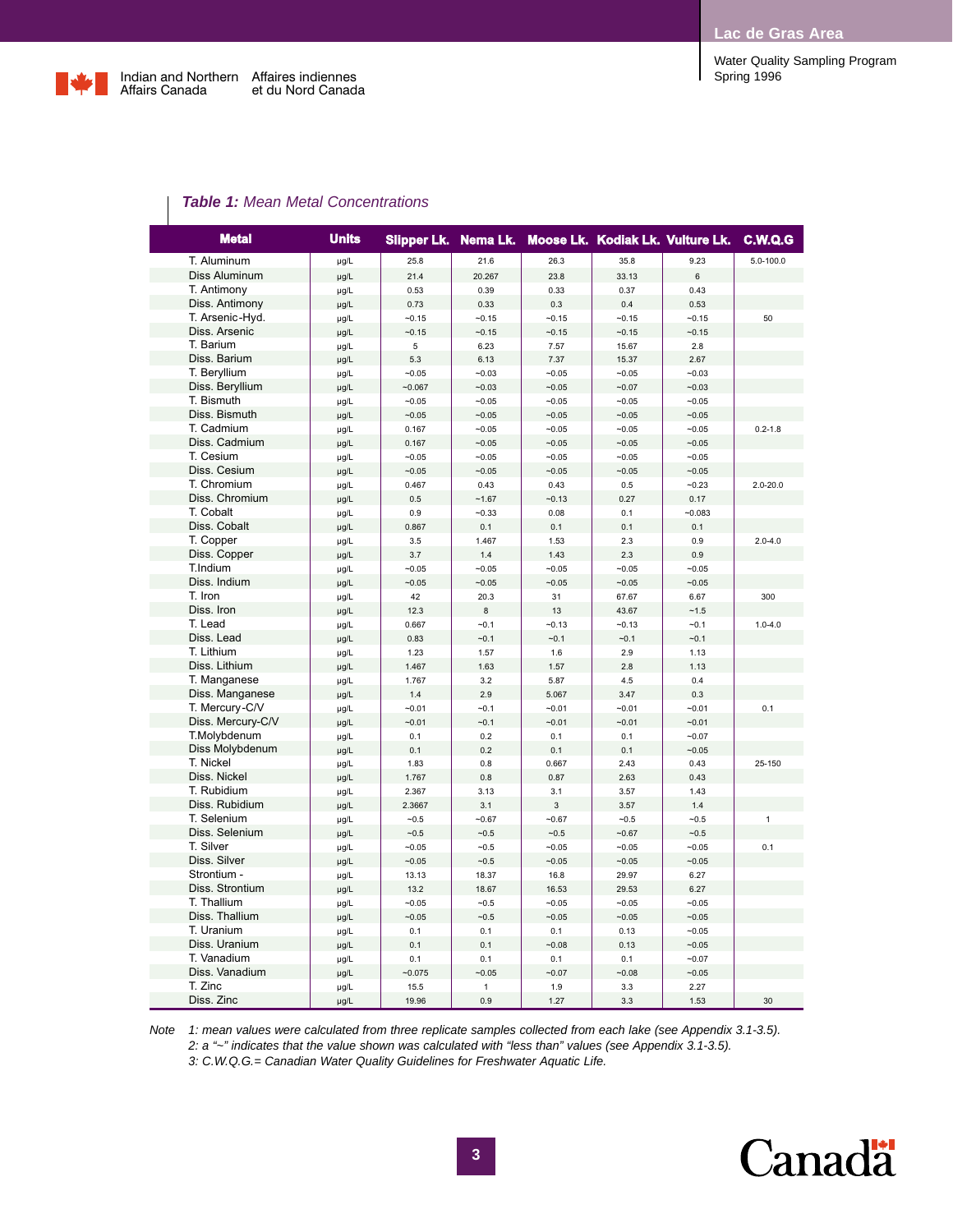Water Quality Sampling Program



| <b>Nutrient</b>   | <b>Units</b> | <b>Slipper</b><br><b>Lake</b> | <b>Nema</b><br>Lake | <b>Moose</b><br>Lake | <b>Kodiak</b><br>Lake | <b>Vulture</b><br>Lake | <b>C.W.Q.G.</b> |
|-------------------|--------------|-------------------------------|---------------------|----------------------|-----------------------|------------------------|-----------------|
| Ammonia-N         | mq/L         | 0.033                         | 0.036               | 0.033                | 0.007                 | 0.034                  |                 |
| T-Phosphorous     | mg/L         | 0.012                         | 0.007               | 0.008                | 0.007                 | 0.009                  |                 |
| Diss. Phosphorous | mq/L         | 0.009                         | 0.005               | 0.004                | 0.005                 | 0.004                  |                 |
| Ortho-Phosphorous | mg/L         | $-0.001$                      | $-0.001$            | $-0.001$             | $-0.001$              | $-0.001$               |                 |
| <b>Nitrate</b>    | mg/L         | 0.051                         | 0.237               | 0.045                | 0.23                  | $-0.01$                |                 |
| <b>Nitrite</b>    | mg/L         | $-0.004$                      | $-0.004$            | $-0.004$             | $-0.004$              | $-0.004$               | 60.0            |
| $NO3-N+NO2-N$     | mg/L         | 0.051                         | 0.237               | 0.045                | 0.23                  | $-0.01$                |                 |
| Reac. Silica      | mg/L         | 1.11                          | 0.741               | 0.97                 | 1.13                  | 0.25                   |                 |

### *Table 2: Mean Nutrient Concentrations*

*Note 1: mean values were calculated from three replicate samples collected from each lake (see Appendix 3.1-3.5). 2: a "~" indicates that the value shown was calculated with "less than" values (see Appendix 3.1-3.5). 3: C.W.Q.G.= Canadian Water Quality Guidelines for Freshwater Aquatic Life.*

| <b>Physicals</b>        | <b>Units</b> | <b>Slipper</b><br><b>Lake</b> | <b>Nema</b><br>Lake | <b>Moose</b><br><b>Lake</b> | <b>Kodiak</b><br>Lake | <b>Vulture</b><br><b>Lake</b> | <b>C.W.Q.G.</b> |
|-------------------------|--------------|-------------------------------|---------------------|-----------------------------|-----------------------|-------------------------------|-----------------|
| Alkalinity              | mq/L         | 8.3                           | 9.6                 | 9.34                        | 11.3                  | 4.83                          |                 |
| pH                      |              | 6.62                          | 6.56                | 6.60                        | 6.65                  | 6.72                          | $6.5 - 9.0$     |
| Conductivity            | $\mu$ s/cm   | 32.3                          | 37.3                | 30.9                        | 45.2                  | 16.7                          |                 |
| Colour                  | colour       | 5                             | 5                   | 6.7                         | 16.7                  | 5                             |                 |
| <b>Dissolved Solids</b> | mq/L         | 67.3                          | 59                  | 64.3                        | 59.3                  | 29.67                         |                 |
| <b>Suspended Solids</b> | mq/L         | 3.7                           | 4.3                 | ~2                          | $-2.83$               | $-3$                          |                 |
| Turbidity               | <b>NTU</b>   | 0.9                           | 1.03                | 0.3                         | 0.47                  | 0.67                          |                 |

#### *Table 3: Physical Parameters - Mean Concentrations*

*Note 1: mean values were calculated from three replicate samples collected from each lake (see Appendix 3.1-3.5). 2: a "~" indicates that the value shown was calculated with "less than" values (see Appendix 3.1-3.5). 3: C.W.Q.G.= Canadian Water Quality Guidelines for Freshwater Aquatic Life.*

### **QA/QC Results**

Zinc and aluminum were detected in the field and filter blanks in small amounts (Appendix 3.6-3.7). According to the Taiga laboratory, this is not unlikely as these elements are very easily picked up by water (Puznicki, pers. comm., 1997). The detection of antimony in field and filter blanks

may have resulted from the use of the TYPE 1 water produced at the Taiga lab, as it has been found to contain trace amounts of antimony (Appendix 1-2; Puznicki, pers. comm., 1997).

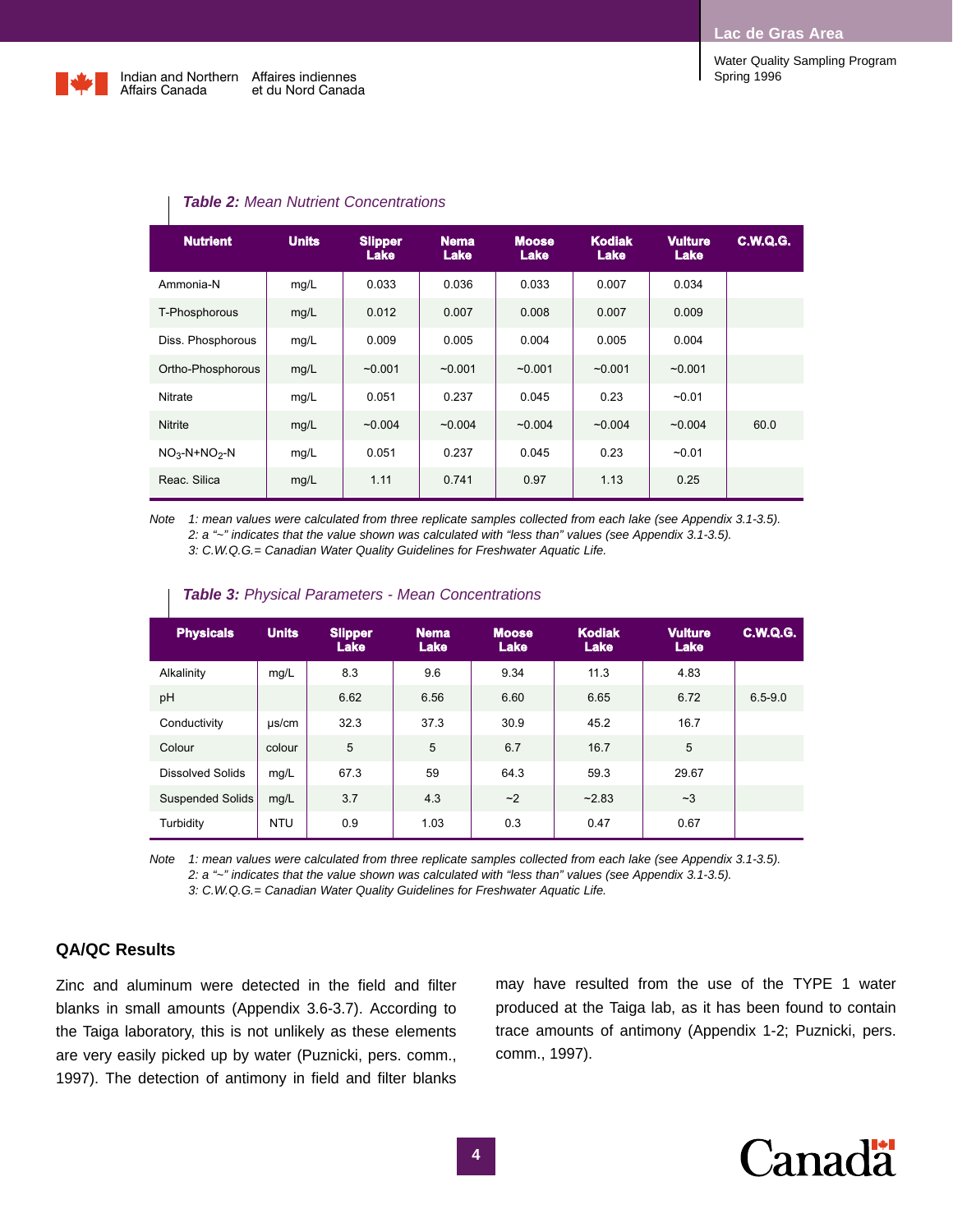Water Quality Sampling Program



Affaires indiennes et du Nord Canada

| <b>Major lons</b>  | <b>Units</b>        | <b>Slipper</b><br><b>Lake</b> | <b>Nema</b><br><b>Lake</b> | <b>Moose</b><br><b>Lake</b> | <b>Kodiak</b><br>Lake | <b>Vulture</b><br><b>Lake</b> | <b>C.W.Q.G.</b> |
|--------------------|---------------------|-------------------------------|----------------------------|-----------------------------|-----------------------|-------------------------------|-----------------|
| Carbonate          | mgCaCO <sub>3</sub> | $\mathbf 0$                   | $\Omega$                   | $\Omega$                    | $\mathbf 0$           | $\Omega$                      |                 |
| <b>Bicarbonate</b> | mgCaCO <sub>3</sub> | 8.3                           | 9.6                        | 9.934                       | 11.3                  | 4.8                           |                 |
| Hydroxide          | mgCaCO <sub>3</sub> | $\pmb{0}$                     | $\mathbf 0$                | $\mathbf 0$                 | $\mathbf 0$           | $\mathbf 0$                   |                 |
| Chloride           | mg/L                | 1.36                          | 1.51                       | 0.82                        | 1.897                 | 0.36                          |                 |
| Sulphate           | mg/L                | 5.67                          | 4.7                        | 4.3                         | 5                     | 3                             |                 |
| Fluoride           | mg/L                | $-0.025$                      | $-0.025$                   | $-0.025$                    | $-0.025$              | $-0.025$                      |                 |
| T. Hardness        | mg/L                | 8.23                          | 10.2                       | 9.7                         | 14.13                 | 4.7                           |                 |
| T. Calcium         | mg/L                | 1.52                          | 2.01                       | 1.89                        | 2.75                  | 0.813                         |                 |
| T. Magnesium       | $\mu$ g/L           | 1.07                          | 1.26                       | 1.21                        | 1.76                  | 0.64                          |                 |
| T. Sodium          | mg/L                | 1.49                          | 1.78                       | 0.96                        | 1.44                  | 0.56                          |                 |
| T. Potassium       | mg/L                | 1.10                          | 1.22                       | 1.22                        | 1.32                  | 0.63                          |                 |

#### *Table 4: Major Ions - Mean Concentrations*

*Note 1: mean values were calculated from three replicate samples collected from each lake (see Appendix 3.1-3.5). 2: a "~" indicates that the value shown was calculated with "less than" values (see Appendix 3.1-3.5). 3: C.W.Q.G.= Canadian Water Quality Guidelines for Freshwater Aquatic Life.*

### **Laboratory Comparison**

Water quality samples from each of the five lakes in the Lac de Gras study area were analyzed by both the Analytical Service Laboratories (ASL), in Vancouver, B.C., and the Taiga Environmental Laboratory in Yellowknife. A preliminary comparison of the results from the two laboratories showed that values differed by 0.012 to 14.34 µg/L (Appendix 3.1-3.5).

Differences in dissolved and suspended solid values were most likely due to the use of different sized glass fibre filters. The Taiga Environmental Laboratory used a 1.2µ filter while the ASL laboratory used a 1.0µ filter (Puznicki, K., pers. comm., 1997). At this moment there are no set standards for the filter size used in these tests, only suggested sizes and types.

Another factor that may account for the differences in the values presented in Appendices 3.1-3.5 is time of testing. The Taiga Environmental Laboratory received their samples first due to the close proximity to the sampling area. ASL received their samples a few days later, at which time dissolved and suspended solid levels may have changed. Although set standards for testing do exist, they cannot always be followed exactly due to circumstances at the time of sampling (Clesceri *et al*., 1989).

To statistically compare the data from the two labs, numerous considerations must be taken into account for each parameter. There is no generally accepted range that two labs data values may differ by. This is because each analytical method has its own inherent analytical variability,

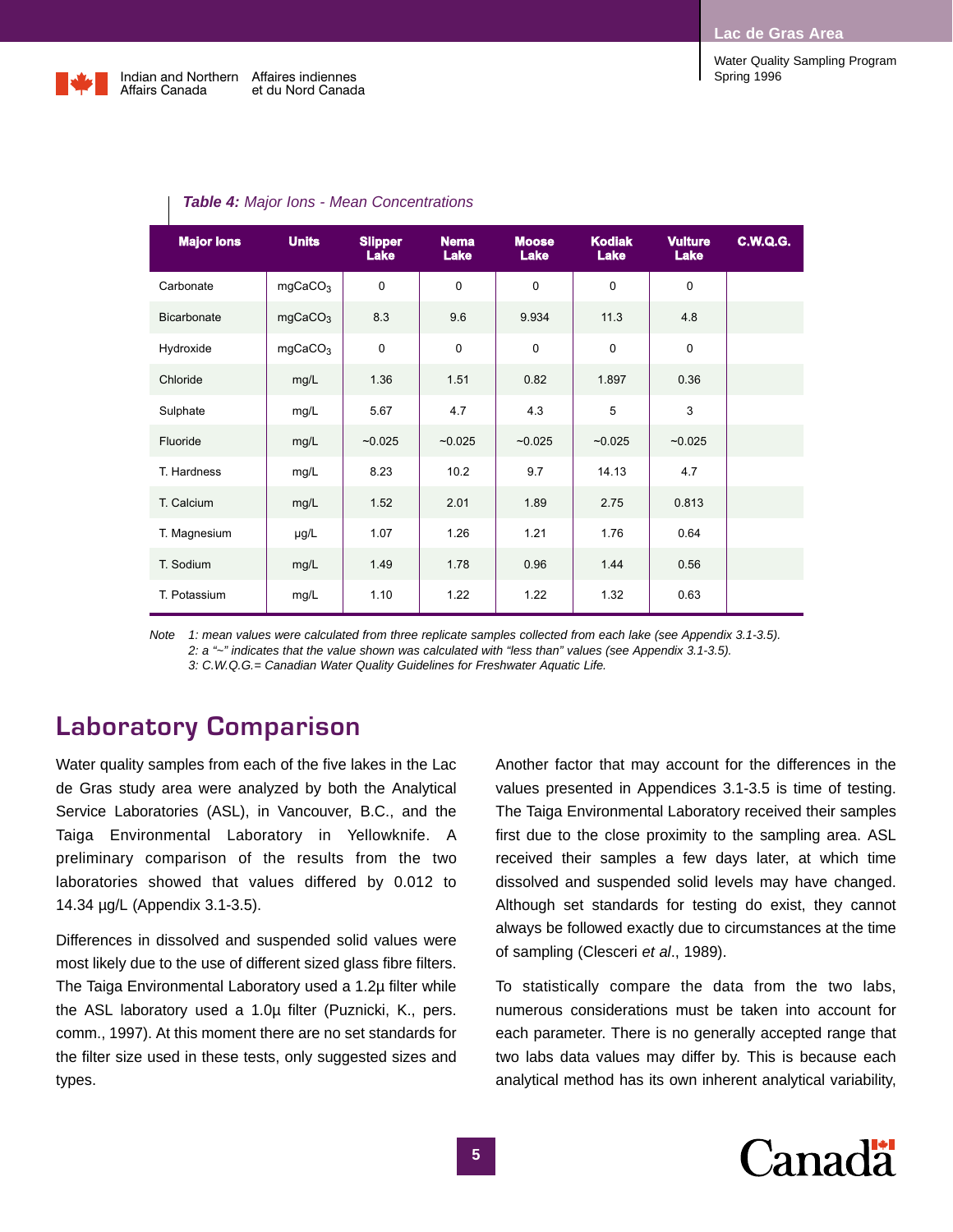Indian and Northern Affaires indiennes Affairs Canada et du Nord Canada

which depends on the procedures used to take a sample, prepare the sample for analysis and the type of analytical instrumentation used (Metcalfe, pers. comm. 1997). It would also be beneficial to determine the detection limit, and an estimate of the precision of the results for each parameter for each lab. Therefore, a statistically accurate analysis or comparison of the data between the ASL and Taiga Environmental laboratories would require a detailed examination of each water quality parameter, taking into account existing variability in each lab. This was not within the scope of this report, so can not be addressed further.

### **Conclusions**

At the time of this study, the lakes in the area (ie. Slipper, Nema, Moose, Vulture and Kodiak Lakes) contained levels of ions, nutrients, physicals and metals which are below existing guidelines (C.C.R.E.M, 1991). The values presented in this report will aid in data comparisons for the area and the detection of future water quality changes. The results from this study are also quite valuable since they represent some of the only under ice data that has been collected from the five lakes.

A preliminary comparison of the results from the two laboratories (ASL and Taiga) has shown that values differ by 0.012 to 14.34 µg/L (Appendix 3.1-3.5). Different glass fibre filter sizes used by the two labs may be responsible for data differences between dissolved and suspended solids (Appendix 3.1-3.5). Analytical variability and testing time differences may also be contributing to the data differences.

There are no current standards for statistically comparing data for different labs. To adequately compare the ASL and Taiga Environmental laboratories data values, many considerations must be addressed for each lab and water quality parameter. This would be a large undertaking and was not within the scope of this study.

# **Recommendations**

Filter size used by laboratories should be specified when ordering analyses and should be recognized as a significant variable when comparing dissolved parameter values.

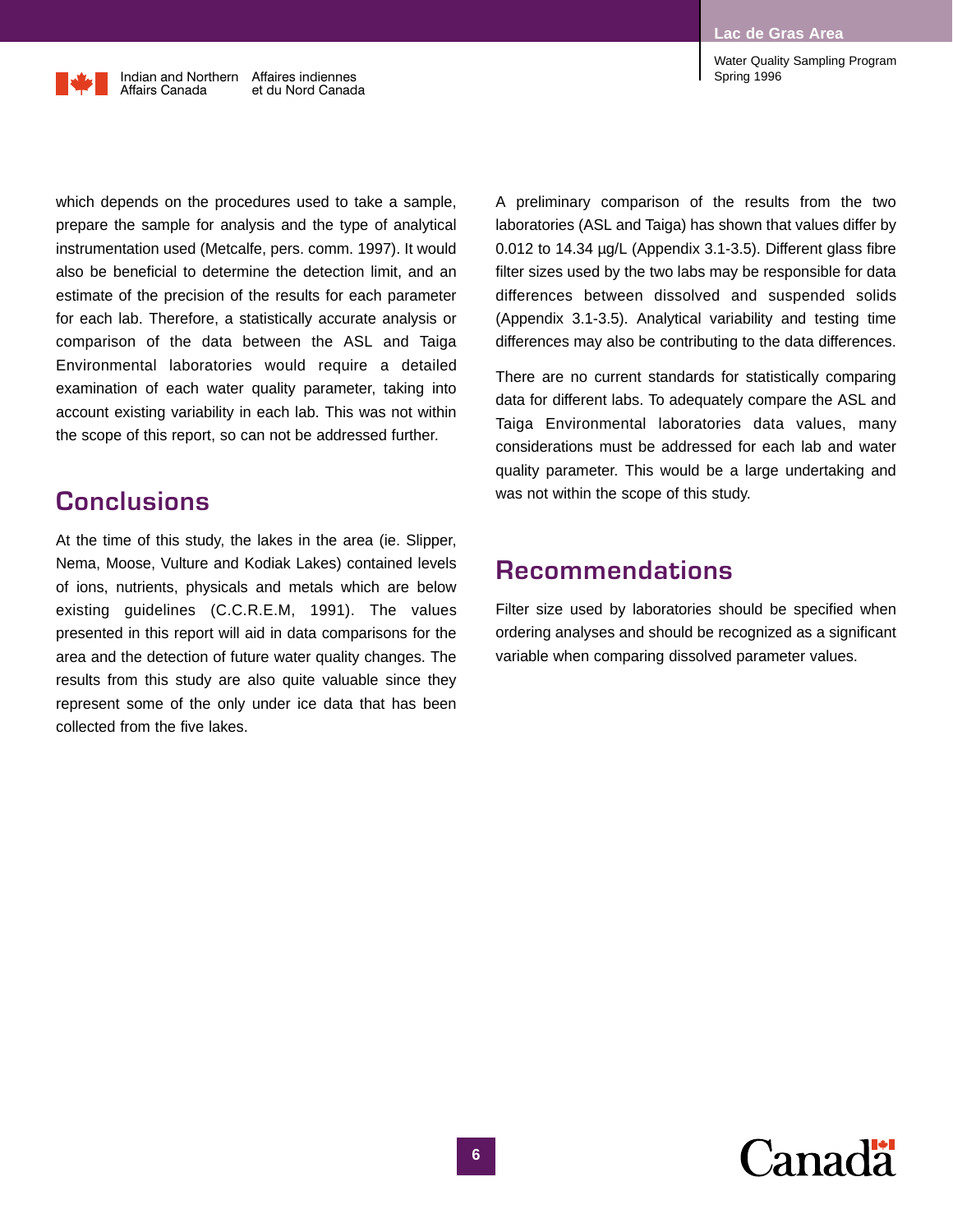**Lac de Gras Area**

Water Quality Sampling Program Spring 1996

# **References**

BHP Minerals Canada Ltd. NWT Diamonds. 1993. Bathymetry and Morphometry. Rescan Consultants Inc., Vancouver, British Columbia.

Canadian Council of Resource and Environment Ministers. 1995. Canadian Water Quality Guidelines. Guidelines Division, Eco-Health Branch, Ecosystem Sciences and Evaluation Directorate, Environment Canada, Ottawa, Ontario.

Clesceri, L.S., Greenberg, A.E., and Trussell, R.R. 1989. Standard Methods: For The Examination of Water and Wastewater. Port City Press, Baltimore, Maryland.

Freedman, B. 1995. Environmental Ecology: The Ecological Effects of Pollution, Disturbance, and Other Stresses. (2nd Edition) Academic Press, Inc., Toronto, Ontario.

NWT Diamonds Project. 1995. Environmental Impact Statement. Volume 1-Project Description. Chapter 1, p. 1.1-1.2.

NWT Diamonds Project. 1997. 1997 Aquatic Effects Monitoring Plan. Rescan Environmental Services Ltd.

# **Personal Communications**

Metcalfe, C. 1997. Chair, Environmental Resource Science Department, Trent University, Peterborough.

Puznicki, K. 1997. Taiga Environmental Laboratory, Yellowknife.

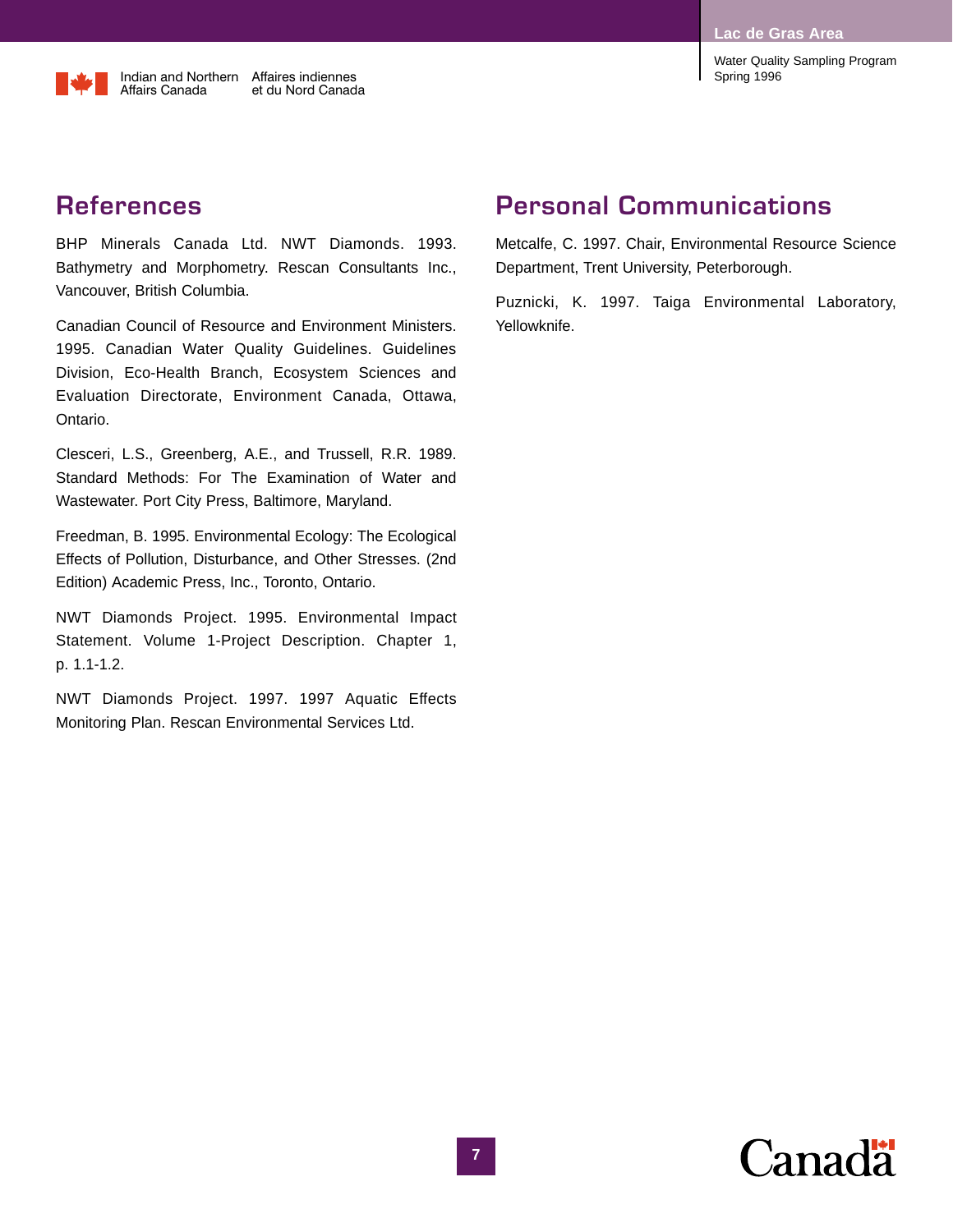**Lac de Gras Are** 



Water Quality Sampling Program Spring 1996

# **Appendix 1**

### **BHP Proposed Diamond Project**

Winter Water Sampling (April 16-19/96) Schedule

### **Tuesday April 16/96**

- Leave Yellowknife at 9:30am.
- Meet with mine personnel, sign in, and receive safety and mine orientation.
- BHP provides facility (Rescan shack) to conduct filtering of field samples.

*Note: Due to extended time in the field, samples had to be filtered (dissolved metals, and filter blanks). The other reason why samples were filtered in the field was to simulate the course of actions and laboratory procedures conducted by Rescan.*

- Set up of filtering equipment, and sampling bottles.
- Arrange for snowmobiles and radios.

### **Wednesday April 17/96**

- Start at 8:00am input way points into GPS
	- sample #1 Slipper Lake (site #1) 64E37'00" 110E51'00"
	- sample #2 Nema Lake (site #2) 64E40'00" 110E42'30"
	- sample #3 Moose Lake (site #3) 64E41'00" 110E38'30"
	- sample #3a field blank at Moose lake 64E41'00" 110E38'30"
	- label all bottles

### **Thursday April 18/96**

- sample #4 Vulture Lake (site #4) 64E45'00" 110E32'00"
- sample #5 Kodiak Lake (site #5) 64E42'00" 110E37'30"
- BHP requested that all baggage leaving Koala camp be at airport by 5:30pm. Therefore, there was only time to filter dissolved metals and mercury samples.

### **Friday April 19/96**

• Return to Yellowknife (5:30am)

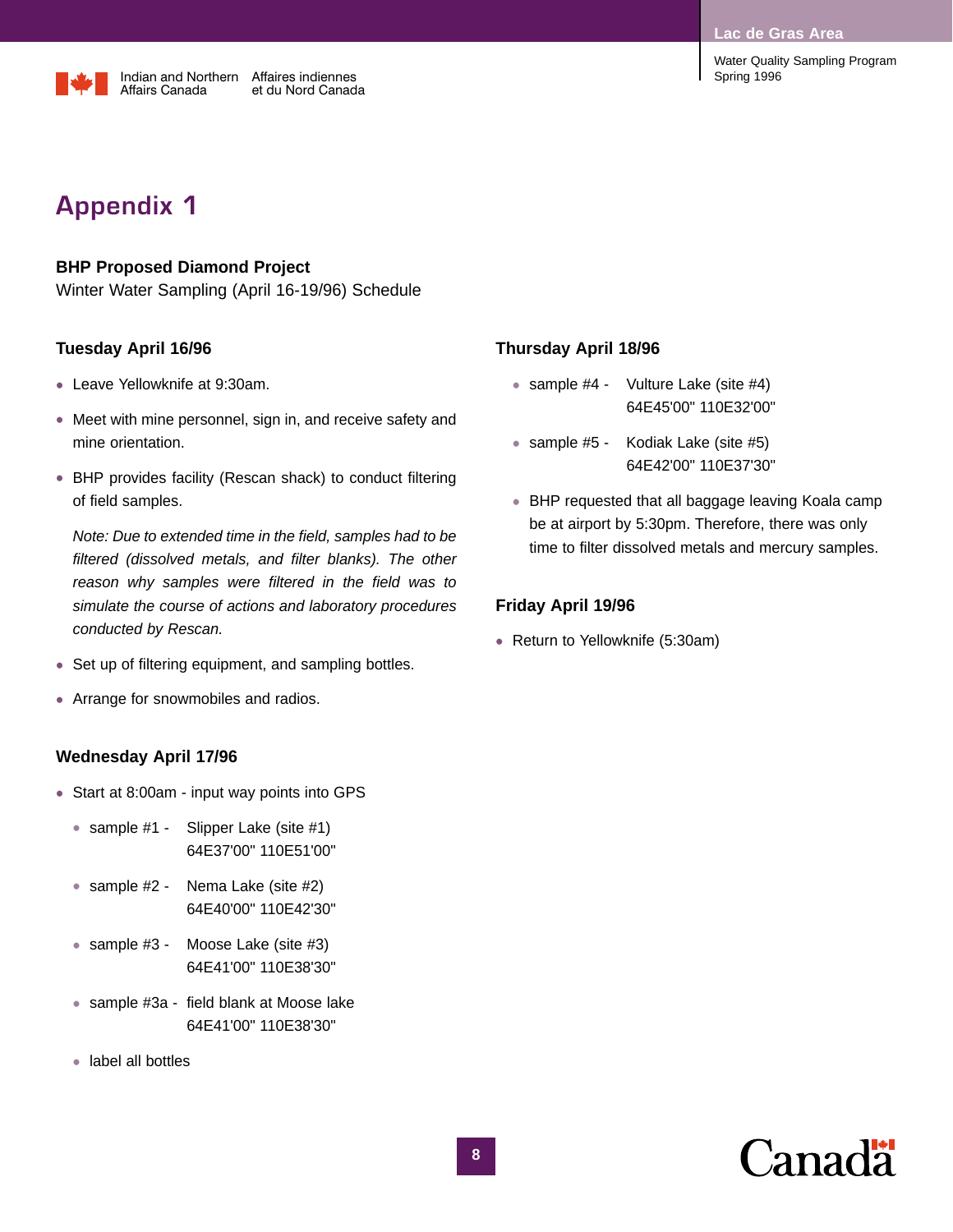**Lac de Gras Area**

Water Quality Sampling Program Spring 1996

Indian and Northern Affaires indiennes Affairs Canada et du Nord Canada

# **Appendix 2**

### **Field Methods**

Surface grab water samples were collected from an 8 inch diameter hole made through the ice by a gas-powered ice auger. At each of the five sampling sites (Slipper, Nema, Moose, Vulture and Kodiak Lakes), four sets of water samples (one set for ASL, and three sets for Taiga) were collected. Each sample set was tested for the following parameters by ASL and/or DIAND laboratories.

For quality control purposes, sample bottles were rinsed three times with the appropriate lake water prior to filling. As freezing of samples will alter their chemical composition it was necessary to minimize the length of time the water samples were exposed to sub zero temperatures. Samples were transported to the Koala camp in Coleman coolers via snowmobile as soon as possible after collection. Here the samples were sorted, filtered and preserved.

| <b>Category</b>        | <b>Volume</b>     | <b>Preservative</b>                     | <b>Parameter</b>                                                                                                                                                                                                                                                                                                                              |
|------------------------|-------------------|-----------------------------------------|-----------------------------------------------------------------------------------------------------------------------------------------------------------------------------------------------------------------------------------------------------------------------------------------------------------------------------------------------|
| Physicals & Major Ions | 1000 mL           | store at 4°C                            | acidity, pH, specific conductance, colour, dissolved solids, suspended solids,<br>turbidity, total calcium, dissolved calcium, total magnesium, dissolved<br>magnesium, total sodium, dissolved sodium, total potassium, dissolved<br>potassium, chloride, fluoride, alkalinity, hardness, carbonate, bicarbonate,<br>hydroxide, and sulphate |
| <b>Nutrients</b>       | 500 mL            | store at 4°C                            | nitrate, nitrite, nitrate+nitrite, total phosphorous, dissolved phosphorous,<br>ortho-phosphorous, reactive silica                                                                                                                                                                                                                            |
|                        | 250 mL            |                                         | ammonia                                                                                                                                                                                                                                                                                                                                       |
|                        | 125 mL (filtered) |                                         | dissolved inorganic carbon                                                                                                                                                                                                                                                                                                                    |
|                        | 125 mL (filtered) |                                         | dissolved organic carbon                                                                                                                                                                                                                                                                                                                      |
| Mercury                | 125 mL (glass)    | 2 ml 1:1 H <sub>2</sub> S0 <sub>4</sub> | total mercury                                                                                                                                                                                                                                                                                                                                 |
|                        | 125 mL (filtered) |                                         | dissolved mercury                                                                                                                                                                                                                                                                                                                             |
| Metals                 | 500 mL            | 10 ml 1:3 $HNO3$                        | Total: aluminum, antimony, arsenic, barium, beryllium, bismuth, boron,<br>cadmium, cesium, chromium, cobalt, copper, indium, iron, lead, lithium,<br>manganese, molybdenum, nickel, rubidium, selenium, rubidium, selenium,<br>silicon, silver, strontium, thallium, tin, titanium, uranium, vanadium and zinc                                |
| Metals                 | 250 mL            | 5 ml 1:3 $HNO3$                         | Dissolved: aluminum, antimony, arsenic, barium, beryllium, bismuth, boron,<br>cadmium, cesium, chromium, cobalt, copper, indium, iron, lead, lithium,<br>manganese, molybdenum, nickel, rubidium, selenium, silicon, silver,<br>strontium, thallium, tin, titanium, uranium, vanadium, and zinc                                               |
| <b>Filter Blank</b>    | 250 mL (filtered) |                                         | Dissolved: aluminium, antimony, arsenic, barium, beryllium, bismuth, boron,<br>cadmium, cesium, chromium, cobalt, copper, indium, iron, lead, lithium,<br>manganese, molybdenum, nickel, rubidium, selenium, silicon, silver,<br>strontium, thallium, tin, titanium, uranium, vanadium, and zinc                                              |

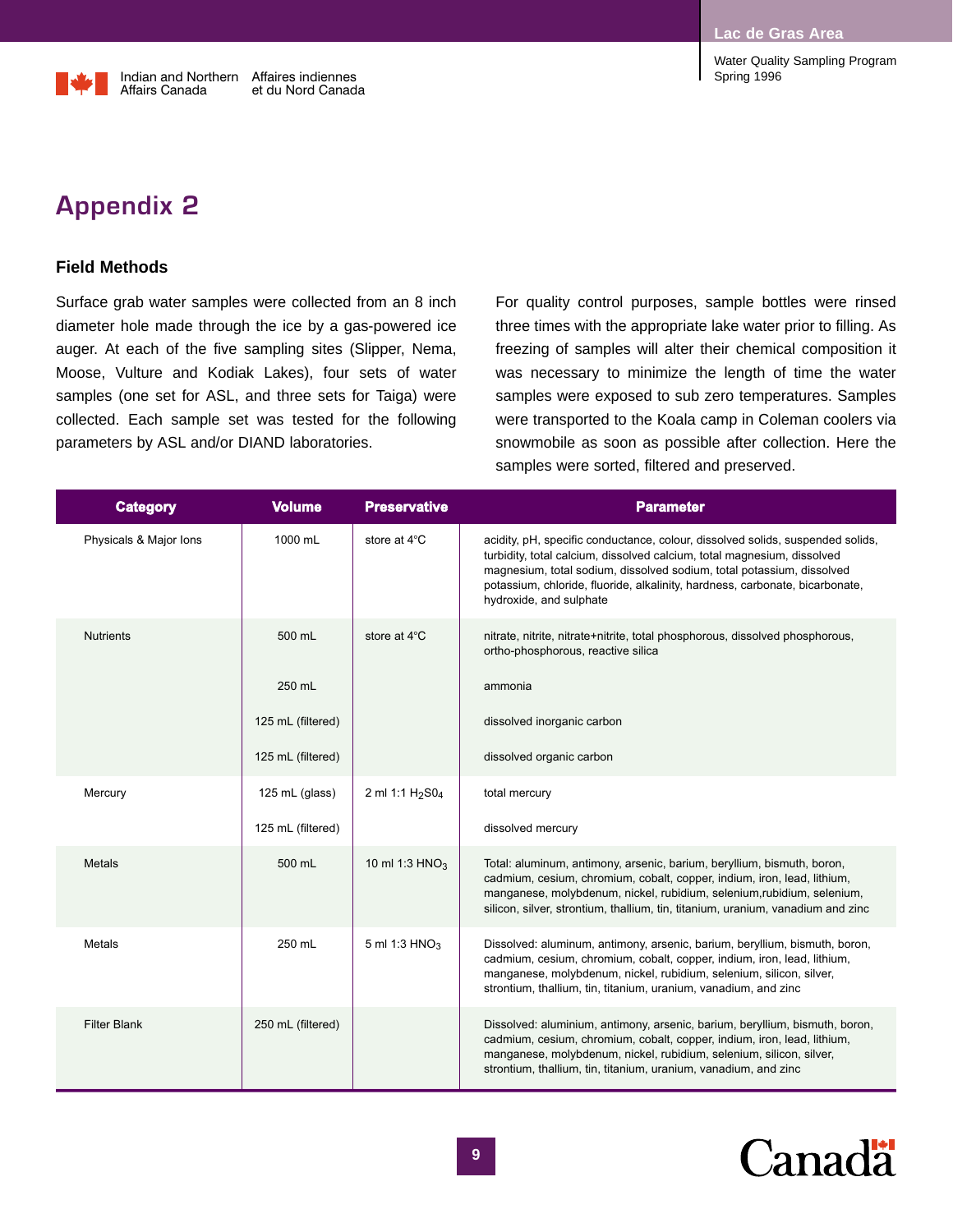

Indian and Northern Affaires indiennes Affairs Canada et du Nord Canada

Water Quality Sampling Program Spring 1996

All filtering consisted of passing a specified volume (250-500 mL) of lake water or, in the case of the field blank and filter blank, TYPE 1 water, through a 0.45 µm membrane filter via hand pump. Samples were filtered in the order of sample collection.

Prior to filtering each sample set, a filter blank was performed (see Appendix 3.7). A filter blank involves the rinsing of the inside of the filtering apparatus (complete with filter paper) first with 5% nitric acid, followed by three rinses of Type 1 water. All rinses were discarded. A specified volume (250 ml) of Type 1 water was then filtered, acidified and submitted as a filter blank. The filter blank is recommended to determine if contamination is occurring through the filtering process. Samples requiring filtering were designated as dissolved. All samples were preserved according to their requirements.

*Note: Type 1 water is water that has been distilled and deionized.*

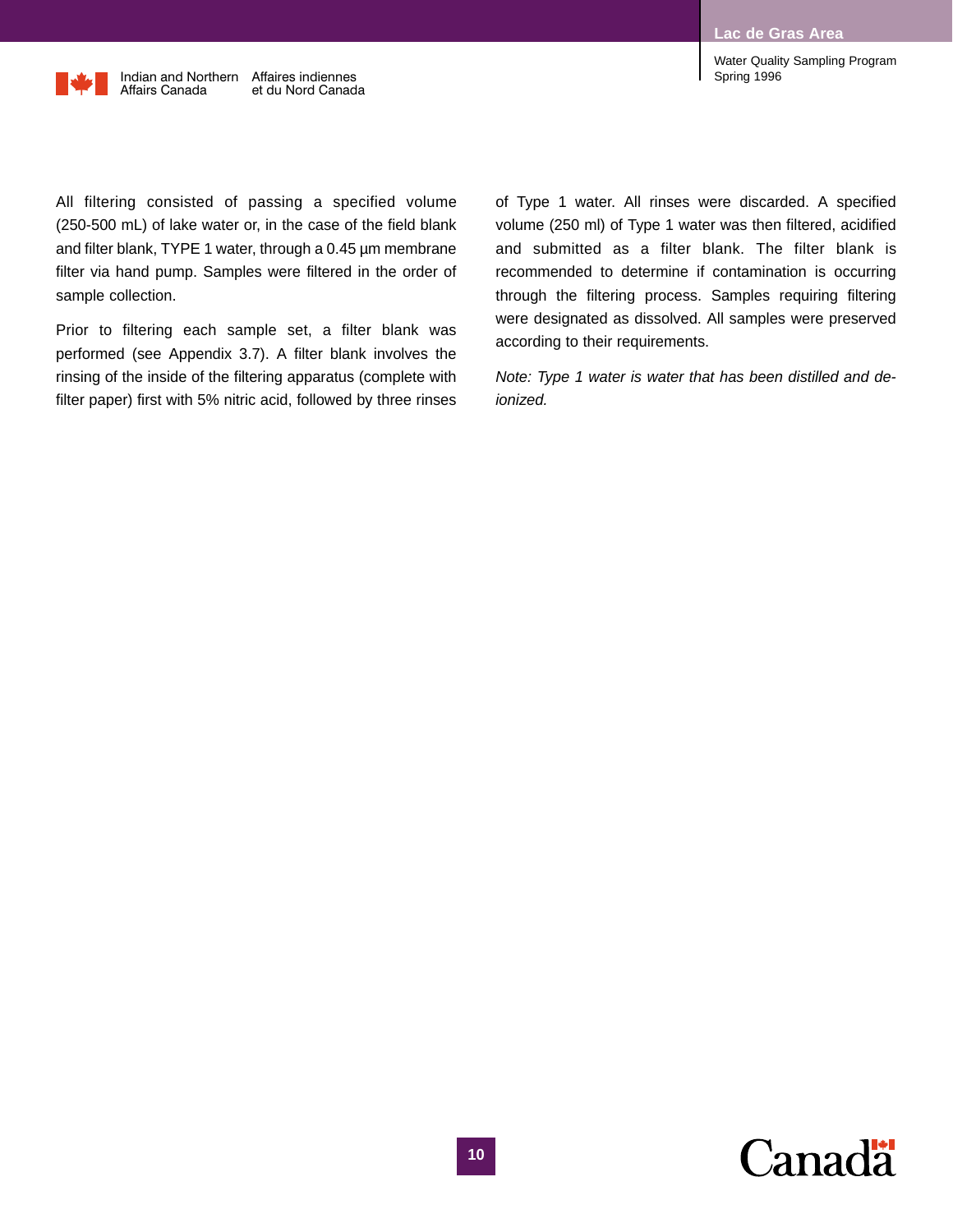

| Water Quality Sampling Program |  |
|--------------------------------|--|
| Spring 1996                    |  |

| <b>Appoints U.I.</b> Watch Quality I aramotors for Ulippor Land follo |                     |                                                |                                                |                                                                 |                                          |                      |                             |
|-----------------------------------------------------------------------|---------------------|------------------------------------------------|------------------------------------------------|-----------------------------------------------------------------|------------------------------------------|----------------------|-----------------------------|
| <b>Parameter</b>                                                      | <b>Units</b>        | <b>Taiga</b><br>Site 1-1<br>04/17/96<br>960307 | <b>Taiga</b><br>Site 1-2<br>04/17/96<br>960308 | <b>Taiga</b><br>$S$ ite $\overline{1}$ -3<br>04/17/96<br>960309 | <b>Mean</b><br>for $3$<br><b>samples</b> | <b>ASL</b><br>960419 | <b>ASLI</b><br><b>Taiga</b> |
| CaCO <sub>3</sub><br>*Acidity                                         |                     | Ξ.                                             | --                                             | --                                                              |                                          | 5.4                  |                             |
| Alkalinity                                                            | mg/L                | 8.3                                            | 8.3                                            | 8.4                                                             | 8.333                                    | 9                    | 1.08                        |
| carbonate                                                             | mqCaCO <sub>3</sub> | $\Omega$                                       | $\Omega$                                       | $\Omega$                                                        | 0                                        | 1.0                  |                             |
| bicarbonate                                                           | mgCaCO <sub>3</sub> | 8.3                                            | 8.3                                            | 8.4                                                             | 8.333                                    | 9                    | 1.08                        |
| hydroxide                                                             | mgCaCO <sub>3</sub> | 0                                              | $\mathbf{0}$                                   | 0                                                               | 0                                        |                      |                             |
| Chloride                                                              | mg/L                | 1.29                                           | 1.37                                           | 1.42                                                            | 1.36                                     | 1.8                  | 1.32                        |
| Sulphate                                                              | mg/L                | 5                                              | 5                                              | 7                                                               | 5.6667                                   | 3.5                  | 0.62                        |
| Fluoride                                                              | mg/L                | < 0.05                                         | < 0.05                                         | < 0.05                                                          | 0.025                                    | 0.04                 |                             |
| pH                                                                    |                     | 6.64                                           | 6.62                                           | 6.61                                                            | 6.62                                     | 6.33                 | 0.96                        |
| <b>Tot.Hardness</b>                                                   | mg/L                | 8.4                                            | 8.2                                            | 8.1                                                             | 8.2333333                                | 9.22                 | 1.12                        |
| Conductivity                                                          | µs/cm               | 31.5                                           | 32.3                                           | 33.1                                                            | 32.3                                     | 33.8                 | 1.05                        |
| Colour                                                                | Colour              | 5                                              | 5                                              | 5                                                               | 5                                        | 10                   | 2.00                        |
| Filt.Residue                                                          | mg/L                | 75                                             | 66                                             | 61                                                              | 67.333333                                | 28                   | 0.42                        |
| Non-Filt Res.                                                         | mg/L                | 3                                              | 3                                              | 5                                                               | 3.6666666                                | $\overline{4}$       | 1.09                        |
| Turbidity                                                             | <b>NTU</b>          | 0.4                                            | 1.2                                            | 1.1                                                             | 0.9                                      | 0.7                  | 0.78                        |
| T. Calcium                                                            | mg/L                | 1.55                                           | 1.52                                           | 1.48                                                            | 1.5166667                                | 1.85                 | 1.22                        |
| *D. Calcium                                                           | mg/L                |                                                |                                                |                                                                 |                                          | 1.77                 | $\blacksquare$              |
| T. Magnesium                                                          | µg/L                | 1.09                                           | 1.06                                           | 1.06                                                            | 1.07                                     | 1.19                 | 1.11                        |
| *D.Magnesium                                                          | $\mu$ g/L           |                                                |                                                |                                                                 |                                          | 1.17                 |                             |
| T. Sodium                                                             | mg/L                | 1.56                                           | 1.46                                           | 1.46                                                            | 1.4933333                                | $2$                  | $\blacksquare$              |
| *D. Sodium                                                            | mg/L                |                                                |                                                |                                                                 |                                          | $2$                  |                             |
| T. Potassium                                                          | mg/L                | 1.15                                           | 1.08                                           | 1.08                                                            | 1.1033333                                | $2$                  |                             |
| *D. Potassium                                                         | mg/L                |                                                |                                                |                                                                 |                                          | $2$                  |                             |
| Ammonia-N                                                             | mg/L                | 0.033                                          | 0.033                                          | 0.033                                                           | 0.033                                    | 0.03                 | 0.91                        |
| T-Phosphorous                                                         | mg/L                | 0.014                                          | 0.011                                          | 0.012                                                           | 0.0123333                                | 0.013                | 1.05                        |
| Diss.Phosphorous                                                      | mg/L                | 0.014                                          | 0.006                                          | 0.008                                                           | 0.0093333                                | 0.006                | 0.64                        |
| Ortho-Phosphorous                                                     | mg/L                | < 0.002                                        | < 0.002                                        | < 0.002                                                         | 0.001                                    | 0.001                | $\overline{a}$              |
| *Phosphorous T-P                                                      | mg/L                |                                                |                                                |                                                                 |                                          | < 0.3                | $\overline{a}$              |
| *Phosphorous D-P                                                      | mg/L                |                                                |                                                |                                                                 |                                          | < 0.3                |                             |
| Nitrate                                                               | mg/L                | 0.054                                          | 0.05                                           | 0.05                                                            | 0.0513333                                | 0.059                | 1.15                        |
| Nitrite                                                               | mg/L                | < 0.008                                        | < 0.008                                        | < 0.008                                                         | 0.004                                    | 0.001                |                             |
| $NO3-N+NO2-N$                                                         | mg/L                | 0.054                                          | 0.05                                           | 0.05                                                            | 0.0513333                                |                      |                             |
| *D. Inorganic Carbon                                                  | mg/L                |                                                |                                                |                                                                 |                                          | 2.5                  |                             |
| *D. Organic Carbon                                                    | mg/L                |                                                |                                                |                                                                 |                                          | 5                    | $\blacksquare$              |
| Reac.Silica                                                           | mg/L                | 1.1                                            | 1.1                                            | 1.12                                                            | 1.1066667                                |                      |                             |
| T.Aluminum-ICP-MS                                                     | µg/L                | 32.3                                           | 23.7                                           | 21.4                                                            | 25.8                                     | 33.0                 | 1.28                        |
| Diss. Aluminium                                                       | $\mu$ g/L           | 18.8                                           | 20.6                                           | 24.8                                                            | 21.4                                     | 23.0                 | 1.07                        |
| Tot. Antimony                                                         | µg/L                | 0.6                                            | 0.5                                            | 0.5                                                             | 0.5333333                                | 0.8                  | 1.50                        |
| Diss.Antimony                                                         | $\mu$ g/L           | 0.7                                            | 0.9                                            | 0.6                                                             | 0.7333333                                | 0.9                  | 1.23                        |
| T.Arsenic-Hyd.                                                        | µg/L                | < 0.3                                          | < 0.3                                          | < 0.3                                                           | 0.15                                     | 0.27                 |                             |
| Diss. Arsenic                                                         | µg/L                | < 0.3                                          | < 0.3                                          | < 0.3                                                           | 0.15                                     | 0.24                 | ÷,                          |
| <b>T.Barium ICP-MS</b>                                                | $\mu$ g/L           | 5.1                                            | 4.9                                            | 5                                                               | 5                                        | 5.6                  | 1.12                        |
| Diss. Barium                                                          | µg/L                | 4.6                                            | 5                                              | 6.4                                                             | 5.333333                                 | 5.3                  | 0.99                        |
| T.Beryllium ICP-MS                                                    | µg/L                | < 0.1                                          | < 0.1                                          | < 0.1                                                           | 0.05                                     | 0.00                 |                             |
| Diss. Beryllium                                                       | µg/L                | < 0.1                                          | < 0.1                                          | 0.1                                                             | 0.06667                                  | 0.00                 |                             |
| T.Bismuth ICP-MS                                                      | $\mu$ g/L           | < 0.1                                          | < 0.1                                          | < 0.1                                                           | 0.05                                     | 0.00                 |                             |
| Diss. Bismuth                                                         | µg/L                | < 0.1                                          | < 0.1                                          | < 0.1                                                           | 0.05                                     | 0.00                 |                             |
| *T. Boron                                                             | µg/L                |                                                |                                                |                                                                 |                                          | 3.00                 | $\overline{\phantom{a}}$    |
| *Diss. Boron                                                          | $\mu$ g/L           |                                                |                                                |                                                                 |                                          | 3.00                 | L,                          |

### *Appendix 3.1: Water Quality Parameters for Slipper Lake (Site 1)*

*Note: 1: Due to specialized instrumentation required to do specific tests, not all parameters listed were tested by both laboratories (ASL and DIAND) and are indicated by a blank space. Values found to be less than the testing labs detection limit are indicated by a "<".*

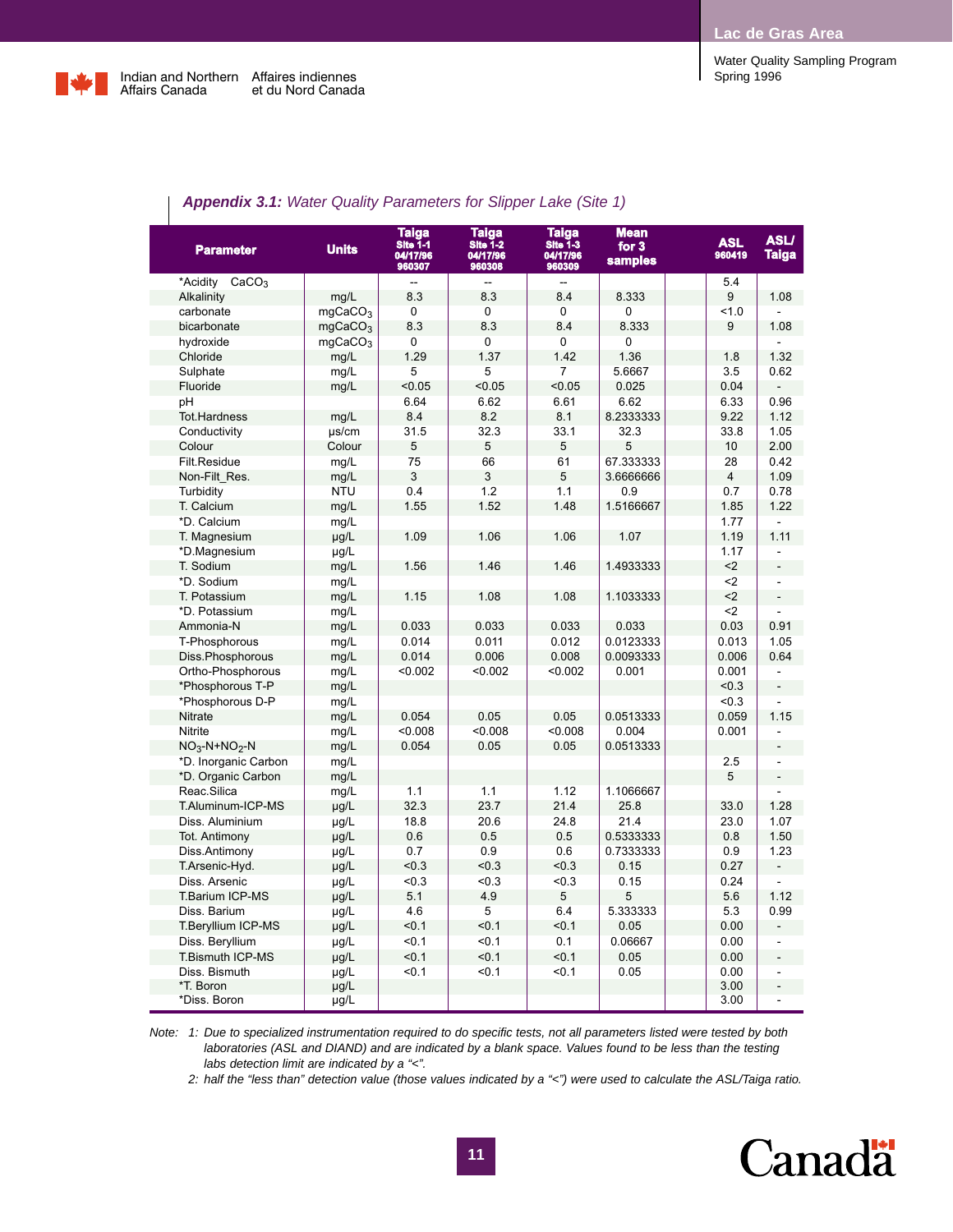Water Quality Sampling Program



| <b>Appenaix 3.1:</b> Water Quality Parameters for Slipper Lake (cont d) |              |                                         |                                         |                                                |                                          |                      |                             |
|-------------------------------------------------------------------------|--------------|-----------------------------------------|-----------------------------------------|------------------------------------------------|------------------------------------------|----------------------|-----------------------------|
| <b>Parameter</b>                                                        | <b>Units</b> | Taiga<br>Site 1-1<br>04/17/96<br>960307 | Taiga<br>Site 1-2<br>04/17/96<br>960308 | <b>Taiga</b><br>Site 1-3<br>04/17/96<br>960309 | <b>Mean</b><br>for $3$<br><b>samples</b> | <b>ASL</b><br>960419 | <b>ASLI</b><br><b>Taiga</b> |
| T.Cadmium ICP-MS                                                        | µg/L         | 0.3                                     | 0.1                                     | 0.1                                            | 0.1666667                                | 0.24                 | 1.44                        |
| Dis. Cadmium                                                            | µg/L         | 0.2                                     | 0.2                                     | 0.1                                            | 0.1666667                                | 0.15                 | 0.90                        |
| T.Cesium ICP-MS                                                         | µg/L         | $0.1$                                   | < 0.1                                   | < 0.1                                          | 0.05                                     |                      |                             |
| Diss. Cesium                                                            | µg/L         | < 0.1                                   | < 0.1                                   | < 0.1                                          | 0.05                                     |                      | $\blacksquare$              |
| T.Chromium ICP-MS                                                       | µg/L         | 0.6                                     | 0.4                                     | 0.4                                            | 0.4666667                                | 0.8                  | 1.71                        |
| Diss. Chromium                                                          | µg/L         | 0.4                                     | 0.5                                     | 0.6                                            | 0.5                                      | 0.4                  | 0.80                        |
| <b>T.Cobalt ICP-MS</b>                                                  | µg/L         | 0.9                                     | 0.9                                     | 0.9                                            | 0.9                                      | 1.0                  | 1.11                        |
| Diss. Cobalt                                                            | µg/L         | 0.7                                     | 0.7                                     | 1.2                                            | 0.8666667                                | 0.8                  | 0.92                        |
| T.Copper ICP-MS                                                         | µg/L         | 4.7                                     | 2.8                                     | 3                                              | 3.5                                      | 4.6                  | 1.31                        |
| Diss. Copper                                                            | µg/L         | 3.4                                     | 3.7                                     | $\overline{4}$                                 | 3.7                                      | 3.7                  | 1.00                        |
| T.Indium ICP-MS                                                         | µg/L         | < 0.1                                   | < 0.1                                   | < 0.1                                          | 0.05                                     |                      | $\overline{a}$              |
| Diss. Indium                                                            | µg/L         | < 0.1                                   | < 0.1                                   | < 0.1                                          | 0.05                                     |                      |                             |
| T.Iron                                                                  | µg/L         | 52                                      | 29                                      | 45                                             | 42                                       | 30                   | 0.71                        |
| Diss. Iron                                                              | µg/L         | 13                                      | 14                                      | 10                                             | 12.333333                                | 20                   | 1.62                        |
| T.Lead ICP-MS                                                           | µg/L         | 1.5                                     | 0.3                                     | 0.2                                            | 0.6666667                                | 2.1                  | 3.15                        |
| Diss. Lead                                                              | µg/L         | $\mathbf{1}$                            | $\mathbf{1}$                            | 0.5                                            | 0.8333333                                | 0.9                  | 1.08                        |
| T. Lithium ICP-MS                                                       | µg/L         | 1.3                                     | 1.2                                     | 1.2                                            | 1.2333333                                | 1.0                  | 0.81                        |
| Diss. Lithium                                                           | µg/L         | 1.2                                     | 1.3                                     | 1.9                                            | 1.4666667                                | 1.0                  | 0.68                        |
| T.Manganese ICP-MS                                                      | µg/L         | 1.9                                     | 1.7                                     | 1.7                                            | 1.7666667                                | 2.2                  | 1.25                        |
| Diss.Manganese                                                          | µg/L         | 1.2                                     | 1.3                                     | 1.7                                            | 1.4                                      | 1.4                  | 1.00                        |
| T.Mercury-C/V                                                           | µg/L         | < 0.02                                  | <0.02                                   | < 0.02                                         | 0.01                                     | 0.00                 | $\blacksquare$              |
| Diss.Mercury-CV                                                         | µg/L         | < 0.02                                  | < 0.02                                  | < 0.02                                         | 0.01                                     | 0.00                 |                             |
| T.Molybdenum ICP-MS                                                     | $\mu$ g/L    | 0.1                                     | 0.1                                     | 0.1                                            | 0.1                                      | 0.1                  | 1.00                        |
| Diss.Molybdenum                                                         | µg/L         | 0.1                                     | 0.1                                     | 0.1                                            | 0.1                                      | 0.1                  | 1.00                        |
| <b>T.Nickel ICP-MS</b>                                                  | µg/L         | 2.8                                     | 1.4                                     | 1.3                                            | 1.8333333                                | 2.6                  | 1.42                        |
| Diss. Nickel                                                            | µg/L         | $\overline{2}$                          | $\overline{2}$                          | 1.3                                            | 1.7666667                                | 1.8                  | 1.02                        |
| T.Rubidium ICP-MS                                                       | µg/L         | 2.5                                     | 2.3                                     | 2.3                                            | 2.366667                                 |                      |                             |
| Diss.Rubidium                                                           | $\mu$ g/L    | 2.3                                     | 2.5                                     | 2.3                                            | 2.366667                                 |                      | $\overline{a}$              |
| <b>T.Selenium ICP-MS</b>                                                | µg/L         | < 1                                     | < 1                                     | $\leq$ 1                                       | 0.5                                      | 0.00                 |                             |
| Diss.Selenium                                                           | $\mu$ g/L    | <1                                      | <1                                      | $\leq$ 1                                       | 0.5                                      | 0.00                 | $\overline{a}$              |
| *T. Silicon                                                             | µg/L         |                                         |                                         |                                                |                                          | 470                  | $\overline{a}$              |
| *Diss. Silicon                                                          | µg/L         |                                         |                                         |                                                |                                          | 450                  |                             |
| <b>T.Silver ICP-MS</b>                                                  | µg/L         | 50.1                                    | < 0.1                                   | < 0.1                                          | 0.05                                     | 0.02                 | $\overline{a}$              |
| Diss. Silver                                                            | µg/L         | < 0.1                                   | < 0.1                                   | < 0.1                                          | 0.05                                     | 0.01                 | $\overline{a}$              |
| Strontium ICP-MS                                                        | µg/L         | 13.6                                    | 12.9                                    | 12.9                                           | 13.13333                                 | 15.2                 | 1.16                        |
| Diss.Strontium                                                          | µg/L         | 12.8                                    | 13.8                                    | 13                                             | 13.2                                     | 14.9                 | 1.13                        |
| T.Thallium ICP-MS                                                       | µg/L         | < 0.1                                   | < 0.1                                   | < 0.1                                          | 0.05                                     | 0.00                 |                             |
| Diss.Thallium                                                           | µg/L         | < 0.1                                   | < 0.1                                   | < 0.1                                          | 0.05                                     | 0.00                 |                             |
| *T. Tin                                                                 | mg/L         |                                         |                                         |                                                |                                          | 0.00                 |                             |
| *Diss. Tin                                                              | mg/L         |                                         |                                         |                                                |                                          | 0.00                 | $\overline{a}$              |
| *T. Titanium                                                            | mg/L         |                                         |                                         |                                                |                                          | 0.00                 | -                           |
| *Diss. Titanium                                                         | mg/L         |                                         |                                         |                                                |                                          | 0.00                 | $\blacksquare$              |
| T.Uranium ICP-MS                                                        | µg/L         | 0.1                                     | 0.1                                     | 0.1                                            | 0.1                                      | 0.1                  | 1.00                        |
| Diss.Uranium                                                            | µg/L         | 0.1                                     | 0.1                                     | 0.1                                            | 0.1                                      | 0.1                  | 1.00                        |
| T.Vanadium ICP-MS                                                       | µg/L         | 0.1                                     | 0.1                                     | 0.1                                            | 0.1                                      | 0.00                 | 0.00                        |
| Diss.Vanadium                                                           | µg/L         | < 0.1                                   | $\prime$                                | 0.1                                            | 0.075                                    | 0.00                 | 0.00                        |
| T.Zinc ICP-MS                                                           | $\mu$ g/L    | 32.5                                    | 6.4                                     | 7.6                                            | 15.5                                     | 36.0                 | 2.32                        |
| Diss. Zinc                                                              | µg/L         | 24.9                                    | 22.8                                    | 12.2                                           | 19.9666                                  | 22.0                 | 1.10                        |
|                                                                         |              |                                         |                                         |                                                |                                          |                      |                             |

### *Appendix 3.1: Water Quality Parameters for Slipper Lake (cont'd)*

*Note: 1: Due to specialized instrumentation required to do specific tests, not all parameters listed were tested by both laboratories (ASL and DIAND) and are indicated by a blank space. Values found to be less than the testing labs detection limit are indicated by a "<".*

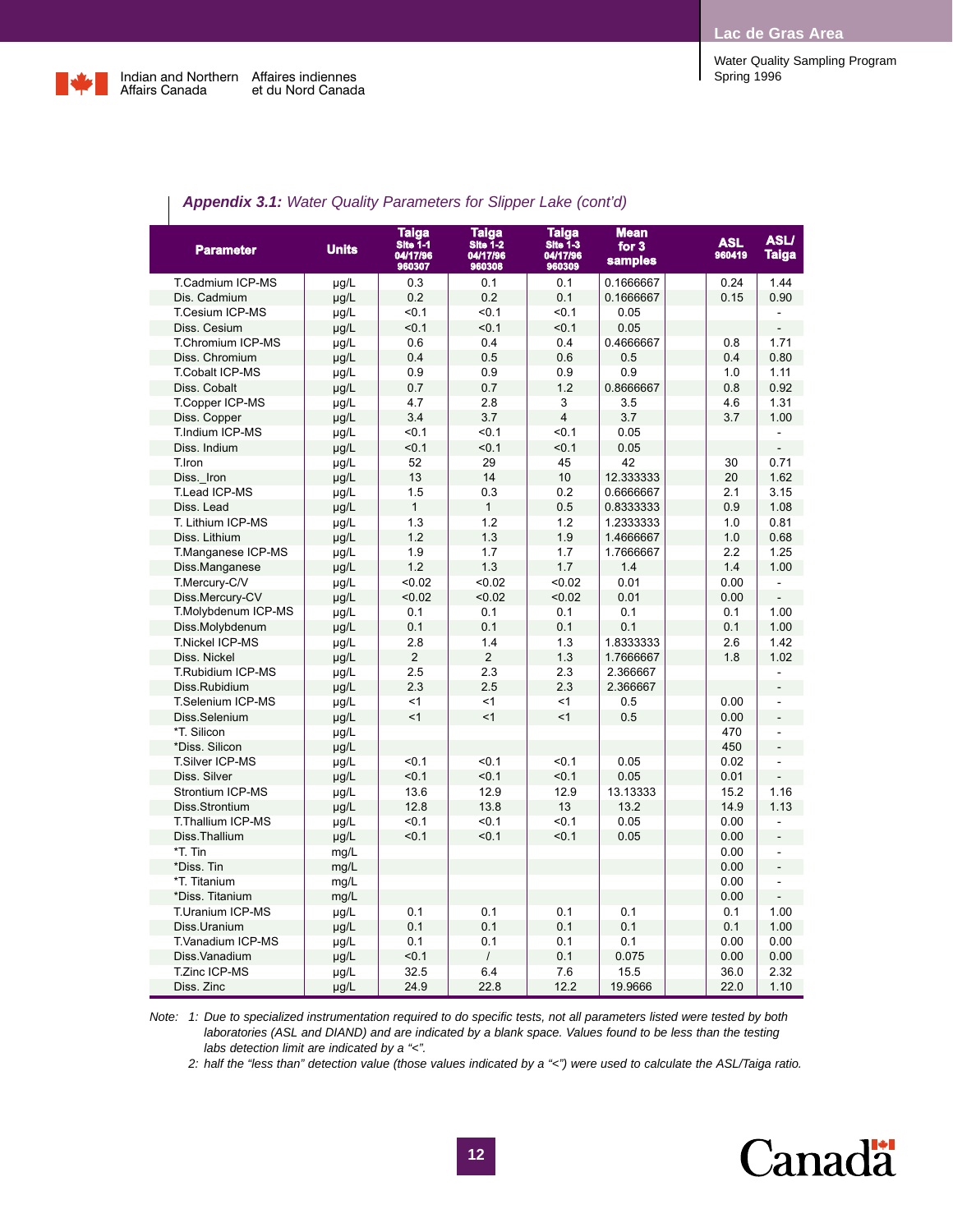Water Quality Sampling Program



L

| <b>Parameter</b>              | <b>Units</b>        | <b>Taiga</b><br><b>Site 2-1</b><br>04/17/96<br>960310 | <b>Taiga</b><br><b>Site 2-2</b><br>04/17/96<br>960311 | <b>Taiga</b><br><b>Site 2-3</b><br>04/17/96<br>960312 | <b>Mean</b><br>for $3$<br>samples | <b>ASL</b><br>960419 | <b>ASLI</b><br><b>Taiga</b> |
|-------------------------------|---------------------|-------------------------------------------------------|-------------------------------------------------------|-------------------------------------------------------|-----------------------------------|----------------------|-----------------------------|
| *Acidity<br>CaCO <sub>3</sub> |                     |                                                       |                                                       | $\overline{a}$                                        |                                   | 6.3                  | $\overline{a}$              |
| Alkalinity                    | mq/L                | 9.6                                                   | 9.6                                                   | 9.6                                                   | 9.6                               | 10.3                 | 1.07                        |
| carbonate                     | mgCaCO <sub>3</sub> | 0                                                     | 0                                                     | 0                                                     | 0                                 | 1.0                  |                             |
| bicarbonate                   | mgCaCO <sub>3</sub> | 9.6                                                   | 9.6                                                   | 9.6                                                   | 9.6                               | 10.3                 | 1.07                        |
| hydroxide                     | mqCaCO <sub>3</sub> | 0                                                     | 0                                                     | 0                                                     | 0                                 |                      |                             |
| Chloride                      | mg/L                | 1.49                                                  | 1.47                                                  | 1.58                                                  | 1.513333                          | 1.7                  | 1.12                        |
| Sulphate                      | mg/L                | $\overline{4}$                                        | 5                                                     | 5                                                     | 4.666667                          | 5                    | 1.07                        |
| Fluoride                      | mg/L                | < 0.05                                                | < 0.05                                                | < 0.05                                                | 0.025                             | 0.04                 |                             |
| рH                            |                     | 6.56                                                  | 6.55                                                  | 6.57                                                  | 6.56                              | 6.19                 | 0.94                        |
| <b>Tot.Hardness</b>           | mg/L                | 10.3                                                  | 10.1                                                  | 10.2                                                  | 10.2                              | 10.6                 | 1.04                        |
| Conductivity                  | $\mu$ s/cm          | 37.3                                                  | 37.3                                                  | 37.2                                                  | 37.26666                          | 37.4                 | 1.00                        |
| Colour                        | Colour              | 5                                                     | 5                                                     | 5                                                     | 5                                 | 10                   | 2.00                        |
| Filt.Residue                  | mg/L                | 55                                                    | 51                                                    | 71                                                    | 59                                | 30                   | 0.51                        |
| Non-Filt Res.                 | mg/L                | $\overline{4}$                                        | $\overline{4}$                                        | 5                                                     | 4.333333                          | $\mathbf{1}$         | 0.23                        |
| Turbidity                     | <b>NTU</b>          | $\mathbf{1}$                                          | 0.7                                                   | 1.4                                                   | 1.033333                          | 0.2                  | 0.19                        |
| T. Calcium                    | mg/L                | 2.05                                                  | 1.98                                                  | 2.01                                                  | 2.013333                          | 2.31                 | 1.15                        |
| *D. Calcium                   | mg/L                |                                                       |                                                       |                                                       |                                   | 2.29                 | $\blacksquare$              |
| T. Magnesium                  | $\mu$ g/L           | 1.26                                                  | 1.26                                                  | 1.26                                                  | 1.26                              | 1.18                 | 0.94                        |
| *D.Magnesium                  | µg/L                |                                                       |                                                       |                                                       |                                   | 1.18                 |                             |
| T. Sodium                     | mg/L                | 1.78                                                  | 1.79                                                  | 1.77                                                  | 1.78                              | $\overline{2}$       | 1.12                        |
| *D. Sodium                    | mg/L                |                                                       |                                                       |                                                       |                                   | $\overline{2}$       |                             |
| T. Potassium                  | mq/L                | 1.22                                                  | 1.22                                                  | 1.22                                                  | 1.22                              | $2$                  | 0.82                        |
| *D. Potassium                 | mg/L                |                                                       |                                                       |                                                       |                                   | $2$                  |                             |
| Ammonia-N                     | mg/L                | 0.036                                                 | 0.035                                                 | 0.036                                                 | 0.035667                          | 0.03                 | 0.84                        |
| T-Phosphorous                 | mg/L                | 0.007                                                 | 0.007                                                 | 0.007                                                 | 0.007                             | 0.007                | 1.00                        |
| Diss.Phosphorous              | mg/L                | 0.005                                                 | 0.006                                                 | 0.005                                                 | 0.005333                          | 0.003                | 0.56                        |
| Ortho-Phosphorous             | mg/L                | < 0.002                                               | < 0.002                                               | < 0.002                                               | 0.001                             | 0.002                | $\overline{\phantom{a}}$    |
| *Phosphorous T-P              | mg/L                |                                                       |                                                       |                                                       |                                   | < 0.3                | $\blacksquare$              |
| *Phosphorous D-P              | mg/L                |                                                       |                                                       |                                                       |                                   | < 0.3                |                             |
| Nitrate                       | mg/L                | 0.236                                                 | 0.236                                                 | 0.239                                                 | 0.237                             | 0.249                | 1.05                        |
| Nitrite                       | mg/L                | < 0.008                                               | < 0.008                                               | < 0.008                                               | 0.004                             | 0.003                | $\overline{a}$              |
| $NO3-N+NO2-N$                 | mg/L                | 0.236                                                 | 0.236                                                 | 0.239                                                 | 0.237                             |                      | $\overline{a}$              |
| *D. Inorganic Carbon          | mg/L                |                                                       |                                                       |                                                       |                                   | 2.1                  | $\blacksquare$              |
| *D. Organic Carbon            | mg/L                |                                                       |                                                       |                                                       |                                   | 5.5                  | $\frac{1}{2}$               |
| Reac.Silica                   | mg/L                | 0.74                                                  | 0.743                                                 | 0.741                                                 | 0.74133                           |                      |                             |
| T.Aluminum-ICP-MS             | $\mu$ g/L           | 21.6                                                  | 22.2                                                  | 21                                                    | 21.6                              | 24                   | 1.11                        |
| Diss. Aluminium               | $\mu$ g/L           | 19.9                                                  | 20.8                                                  | 20.1                                                  | 20.266667                         | 27                   | 1.33                        |
| Tot. Antimony                 | µg/L                | 0.3                                                   | 0.4                                                   | 0.4                                                   | 0.366667                          | 0.5                  | 1.36                        |
| Diss.Antimony                 | µg/L                | 0.4                                                   | 0.3                                                   | 0.3                                                   | 0.333333                          | 0.4                  | 1.20                        |
| T.Arsenic-Hyd.                | $\mu$ g/L           | < 0.3                                                 | < 0.3                                                 | < 0.3                                                 | 0.15                              | 0.19                 | $\frac{1}{2}$               |
| Diss. Arsenic                 | $\mu$ g/L           | < 0.3                                                 | < 0.3                                                 | < 0.3                                                 | 0.15                              | 0.21                 |                             |
| T.Barium ICP-MS               | µg/L                | 6.2                                                   | 6.2                                                   | 6.3                                                   | 6.233333                          | 6.8                  | 1.09                        |
| Diss. Barium                  | µg/L                | 6                                                     | 6.2                                                   | 6.2                                                   | 6.133333                          | 6.5                  | 1.06                        |
| T.Beryllium ICP-MS            | µg/L                | 0.1                                                   | < 0.1                                                 | < 0.1                                                 | 0.033333                          | $\mathbf 0$          | 0.00                        |
| Diss. Beryllium               | µg/L                | < 0.1                                                 | 0.1                                                   | < 0.1                                                 | 0.03333                           | $\Omega$             |                             |
| T.Bismuth ICP-MS              | $\mu$ g/L           | < 0.1                                                 | < 0.1                                                 | < 0.1                                                 | 0.05                              | $\mathbf 0$          |                             |
| Diss. Bismuth                 | $\mu$ g/L           | < 0.1                                                 | < 0.1                                                 | < 0.1                                                 | 0.05                              | 0                    |                             |
| *T. Boron                     | µg/L                |                                                       |                                                       |                                                       |                                   | 3                    |                             |
| *Diss. Boron                  | $\mu$ g/L           |                                                       |                                                       |                                                       |                                   | 3                    | -                           |

### *Appendix 3.2: Water Quality Parameters for Nema Lake (Site 2)*

*Note: 1: Due to specialized instrumentation required to do specific tests, not all parameters listed were tested by both laboratories (ASL and DIAND) and are indicated by a blank space. Values found to be less than the testing labs detection limit are indicated by a "<".*

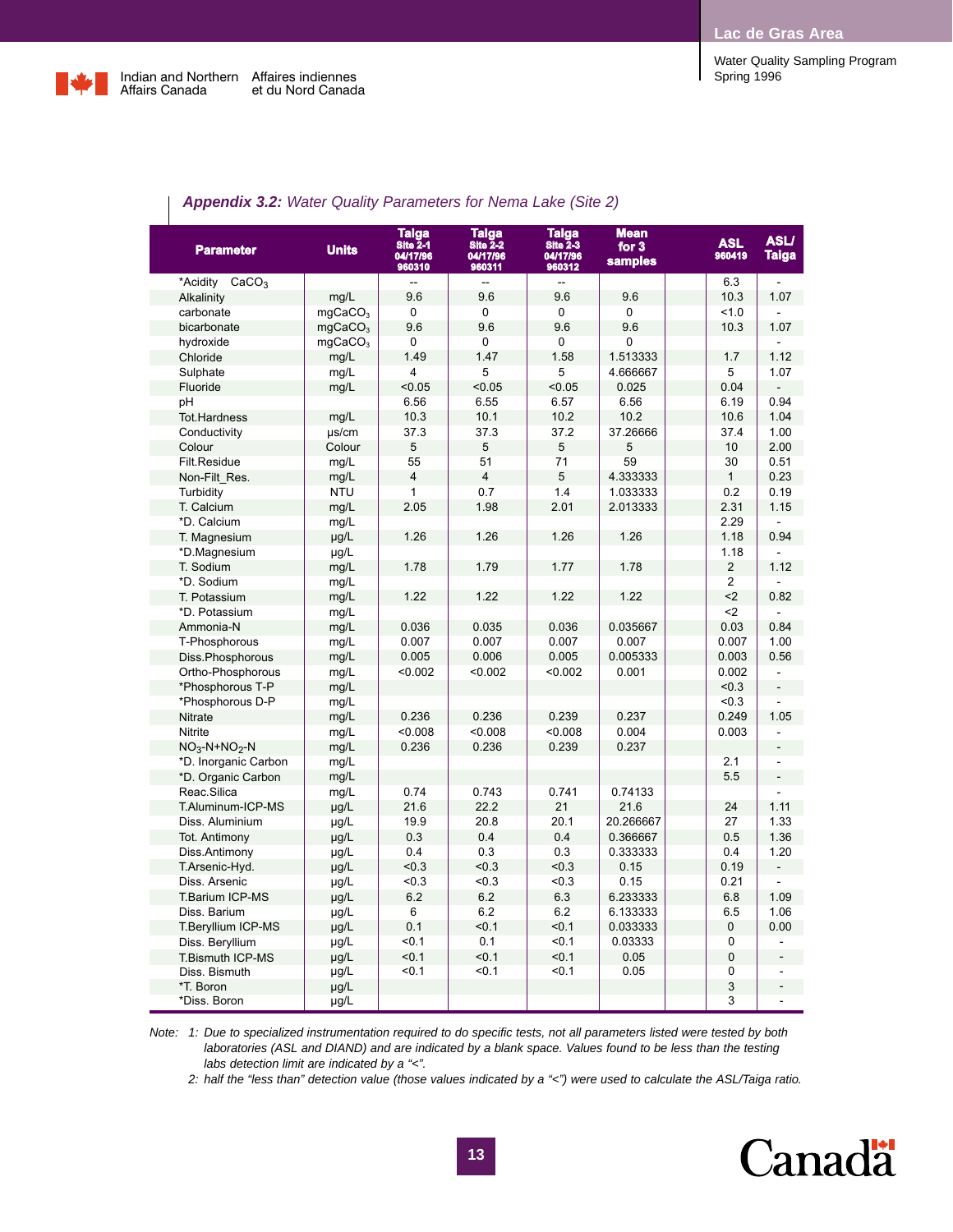

| <b>Parameter</b>         | <b>Units</b> | Taiga<br>Site 2-1<br>04/17/96 | Taiga<br>Site 2-2<br>04/17/96 | <b>Taiga</b><br>$S$ Ite $2-3$<br>04/17/96 | <b>Mean</b><br>for $3$<br><b>samples</b> | <b>ASL</b><br>960419 | <b>ASLI</b><br>Taiga |
|--------------------------|--------------|-------------------------------|-------------------------------|-------------------------------------------|------------------------------------------|----------------------|----------------------|
|                          |              | 960310                        | 960311                        | 960312                                    |                                          |                      |                      |
| T.Cadmium ICP-MS         | µg/L         | $0.1$                         | < 0.1                         | < 0.1                                     | 0.05                                     | $\mathbf 0$          | L.                   |
| Dis. Cadmium             | $\mu$ g/L    | < 0.1                         | < 0.1                         | < 0.1                                     | 0.05                                     | $\overline{0}$       |                      |
| T.Cesium ICP-MS          | µg/L         | $0.1$                         | < 0.1                         | < 0.1                                     | 0.05                                     |                      |                      |
| Diss. Cesium             | $\mu$ g/L    | < 0.1                         | < 0.1                         | < 0.1                                     | 0.05                                     |                      |                      |
| T.Chromium ICP-MS        | $\mu$ g/L    | 0.4                           | 0.5                           | 0.4                                       | 0.4333333                                | 0.2                  | 0.46                 |
| Diss. Chromium           | µg/L         | < 0.2                         | 0.2                           | 0.2                                       | 1.66667                                  | 0                    |                      |
| <b>T.Cobalt ICP-MS</b>   | µg/L         | 0.1                           | $0.1$                         | < 0.1                                     | 0.3333                                   | $\mathbf 0$          | 0.00                 |
| Diss. Cobalt             | µg/L         | 0.1                           | 0.1                           | 0.1                                       | 0.1                                      | 0.1                  | 1.00                 |
| T.Copper ICP-MS          | $\mu$ g/L    | 1.4                           | 1.4                           | 1.6                                       | 1.4666667                                | 1.6                  | 1.09                 |
| Diss. Copper             | µg/L         | 1.4                           | 1.4                           | 1.4                                       | 1.4                                      | 1.7                  | 1.21                 |
| T.Indium ICP-MS          | $\mu$ g/L    | $0.1$                         | $0.1$                         | < 0.1                                     | 0.05                                     |                      |                      |
| Diss. Indium             | µg/L         | $0.1$                         | < 0.1                         | < 0.1                                     | 0.05                                     |                      |                      |
| T.Iron                   | µg/L         | 32                            | 15                            | 14                                        | 20.33333                                 | 20                   | 0.98                 |
| Diss. Iron               | µg/L         | 8                             | 8                             | 8                                         | 8                                        | 10                   | 1.25                 |
| T.Lead ICP-MS            | µg/L         | < 0.2                         | < 0.2                         | < 0.2                                     | 0.1                                      | 0.1                  |                      |
| Diss. Lead               | $\mu$ g/L    | < 0.2                         | < 0.2                         | < 0.2                                     | 0.1                                      | 0                    |                      |
| T. Lithium ICP-MS        | µg/L         | 1.6                           | 1.6                           | 1.5                                       | 1.5666667                                | 2                    | 1.28                 |
| Diss. Lithium            | µg/L         | 1.8                           | 1.6                           | 1.5                                       | 1.6333333                                | $\overline{2}$       | 1.22                 |
| T.Manganese ICP-MS       | µg/L         | 3.2                           | 3.2                           | 3.2                                       | 3.2                                      | 3.5                  | 1.09                 |
| Diss.Manganese           | µg/L         | 2.8                           | 3                             | 2.9                                       | 2.9                                      | 3.1                  | 1.07                 |
| T.Mercury-C/V            | µg/L         | < 0.02                        | < 0.02                        | < 0.02                                    | 0.1                                      | 0                    |                      |
| Diss.Mercury-CV          | µg/L         | < 0.02                        | < 0.02                        | < 0.02                                    | 0.1                                      | $\mathbf 0$          |                      |
| T.Molybdenum ICP-MS      | $\mu$ g/L    | 0.2                           | 0.2                           | 0.2                                       | 0.2                                      | 0.2                  | 1.00                 |
| Diss.Molybdenum          | $\mu g/L$    | 0.2                           | 0.2                           | 0.2                                       | 0.2                                      | 0.2                  | 1.00                 |
| <b>T.Nickel ICP-MS</b>   | µg/L         | 0.8                           | 0.8                           | 0.8                                       | 0.8                                      | 0.8                  | 1.00                 |
| Diss. Nickel             | µg/L         | 0.8                           | 0.8                           | 0.8                                       | 0.8                                      | 0.8                  | 1.00                 |
| T.Rubidium ICP-MS        | $\mu$ g/L    | 3.1                           | 3.1                           | 3.2                                       | 3.1333333                                |                      |                      |
| Diss.Rubidium            | $\mu$ g/L    | 3.1                           | 3.1                           | 3.1                                       | 3.1                                      |                      |                      |
| <b>T.Selenium ICP-MS</b> | µg/L         | 1                             | $\leq$ 1                      | $<$ 1                                     | 0.66667                                  | $\mathbf 0$          |                      |
| Diss.Selenium            | µg/L         | <1                            | $\leq$ 1                      | < 1                                       | 0.5                                      | 0                    |                      |
| *T. Silicon              | µg/L         |                               |                               |                                           |                                          | 300                  | L.                   |
| *Diss. Silicon           | µg/L         |                               |                               |                                           |                                          | 300                  |                      |
| <b>T.Silver ICP-MS</b>   | $\mu$ g/L    | $0.1$                         | < 0.1                         | $0.1$                                     | 0.5                                      | $\mathbf 0$          | $\overline{a}$       |
| Diss. Silver             | $\mu$ g/L    | < 0.1                         | < 0.1                         | < 0.1                                     | 0.5                                      | $\overline{0}$       |                      |
| Strontium ICP-MS         | $\mu$ g/L    | 18.3                          | 18.2                          | 18.6                                      | 18.36667                                 | 19.7                 | 1.07                 |
| Diss.Strontium           | µg/L         | 18.2                          | 18.5                          | 18.4                                      | 18.66667                                 | 19.3                 | 1.03                 |
| T.Thallium ICP-MS        | µg/L         | $0.1$                         | < 0.1                         | $0.1$                                     | 0.5                                      | 0                    |                      |
| Diss.Thallium            | $\mu$ g/L    | < 0.1                         | < 0.1                         | < 0.1                                     | 0.5                                      | $\mathbf 0$          |                      |
| *T. Tin                  | mg/L         |                               |                               |                                           |                                          | 0                    | ÷                    |
| *Diss. Tin               | mg/L         |                               |                               |                                           |                                          | $\mathbf 0$          |                      |
| *T. Titanium             | mg/L         |                               |                               |                                           |                                          | 0                    |                      |
| *Diss. Titanium          | mg/L         |                               |                               |                                           |                                          | 0                    |                      |
| T.Uranium ICP-MS         | $\mu$ g/L    | 0.1                           | 0.1                           | 0.1                                       | 0.1                                      | 0.1                  | 1.00                 |
| Diss.Uranium             | $\mu$ g/L    | 0.1                           | 0.1                           | 0.1                                       | 0.1                                      | 0.1                  | 1.00                 |
| T.Vanadium ICP-MS        | $\mu$ g/L    | 0.1                           | 0.1                           | 0.1                                       | 0.1                                      | $\mathbf 0$          |                      |
| Diss. Vanadium           | $\mu$ g/L    | < 0.1                         | < 0.1                         | < 0.1                                     | 0.05                                     | $\overline{0}$       |                      |
| T.Zinc ICP-MS            | $\mu$ g/L    | 1.4                           | 1.1                           | 0.5                                       | $\mathbf{1}$                             | 1                    | 1.00                 |
| Diss. Zinc               | µg/L         | 0.9                           | 0.7                           | 1.1                                       | 0.9                                      | 1.0                  | 1.11                 |
|                          |              |                               |                               |                                           |                                          |                      |                      |

#### *Appendix 3.2: Water Quality Parameters for Nema Lake (cont'd)*

*Note: 1: Due to specialized instrumentation required to do specific tests, not all parameters listed were tested by both laboratories (ASL and DIAND) and are indicated by a blank space. Values found to be less than the testing labs detection limit are indicated by a "<".*

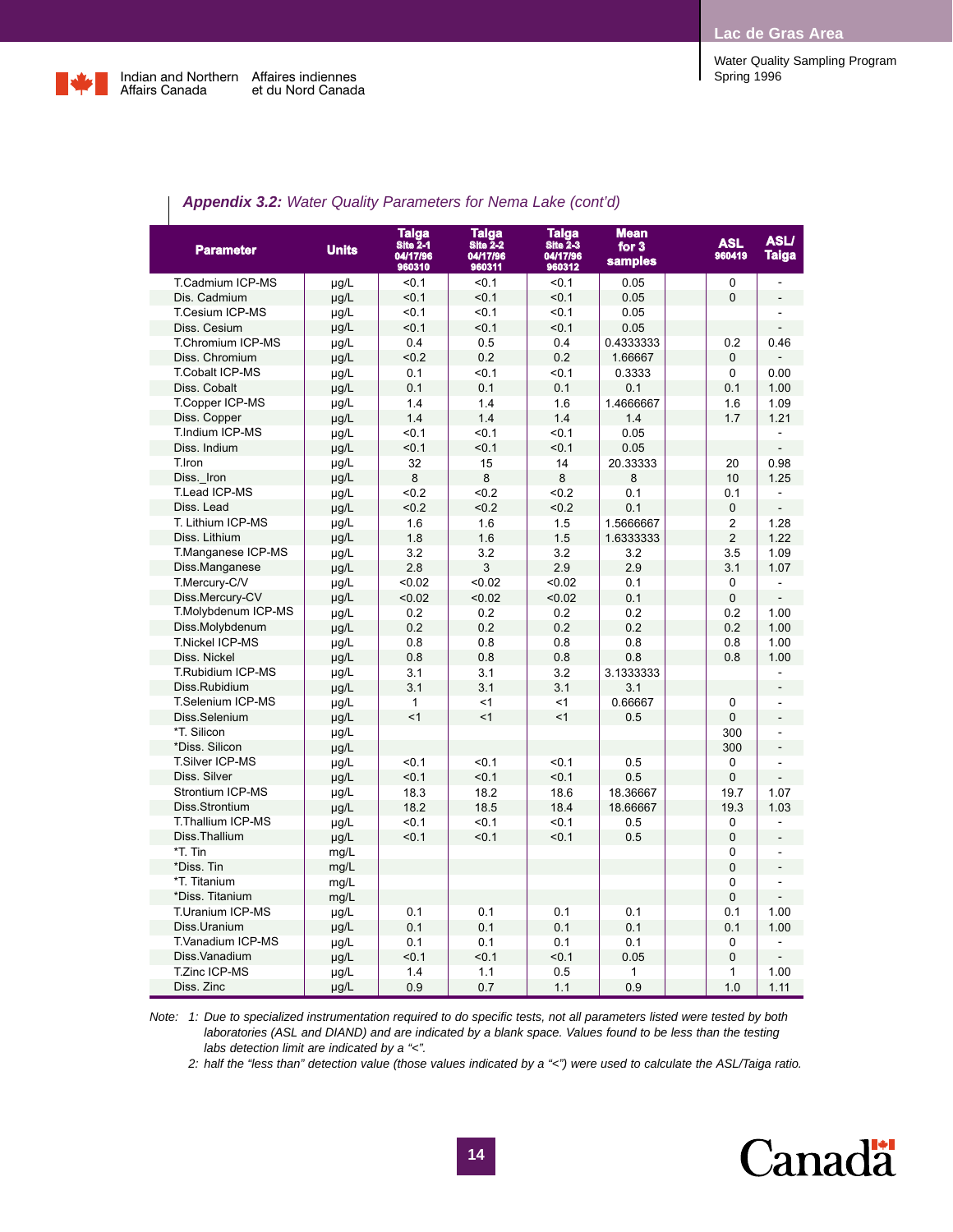Water Quality Sampling Program



| <b>Parameter</b>              | <b>Units</b>        | Taiga<br>Site 3-1<br>04/17/96<br>960313 | Taiga<br>Site 3-2<br>04/17/96<br>960314 | <b>Taiga</b><br>$S$ Ite $3-3$<br>04/17/96<br>960315 | <b>Mean</b><br>for $3$<br><b>samples</b> | <b>ASL</b><br>960419 | <b>ASLI</b><br>Taiga     |
|-------------------------------|---------------------|-----------------------------------------|-----------------------------------------|-----------------------------------------------------|------------------------------------------|----------------------|--------------------------|
| *Acidity<br>CaCO <sub>3</sub> |                     | $\overline{a}$                          | $\overline{a}$                          | $\overline{a}$                                      |                                          | 7.2                  |                          |
| Alkalinity                    | mg/L                | 10                                      | 9.9                                     | 9.9                                                 | 9.93333334                               | 11                   | 1.11                     |
| carbonate                     | mqCaCO <sub>3</sub> | $\Omega$                                | $\Omega$                                | 0                                                   | $\Omega$                                 | 1.0                  |                          |
| bicarbonate                   | mqCaCO <sub>3</sub> | 10                                      | 9.9                                     | 9.9                                                 | 9.93333334                               | 11                   | 1.11                     |
| hydroxide                     | mgCaCO <sub>3</sub> | $\overline{0}$                          | $\overline{0}$                          | $\Omega$                                            | 0                                        |                      |                          |
| Chloride                      | mg/L                | 0.8                                     | 0.85                                    | 0.8                                                 | 0.81666667                               | 1.1                  | 1.35                     |
| Sulphate                      | mg/L                | 5                                       | 4                                       | $\overline{4}$                                      | 4.333333333                              | 2.4                  | 0.55                     |
| Fluoride                      | mg/L                | < 0.05                                  | < 0.05                                  | < 0.05                                              | 0.025                                    | 0.04                 |                          |
| pH                            |                     | 6.63                                    | 6.59                                    | 6.59                                                | 6.60                                     | 6.21                 | 0.94                     |
| <b>Tot.Hardness</b>           | mg/L                | 9.7                                     | 9.9                                     | 9.5                                                 | 9.7                                      | 10.3                 | 1.06                     |
| Conductivity                  | $\mu$ s/cm          | 30.9                                    | 30.9                                    | 30.8                                                | 30.8666667                               | 31                   | 1.00                     |
| Colour                        | Colour              | 5                                       | 5                                       | 10                                                  | 6.66666667                               | 10                   | 1.50                     |
| Filt.Residue                  | mg/L                | 69                                      | 72                                      | 52                                                  | 64.3333333                               | 25                   | 0.39                     |
| Non-Filt Res.                 | mg/L                | $3$                                     | $3$                                     | 3                                                   | $\overline{2}$                           | < 1                  |                          |
| Turbidity                     | <b>NTU</b>          | 0.3                                     | 0.4                                     | 0.3                                                 | 0.33333333                               | 0.2                  | 0.60                     |
| T. Calcium                    | mq/L                | 1.89                                    | 1.95                                    | 1.84                                                | 1.89333333                               | 2.12                 | 1.12                     |
| *D. Calcium                   | mg/L                |                                         |                                         |                                                     |                                          | 2.06                 |                          |
| T. Magnesium                  | µg/L                | 1.21                                    | 1.22                                    | 1.2                                                 | 1.21                                     | 1.28                 | 1.06                     |
| *D.Magnesium                  | $\mu$ g/L           |                                         |                                         |                                                     |                                          | 1.26                 |                          |
| T. Sodium                     | mg/L                | 0.95                                    | 0.97                                    | 0.96                                                | 0.96                                     | $2$                  | 2.08                     |
| *D. Sodium                    | mg/L                |                                         |                                         |                                                     |                                          | $2$                  |                          |
| T. Potassium                  | mg/L                | 1.22                                    | 1.22                                    | 1.22                                                | 1.22                                     | $2$                  | 0.82                     |
| *D. Potassium                 | mg/L                |                                         |                                         |                                                     |                                          | $2$                  |                          |
| Ammonia-N                     | mg/L                | 0.031                                   | 0.034                                   | 0.033                                               | 0.03266667                               | 0.03                 | 0.92                     |
| T-Phosphorous                 | mg/L                | 0.011                                   | 0.006                                   | 0.007                                               | 0.008                                    | 0.004                | 0.50                     |
| Diss.Phosphorous              | mg/L                | 0.004                                   | 0.005                                   | 0.004                                               | 0.00433333                               | 0.004                | 0.92                     |
| Ortho-Phosphorous             | mg/L                | < 0.002                                 | < 0.002                                 | < 0.002                                             | 0.001                                    | 0.004                | ä,                       |
| *Phosphorous T-P              | mg/L                |                                         |                                         |                                                     |                                          | < 0.3                | $\overline{a}$           |
| *Phosphorous D-P              | mg/L                |                                         |                                         |                                                     |                                          | < 0.3                |                          |
| <b>Nitrate</b>                | mg/L                | 0.04                                    | 0.051                                   | 0.044                                               | 0.045                                    | 0.03                 | 0.67                     |
| Nitrite                       | mg/L                | < 0.008                                 | < 0.008                                 | < 0.008                                             | 0.004                                    | 0.001                |                          |
| $NO3-N+NO2-N$                 | mg/L                | 0.04                                    | 0.051                                   | 0.044                                               | 0.045                                    |                      | $\overline{a}$           |
| *D. Inorganic Carbon          | mg/L                |                                         |                                         |                                                     |                                          | 2.4                  |                          |
| *D. Organic Carbon            | mg/L                |                                         |                                         |                                                     |                                          | 5.6                  |                          |
| Reac.Silica                   | mg/L                | 0.973                                   | 0.966                                   | 0.966                                               | 0.96833333                               |                      |                          |
| T.Aluminum-ICP-MS             | $\mu$ g/L           | 26.3                                    | 26.5                                    | 26.2                                                | 26.333333                                | 28.0                 | 1.06                     |
| Diss. Aluminium               | $\mu$ g/L           | 23.6                                    | 23.7                                    | 24.1                                                | 23.8                                     | 27.0                 | 1.13                     |
| Tot. Antimony                 | µg/L                | 0.3                                     | 0.3                                     | 0.4                                                 | 0.3333333                                | 0.4                  | 1.20                     |
| Diss.Antimony                 | µg/L                | 0.4                                     | 0.1                                     | 0.4                                                 | 0.3                                      | 0.4                  | 1.33                     |
| T.Arsenic-Hyd.                | $\mu$ g/L           | < 0.3                                   | < 0.3                                   | &0.3                                                | 0.15                                     | 0.28                 |                          |
| Diss. Arsenic                 | $\mu$ g/L           | < 0.3                                   | < 0.3                                   | <0.3                                                | 0.15                                     | 0.27                 |                          |
| T.Barium ICP-MS               | µg/L                | 7.5                                     | 7.5                                     | 7.7                                                 | 7.5666667                                | 8.3                  | 1.10                     |
| Diss. Barium                  | µg/L                | 7.3                                     | 7.4                                     | 7.4                                                 | 7.36666667                               | 7.8                  | 1.06                     |
| T.Beryllium ICP-MS            | µg/L                | < 0.1                                   | < 0.1                                   | < 0.1                                               | 0.05                                     | 0.00                 |                          |
| Diss. Beryllium               | $\mu$ g/L           | < 0.1                                   | < 0.1                                   | $0.1$                                               | 0.05                                     | 0.00                 |                          |
| T.Bismuth ICP-MS              | µg/L                | < 0.1                                   | < 0.1                                   | < 0.1                                               | 0.05                                     | 0.00                 | $\overline{a}$           |
| Diss. Bismuth                 | µg/L                | < 0.1                                   | < 0.1                                   | $0.1$                                               | 0.05                                     | 0.00                 |                          |
| *T. Boron                     | µg/L                |                                         |                                         |                                                     |                                          | 3.00                 | $\overline{\phantom{a}}$ |
| *Diss. Boron                  | $\mu$ g/L           |                                         |                                         |                                                     |                                          | 3.00                 | ÷,                       |

### *Appendix 3.3: Water Quality Parameters for Moose Lake (Site 3)*

*Note: 1: Due to specialized instrumentation required to do specific tests, not all parameters listed were tested by both laboratories (ASL and DIAND) and are indicated by a blank space. Values found to be less than the testing labs detection limit are indicated by a "<".*

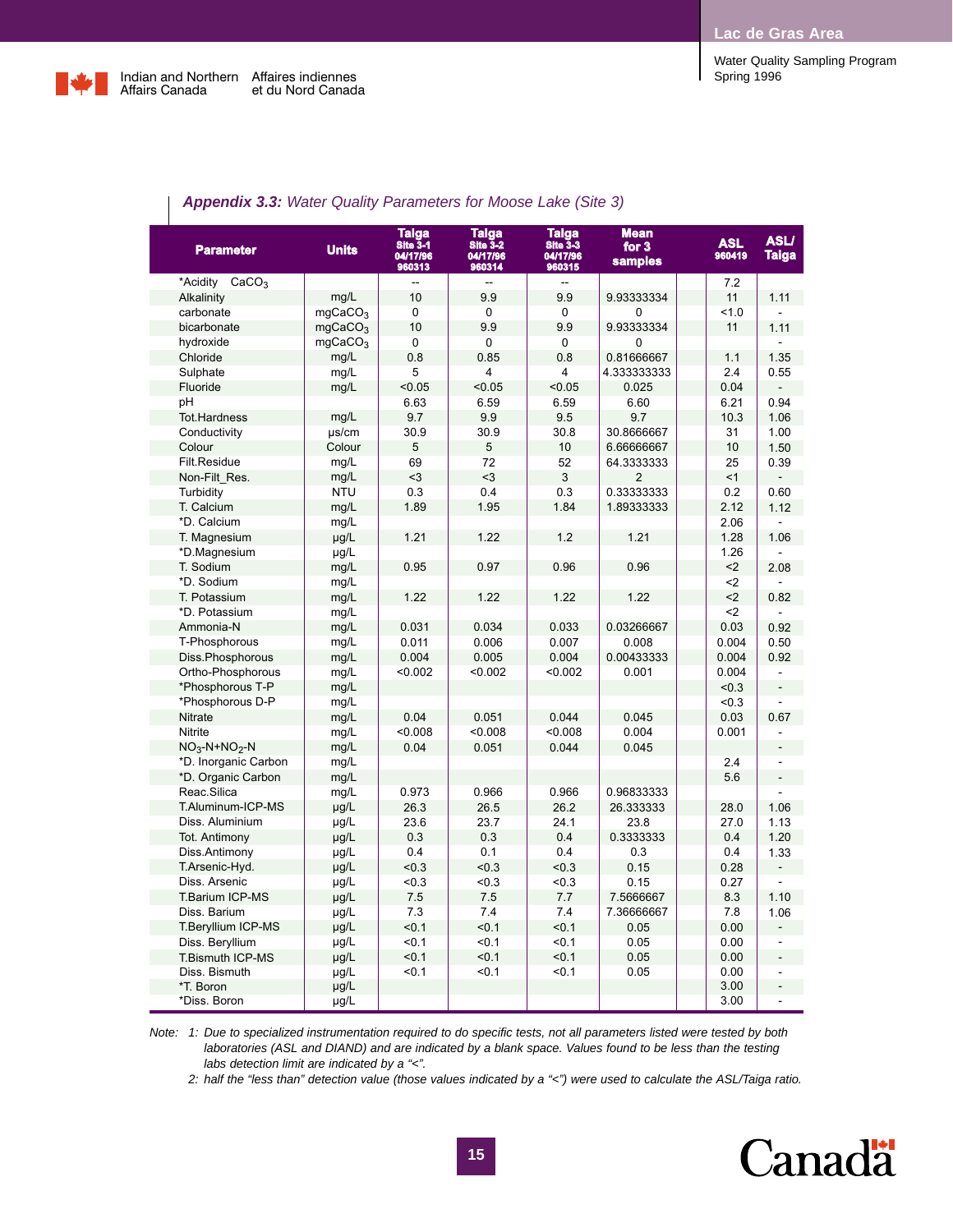

| <b>Parameter</b>       | <b>Units</b> | Taiga<br>Site 3-1<br>04/17/96<br>960313 | <b>Taiga</b><br>$Stte\,3-2$<br>04/17/96<br>960314 | <b>Taiga</b><br>$S$ Ite $3-3$<br>04/17/96<br>960315 | <b>Mean</b><br>for 3<br>samples | <b>ASL</b><br>960419 | <b>ASLI</b><br>Taiga     |
|------------------------|--------------|-----------------------------------------|---------------------------------------------------|-----------------------------------------------------|---------------------------------|----------------------|--------------------------|
| T.Cadmium ICP-MS       | $\mu$ g/L    | $0.1$                                   | < 0.1                                             | < 0.1                                               | 0.05                            | 0.00                 | ÷,                       |
| Dis. Cadmium           | µg/L         | < 0.1                                   | < 0.1                                             | < 0.1                                               | 0.05                            | 0.00                 |                          |
| <b>T.Cesium ICP-MS</b> | $\mu$ g/L    | < 0.1                                   | < 0.1                                             | < 0.1                                               | 0.05                            |                      |                          |
| Diss. Cesium           | µg/L         | < 0.1                                   | 50.1                                              | < 0.1                                               | 0.05                            |                      |                          |
| T.Chromium ICP-MS      | µg/L         | 0.5                                     | 0.4                                               | 0.4                                                 | 0.43333333                      | 0.4                  | 0.92                     |
| Diss. Chromium         | $\mu$ g/L    | 0.2                                     | < 0.2                                             | 0.2                                                 | 0.13333333                      | 0.3                  |                          |
| <b>T.Cobalt ICP-MS</b> | $\mu$ g/L    | $0.1$                                   | 0.1                                               | 0.1                                                 | 0.08333                         | 0.0                  |                          |
| Diss. Cobalt           | µg/L         | 0.1                                     | 0.1                                               | 0.1                                                 | 0.1                             | 0.2                  | 2.00                     |
| T.Copper ICP-MS        | $\mu$ g/L    | 1.7                                     | 1.4                                               | 1.5                                                 | 1.53333333                      | 1.6                  | 1.04                     |
| Diss. Copper           | $\mu$ g/L    | 1.4                                     | 1.4                                               | 1.5                                                 | 1.43333333                      | 1.5                  | 1.05                     |
| T.Indium ICP-MS        | µg/L         | $0.1$                                   | $0.1$                                             | < 0.1                                               | 0.05                            |                      |                          |
| Diss. Indium           | µg/L         | < 0.1                                   | < 0.1                                             | < 0.1                                               | 0.05                            |                      |                          |
| T.Iron                 | µg/L         | 30                                      | 30                                                | 33                                                  | 31                              | 40                   | 1.29                     |
| Diss. Iron             | µg/L         | 13                                      | 12                                                | 14                                                  | 13                              | 20                   | 1.54                     |
| <b>T.Lead ICP-MS</b>   | $\mu$ g/L    | 0.2                                     | < 0.2                                             | < 0.2                                               | 0.13333                         | 0.3                  | 2.25                     |
| Diss. Lead             | µg/L         | < 0.2                                   | < 0.2                                             | < 0.2                                               | 0.1                             | 0.1                  |                          |
| T. Lithium ICP-MS      | µg/L         | 1.6                                     | 1.6                                               | 1.6                                                 | 1.6                             | 2.0                  | 1.25                     |
| Diss. Lithium          | µg/L         | 1.5                                     | 1.6                                               | 1.6                                                 | 1.56666667                      | 2.0                  | 1.28                     |
| T.Manganese ICP-MS     | µg/L         | 5.9                                     | 5.8                                               | 5.9                                                 | 5.8666667                       | 6.5                  | 1.11                     |
| Diss.Manganese         | $\mu$ g/L    | 5.1                                     | 5.1                                               | 5                                                   | 5.06666667                      | 5.7                  | 1.13                     |
| T.Mercury-C/V          | $\mu$ g/L    | < 0.02                                  | < 0.02                                            | < 0.02                                              | 0.01                            | 0.00                 |                          |
| Diss.Mercury-CV        | $\mu$ g/L    | < 0.02                                  | < 0.02                                            | < 0.02                                              | 0.01                            | 0.00                 |                          |
| T.Molybdenum ICP-MS    | $\mu$ g/L    | 0.1                                     | 0.1                                               | 0.1                                                 | 0.1                             | 0.1                  | 1.00                     |
| Diss.Molybdenum        | µg/L         | 0.1                                     | 0.1                                               | 0.1                                                 | 0.1                             | 0.1                  | 1.00                     |
| <b>T.Nickel ICP-MS</b> | µg/L         | 0.9                                     | 0.8                                               | 0.9                                                 | 0.6666667                       | 0.9                  | 1.35                     |
| Diss. Nickel           | µg/L         | 0.8                                     | 0.9                                               | 0.9                                                 | 0.86666667                      | 0.9                  | 1.04                     |
| T.Rubidium ICP-MS      | $\mu$ g/L    | 3.1                                     | 3.1                                               | 3.1                                                 | 3.1                             |                      |                          |
| Diss.Rubidium          | $\mu$ g/L    | 3                                       | 3                                                 | 3                                                   | 3                               |                      |                          |
| T.Selenium ICP-MS      | µg/L         | <1                                      | $\leq$ 1                                          | $\mathbf{1}$                                        | 0.66667                         | 0.00                 | ÷                        |
| Diss.Selenium          | $\mu$ g/L    | <1                                      | $\leq$ 1                                          | $\leq$ 1                                            | 0.5                             | 0.00                 |                          |
| *T. Silicon            | µg/L         |                                         |                                                   |                                                     |                                 | 400                  |                          |
| *Diss. Silicon         | µg/L         |                                         |                                                   |                                                     |                                 | 380                  | $\overline{a}$           |
| <b>T.Silver ICP-MS</b> | µg/L         | < 0.1                                   | < 0.1                                             | < 0.1                                               | 0.05                            | 0.00                 |                          |
| Diss. Silver           | $\mu$ g/L    | < 0.1                                   | < 0.1                                             | < 0.1                                               | 0.05                            | 0.00                 |                          |
| Strontium ICP-MS       | µg/L         | 16.9                                    | 16.7                                              | 16.8                                                | 16.8                            | 18.4                 | 1.10                     |
| Diss.Strontium         | µg/L         | 16.8                                    | 16.5                                              | 16.3                                                | 16.5333333                      | 18.0                 | 1.09                     |
| T.Thallium ICP-MS      | $\mu$ g/L    | < 0.1                                   | < 0.1                                             | < 0.1                                               | 0.05                            | 0.00                 |                          |
| Diss.Thallium          | $\mu g/L$    | < 0.1                                   | < 0.1                                             | < 0.1                                               | 0.05                            | 0.00                 | $\overline{a}$           |
| *T. Tin                | mg/L         |                                         |                                                   |                                                     |                                 | 0.00                 | $\overline{\phantom{a}}$ |
| *Diss. Tin             | mg/L         |                                         |                                                   |                                                     |                                 | 0.00                 | $\overline{a}$           |
| *T. Titanium           | mg/L         |                                         |                                                   |                                                     |                                 | 0.00                 |                          |
| *Diss. Titanium        | mg/L         |                                         |                                                   |                                                     |                                 | 0.00                 |                          |
| T.Uranium ICP-MS       | $\mu$ g/L    | 0.1                                     | 0.1                                               | 0.1                                                 | 0.1                             | 0.1                  | 1.00                     |
| Diss.Uranium           |              | 0.1                                     | 0.1                                               | < 0.1                                               | 0.08333                         | 0.1                  |                          |
| T.Vanadium ICP-MS      | µg/L<br>µg/L | 0.1                                     | 0.1                                               | 0.1                                                 | 0.1                             | 0.00                 |                          |
| Diss. Vanadium         |              | <0.1                                    | $0.1$                                             | 0.1                                                 | 0.06667                         | 0.00                 |                          |
| T.Zinc ICP-MS          | µg/L         | 2.6                                     | 1.7                                               | 1.4                                                 | 1.9                             | 2.0                  | 1.05                     |
| Diss. Zinc             | µg/L         | 1.4                                     | 0.8                                               | 1.6                                                 | 1.26666667                      | 2.0                  | 1.58                     |
|                        | µg/L         |                                         |                                                   |                                                     |                                 |                      |                          |

### *Appendix 3.3: Water Quality Parameters for Moose Lake (cont'd)*

*Note: 1: Due to specialized instrumentation required to do specific tests, not all parameters listed were tested by both laboratories (ASL and DIAND) and are indicated by a blank space. Values found to be less than the testing labs detection limit are indicated by a "<".*

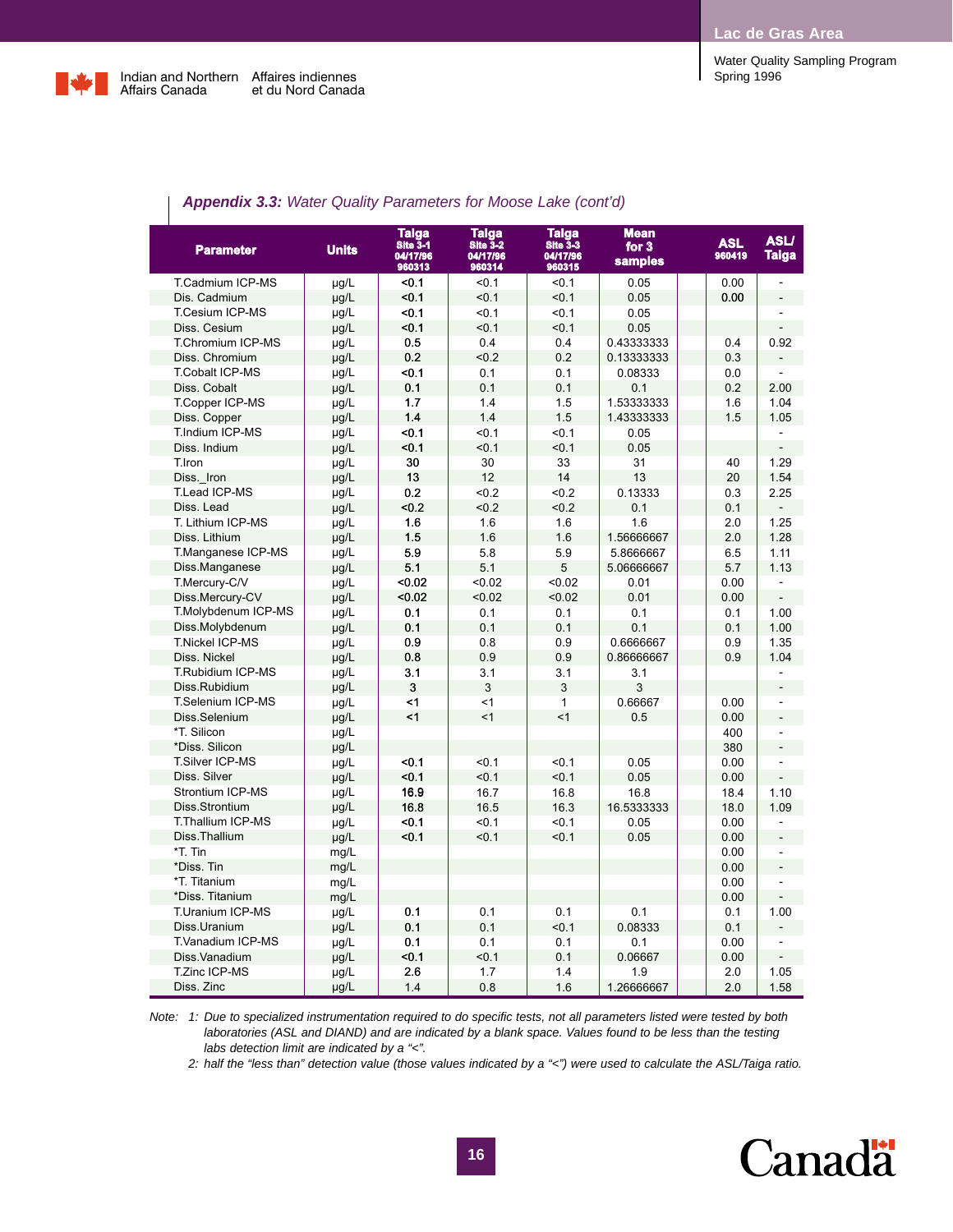Water Quality Sampling Program



L

| <b>Parameter</b>              | <b>Units</b>        | <b>Taiga</b><br><b>Site 4-1</b><br>04/17/96<br>960318 | <b>Taiga</b><br><b>Site 4-2</b><br>04/17/96<br>960317 | <b>Taiga</b><br><b>Site 4-3</b><br>04/17/96<br>960319 | <b>Mean</b><br>for $3$<br><b>samples</b> | <b>ASL</b><br>960419 | <b>ASLI</b><br><b>Taiga</b> |
|-------------------------------|---------------------|-------------------------------------------------------|-------------------------------------------------------|-------------------------------------------------------|------------------------------------------|----------------------|-----------------------------|
| *Acidity<br>CaCO <sub>3</sub> |                     |                                                       |                                                       |                                                       |                                          | 1.8                  |                             |
| Alkalinity                    | mg/L                | 4.9                                                   | 4.8                                                   | 4.8                                                   | 4.8333333                                | 5.4                  | 1.12                        |
| carbonate                     | mgCaCO <sub>3</sub> | 0                                                     | 0                                                     | 0                                                     | 0                                        | 1.0                  |                             |
| bicarbonate                   | mqCaCO <sub>3</sub> | 4.9                                                   | 4.8                                                   | 4.8                                                   | 4.8333333                                | 5.4                  | 1.12                        |
| hydroxide                     | mgCaCO <sub>3</sub> | $\Omega$                                              | 0                                                     | 0                                                     | 0                                        |                      |                             |
| Chloride                      | mg/L                | 0.39                                                  | 0.29                                                  | 0.39                                                  | 0.35666667                               | 0.6                  | 1.68                        |
| Sulphate                      | mg/L                | 3                                                     | 3                                                     | 3                                                     | 3                                        | 1.3                  | 0.43                        |
| Fluoride                      | mg/L                | < 0.05                                                | < 0.05                                                | < 0.05                                                | 0.025                                    | 0.03                 |                             |
| рH                            |                     | 6.72                                                  | 6.72                                                  | 6.71                                                  | 6.72                                     | 6.2                  | 0.92                        |
| <b>Tot.Hardness</b>           | mq/L                | 4.7                                                   | 4.7                                                   | 4.6                                                   | 4.66666667                               | 4.96                 | 1.06                        |
| Conductivity                  | $\mu$ s/cm          | 17.3                                                  | 15.8                                                  | 17                                                    | 16.7                                     | 15.9                 | 0.95                        |
| Colour                        | Colour              | 5                                                     | 5                                                     | 5                                                     | 5                                        | < 5                  | $\overline{\phantom{a}}$    |
| Filt.Residue                  | mg/L                | 17                                                    | 33                                                    | 39                                                    | 29.6666667                               | <10                  |                             |
| Non-Filt Res.                 | mg/L                | 6                                                     | $3$                                                   | $\leq$ 3                                              | 3                                        | $\mathbf{1}$         |                             |
| Turbidity                     | <b>NTU</b>          | 0.8                                                   | 0.7                                                   | 0.5                                                   | 0.66666667                               | 0.2                  | 0.30                        |
| T. Calcium                    | mg/L                | 0.81                                                  | 0.83                                                  | 0.8                                                   | 0.81333333                               | 0.91                 | 1.12                        |
| *D. Calcium                   | mg/L                |                                                       |                                                       |                                                       |                                          | 0.91                 |                             |
| T. Magnesium                  | $\mu$ g/L           | 0.64                                                  | 0.65                                                  | 0.64                                                  | 0.64333333                               | 0.655                | 1.02                        |
| *D.Magnesium                  | µg/L                |                                                       |                                                       |                                                       |                                          | 0.653                |                             |
| T. Sodium                     | mg/L                | 0.56                                                  | 0.57                                                  | 0.55                                                  | 0.56                                     | $2$                  | $\overline{a}$              |
| *D. Sodium                    | mg/L                |                                                       |                                                       |                                                       |                                          | $2$                  |                             |
| T. Potassium                  | mg/L                | 0.62                                                  | 0.65                                                  | 0.63                                                  | 0.63333333                               | $2$                  | $\overline{\phantom{a}}$    |
| *D. Potassium                 | mg/L                |                                                       |                                                       |                                                       |                                          | $2$                  |                             |
| Ammonia-N                     | mg/L                | 0.031                                                 | 0.037                                                 | 0.034                                                 | 0.034                                    | 0.03                 | 0.88                        |
| T-Phosphorous                 | mg/L                | 0.01                                                  | 0.009                                                 | 0.01                                                  | 0.00966667                               | 0.004                | 0.41                        |
| Diss.Phosphorous              | mg/L                | 0.003                                                 | 0.004                                                 | 0.004                                                 | 0.00366667                               | 0.003                | 0.82                        |
| Ortho-Phosphorous             | mg/L                | < 0.002                                               | < 0.002                                               | < 0.002                                               | 0.001                                    | 0.003                | $\overline{a}$              |
| *Phosphorous T-P              | mg/L                |                                                       |                                                       |                                                       |                                          | < 0.3                | $\overline{a}$              |
| *Phosphorous D-P              | mg/L                |                                                       |                                                       |                                                       |                                          | < 0.3                |                             |
| Nitrate                       | mg/L                | < 0.008                                               | 0.022                                                 | < 0.008                                               | 0.01                                     | < 0.005              | $\overline{a}$              |
| Nitrite                       | mg/L                | < 0.008                                               | < 0.008                                               | < 0.008                                               | 0.004                                    | 0.001                |                             |
| $NO3-N+NO2-N$                 | mg/L                | < 0.008                                               | 0.022                                                 | < 0.008                                               | 0.01                                     |                      | $\frac{1}{2}$               |
| *D. Inorganic Carbon          | mg/L                |                                                       |                                                       |                                                       |                                          | 1.3                  |                             |
| *D. Organic Carbon            | mg/L                |                                                       |                                                       |                                                       |                                          | 2.6                  | ÷,                          |
| Reac.Silica                   | mg/L                | 0.25                                                  | 0.245                                                 | 0.247                                                 | 0.24733333                               |                      |                             |
| T.Aluminum-ICP-MS             | µg/L                | 8.9                                                   | 10.6                                                  | 8.2                                                   | 9.2333333                                | 12.0                 | 1.30                        |
| Diss. Aluminium               | µg/L                | 6                                                     | 5.8                                                   | 6.2                                                   | 6                                        | 8.0                  | 1.33                        |
| Tot. Antimony                 | $\mu$ g/L           | 0.4                                                   | 0.4                                                   | 0.5                                                   | 0.43333333                               | 0.5                  | 1.15                        |
| Diss.Antimony                 | $\mu$ g/L           | 0.6                                                   | 0.5                                                   | 0.5                                                   | 0.5333333                                | 0.7                  | 1.31                        |
| T.Arsenic-Hyd.                | µg/L                | &0.3                                                  | < 0.3                                                 | < 0.3                                                 | 0.15                                     | 0.21                 |                             |
| Diss, Arsenic                 | $\mu$ g/L           | <0.3                                                  | < 0.3                                                 | < 0.3                                                 | 0.15                                     | 0.20                 |                             |
| T.Barium ICP-MS               | µg/L                | 2.8                                                   | 2.9                                                   | 2.7                                                   | 2.8                                      | 3.0                  | 1.07                        |
| Diss. Barium                  | µg/L                | 2.6                                                   | 2.7                                                   | 2.7                                                   | 2.66666667                               | 2.9                  | 1.09                        |
| T.Beryllium ICP-MS            | $\mu$ g/L           | < 0.1                                                 | 0.1                                                   | < 0.1                                                 | 0.03333                                  | 0.00                 | -                           |
| Diss. Beryllium               | $\mu$ g/L           | 0.1                                                   | < 0.1                                                 | < 0.1                                                 | 0.03333                                  | 0.00                 | ٠                           |
| T.Bismuth ICP-MS              | $\mu$ g/L           | < 0.1                                                 | < 0.1                                                 | < 0.1                                                 | 0.05                                     | 0.00                 | $\overline{a}$              |
| Diss. Bismuth                 | $\mu$ g/L           | < 0.1                                                 | < 0.1                                                 | < 0.1                                                 | 0.05                                     | 0.00                 |                             |
| *T. Boron                     | µg/L                |                                                       |                                                       |                                                       |                                          | 2.00                 | $\overline{\phantom{a}}$    |
| *Diss. Boron                  | µg/L                |                                                       |                                                       |                                                       |                                          | 1.00                 | $\overline{\phantom{0}}$    |

### *Appendix 3.4: Water Quality Parameters for Vulture Lake (Site 4)*

*Note: 1: Due to specialized instrumentation required to do specific tests, not all parameters listed were tested by both laboratories (ASL and DIAND) and are indicated by a blank space. Values found to be less than the testing labs detection limit are indicated by a "<".*

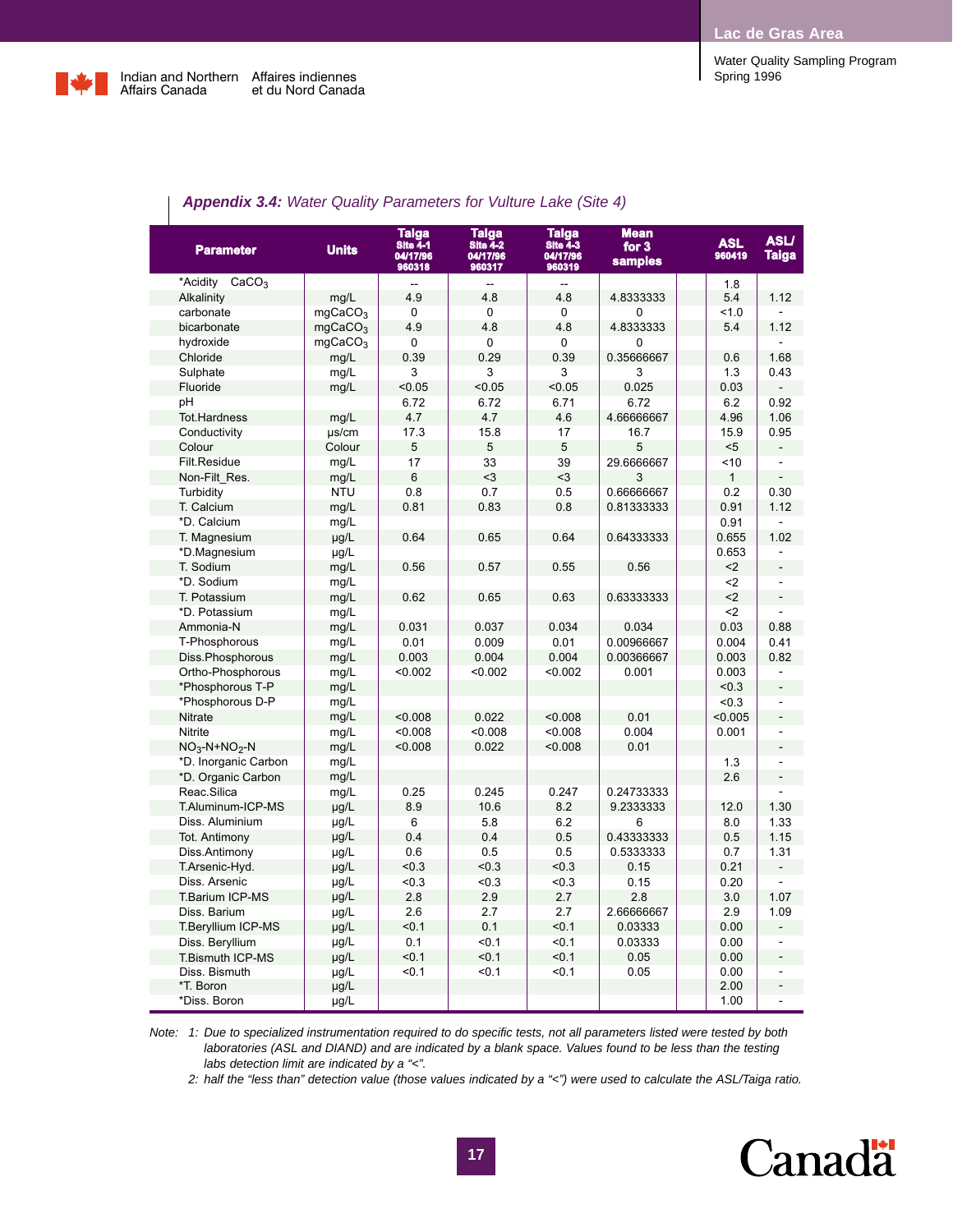

| <b>Appointed Vit.</b> Mater gaanty Faramoloro for Valtaro Lano (born u) |              |                                                |                                                       |                                                       |                                        |                      |                             |
|-------------------------------------------------------------------------|--------------|------------------------------------------------|-------------------------------------------------------|-------------------------------------------------------|----------------------------------------|----------------------|-----------------------------|
| <b>Parameter</b>                                                        | <b>Units</b> | Taiga<br><b>Site 4-1</b><br>04/17/96<br>960318 | <b>Taiga</b><br><b>Site 4-2</b><br>04/17/96<br>960317 | <b>Taiga</b><br><b>Site 4-3</b><br>04/17/96<br>960319 | <b>Mean</b><br>for 3<br><b>samples</b> | <b>ASL</b><br>960419 | <b>ASLI</b><br><b>Taiga</b> |
| T.Cadmium ICP-MS                                                        | µg/L         | < 0.1                                          | < 0.1                                                 | < 0.1                                                 | 0.05                                   | 0.00                 |                             |
| Dis. Cadmium                                                            | $\mu$ g/L    | < 0.1                                          | < 0.1                                                 | < 0.1                                                 | 0.05                                   | 0.00                 |                             |
| T.Cesium ICP-MS                                                         | µg/L         | < 0.1                                          | < 0.1                                                 | < 0.1                                                 | 0.05                                   |                      |                             |
| Diss. Cesium                                                            | µg/L         | < 0.1                                          | < 0.1                                                 | < 0.1                                                 | 0.05                                   |                      |                             |
| T.Chromium ICP-MS                                                       | µg/L         | 0.3                                            | 0.3                                                   | <0.2                                                  | 0.23333                                | 0.3                  |                             |
| Diss. Chromium                                                          | $\mu g/L$    | 0.2                                            | 0.2                                                   | <0.2                                                  | 0.166666                               | 0.2                  |                             |
| <b>T.Cobalt ICP-MS</b>                                                  | $\mu$ g/L    | $0.1$                                          | 0.1                                                   | 0.1                                                   | 0.08333                                | 0.0                  |                             |
| Diss. Cobalt                                                            | µg/L         | 0.1                                            | 0.1                                                   | 0.1                                                   | 0.1                                    | 0.2                  | 2.00                        |
| T.Copper ICP-MS                                                         | µg/L         | 0.9                                            | 0.9                                                   | 0.9                                                   | 0.9                                    | 1.0                  | 1.11                        |
| Diss. Copper                                                            | µg/L         | $\mathbf{1}$                                   | 0.9                                                   | 0.8                                                   | 0.9                                    | 1.0                  | 1.11                        |
| T.Indium ICP-MS                                                         | $\mu$ g/L    | < 0.1                                          | < 0.1                                                 | < 0.1                                                 | 0.05                                   |                      |                             |
| Diss. Indium                                                            | µg/L         | < 0.1                                          | < 0.1                                                 | < 0.1                                                 | 0.05                                   |                      |                             |
| T.Iron                                                                  | $\mu$ g/L    | 6                                              | 8                                                     | 6                                                     | 6.6666667                              | 20                   | 3.00                        |
| Diss. Iron                                                              | µg/L         | $3$                                            | $3$                                                   | $3$                                                   | 1.5                                    | $\mathbf 0$          |                             |
| T.Lead ICP-MS                                                           | µg/L         | <0.2                                           | <0.2                                                  | <0.2                                                  | 0.1                                    | 0.1                  |                             |
| Diss. Lead                                                              | µg/L         | < 0.2                                          | < 0.2                                                 | < 0.2                                                 | 0.1                                    | 0.4                  |                             |
| T. Lithium ICP-MS                                                       | µg/L         | 1.2                                            | 1.1                                                   | 1.1                                                   | 1.13333333                             | 1.0                  | 0.88                        |
| Diss. Lithium                                                           | µg/L         | 1.1                                            | 1.1                                                   | 1.2                                                   | 1.13333333                             | 1.0                  | 0.88                        |
| T.Manganese ICP-MS                                                      | µg/L         | 0.4                                            | 0.4                                                   | 0.4                                                   | 0.4                                    | 0.5                  | 1.25                        |
| Diss.Manganese                                                          | µg/L         | 0.3                                            | 0.3                                                   | 0.3                                                   | 0.3                                    | 0.4                  | 1.33                        |
| T.Mercury-C/V                                                           | $\mu$ g/L    | < 0.02                                         | < 0.02                                                | < 0.02                                                | 0.01                                   | 0.00                 |                             |
| Diss.Mercury-CV                                                         | µg/L         | < 0.02                                         | < 0.02                                                | < 0.02                                                | 0.01                                   | 0.00                 |                             |
| T.Molybdenum ICP-MS                                                     | µg/L         | < 0.1                                          | < 0.1                                                 | 0.1                                                   | 0.06667                                | 0.0                  | $\blacksquare$              |
| Diss.Molybdenum                                                         | $\mu$ g/L    | < 0.1                                          | < 0.1                                                 | < 0.1                                                 | 0.05                                   | 0.0                  |                             |
| <b>T.Nickel ICP-MS</b>                                                  | µg/L         | 0.4                                            | 0.5                                                   | 0.4                                                   | 0.4333333                              | 0.4                  | 0.92                        |
| Diss. Nickel                                                            | µg/L         | 0.4                                            | 0.4                                                   | 0.5                                                   | 0.4333333                              | 0.4                  | 0.92                        |
| T.Rubidium ICP-MS                                                       | $\mu$ g/L    | 1.4                                            | 1.5                                                   | 1.4                                                   | 1.43333333                             |                      |                             |
| Diss.Rubidium                                                           | µg/L         | 1.4                                            | 1.4                                                   | 1.4                                                   | 1.4                                    |                      |                             |
| T.Selenium ICP-MS                                                       | µg/L         | $\leq$ 1                                       | $\leq$ 1                                              | < 1                                                   | 0.5                                    | 0.00                 |                             |
| Diss.Selenium                                                           | $\mu$ g/L    | <1                                             | <1                                                    | <1                                                    | 0.5                                    | 0.00                 |                             |
| *T. Silicon                                                             | µg/L         |                                                |                                                       |                                                       |                                        | 100                  |                             |
| *Diss. Silicon                                                          | µg/L         |                                                |                                                       |                                                       |                                        | 90                   | $\blacksquare$              |
| T.Silver ICP-MS                                                         | µg/L         | < 0.1                                          | < 0.1                                                 | < 0.1                                                 | 0.05                                   | 0.00                 |                             |
| Diss. Silver                                                            | µg/L         | < 0.1                                          | < 0.1                                                 | < 0.1                                                 | 0.05                                   | 0.00                 |                             |
| Strontium ICP-MS                                                        | µg/L         | 6.3                                            | 6.3                                                   | 6.2                                                   | 6.2666667                              | 6.8                  | 1.09                        |
| Diss.Strontium                                                          | µg/L         | 6.3                                            | 6.2                                                   | 6.3                                                   | 6.2666667                              | 6.8                  | 1.09                        |
| T.Thallium ICP-MS                                                       | $\mu$ g/L    | < 0.1                                          | < 0.1                                                 | < 0.1                                                 | 0.05                                   | 0.00                 |                             |
| Diss.Thallium                                                           | µg/L         | < 0.1                                          | < 0.1                                                 | < 0.1                                                 | 0.05                                   | 0.00                 |                             |
| *T. Tin                                                                 | mg/L         |                                                |                                                       |                                                       |                                        | 0.00                 | $\overline{a}$              |
| *Diss. Tin                                                              | mg/L         |                                                |                                                       |                                                       |                                        | 0.00                 |                             |
| *T. Titanium                                                            | mg/L         |                                                |                                                       |                                                       |                                        | 0.00                 |                             |
| *Diss. Titanium                                                         | mg/L         |                                                |                                                       |                                                       |                                        | 0.00                 | $\blacksquare$              |
| T.Uranium ICP-MS                                                        |              | < 0.1                                          | < 0.1                                                 | < 0.1                                                 | 0.05                                   | 0.02                 |                             |
| Diss.Uranium                                                            | $\mu$ g/L    | < 0.1                                          | < 0.1                                                 | < 0.1                                                 | 0.05                                   | 0.02                 |                             |
| T.Vanadium ICP-MS                                                       | µg/L         | 0.1                                            | < 0.1                                                 | < 0.1                                                 |                                        |                      |                             |
|                                                                         | $\mu$ g/L    |                                                |                                                       |                                                       | 0.06667                                | 0.00                 |                             |
| Diss. Vanadium                                                          | µg/L         | < 0.1                                          | < 0.1                                                 | < 0.1                                                 | 0.05                                   | 0.00                 |                             |
| T.Zinc ICP-MS                                                           | µg/L         | 2.5                                            | 2.6                                                   | 1.7                                                   | 2.26666667                             | 3.0                  | 1.32                        |
| Diss. Zinc                                                              | µg/L         | 1.5                                            | 1.3                                                   | 1.8                                                   | 1.5333333                              | 2.0                  | 1.30                        |

### *Appendix 3.4: Water Quality Parameters for Vulture Lake (cont'd)*

*Note: 1: Due to specialized instrumentation required to do specific tests, not all parameters listed were tested by both laboratories (ASL and DIAND) and are indicated by a blank space. Values found to be less than the testing labs detection limit are indicated by a "<".*

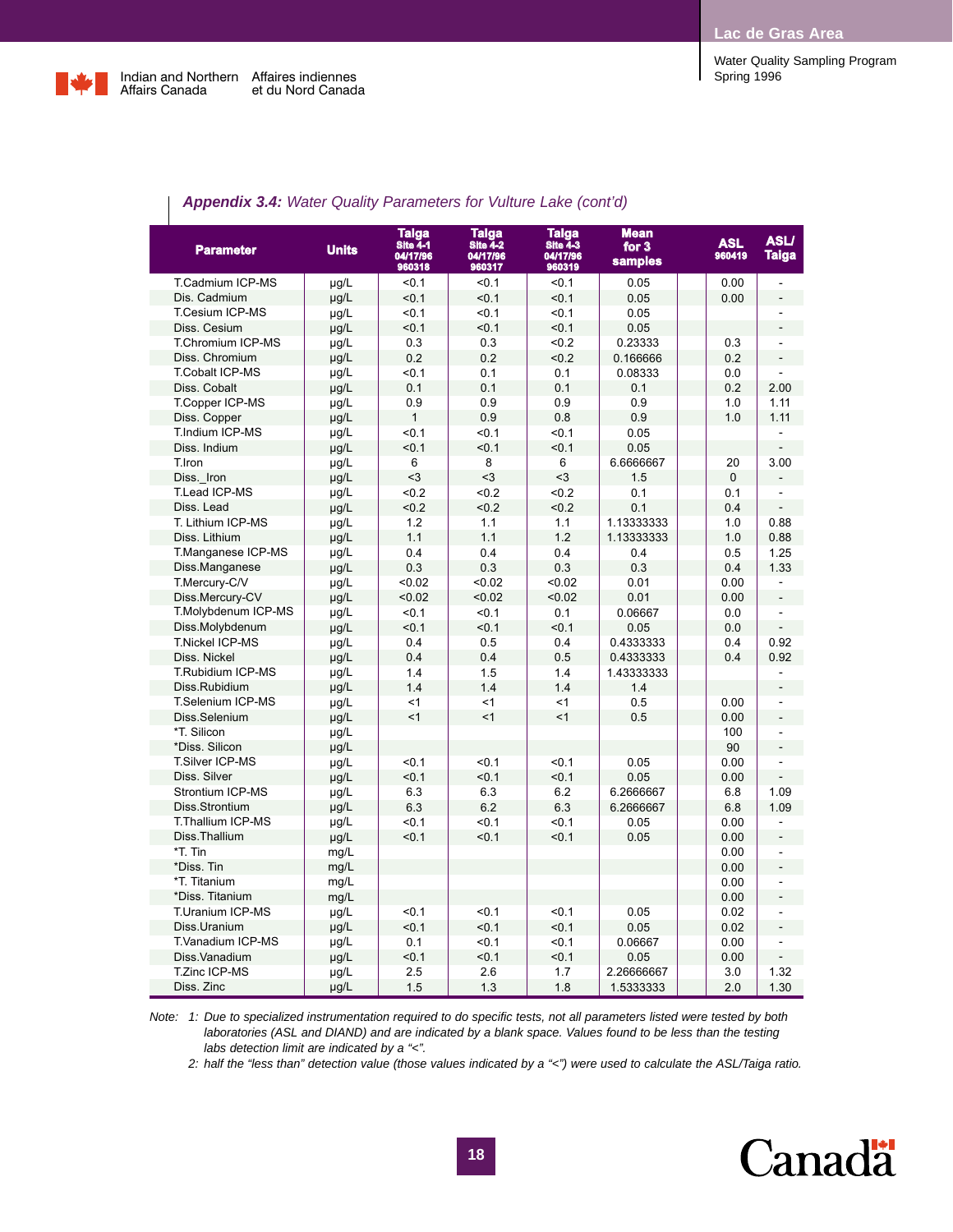Water Quality Sampling Program



| Taiga<br>Site 5-2<br>Taiga<br>Site 5-1<br><b>Units</b><br><b>Parameter</b><br>04/17/96<br>04/17/96<br>960321<br>960320<br>*Acidity<br>CaCO <sub>3</sub><br>$\overline{a}$<br>$\overline{a}$<br>11.3<br>11.4<br>Alkalinity<br>mg/L<br>carbonate<br>mqCaCO <sub>3</sub><br>0<br>0<br>mgCaCO <sub>3</sub><br>11.3<br>11.4<br>bicarbonate<br>hydroxide<br>mqCaCO <sub>3</sub><br>0<br>0<br>Chloride<br>mg/L<br>1.93<br>1.88<br>Sulphate<br>mg/L<br>5<br>5<br>Fluoride<br>< 0.05<br>< 0.05<br>mg/L | <b>Taiga</b><br><b>Mean</b><br><b>ASLI</b><br><b>ASL</b><br>Site 5-3<br>for $3$<br>960419<br><b>Taiga</b><br>04/17/96<br><b>samples</b><br>960322<br>7.2<br>11.3<br>11.333333<br>12.4<br>1.09<br>0<br>$\Omega$<br>1.0<br>11.3<br>11.333333<br>12.4<br>1.09<br>0<br>$\Omega$<br>1.11<br>1.88<br>1.8966667<br>2.1<br>5<br>5<br>2.1<br>0.42<br>< 0.05<br>0.025<br>0.05<br>6.68<br>5.95<br>0.89<br>6.65<br>14.2<br>14.133333<br>15.5<br>1.10<br>45.4<br>45.2<br>1.00<br>45 |
|-----------------------------------------------------------------------------------------------------------------------------------------------------------------------------------------------------------------------------------------------------------------------------------------------------------------------------------------------------------------------------------------------------------------------------------------------------------------------------------------------|------------------------------------------------------------------------------------------------------------------------------------------------------------------------------------------------------------------------------------------------------------------------------------------------------------------------------------------------------------------------------------------------------------------------------------------------------------------------|
|                                                                                                                                                                                                                                                                                                                                                                                                                                                                                               |                                                                                                                                                                                                                                                                                                                                                                                                                                                                        |
|                                                                                                                                                                                                                                                                                                                                                                                                                                                                                               |                                                                                                                                                                                                                                                                                                                                                                                                                                                                        |
|                                                                                                                                                                                                                                                                                                                                                                                                                                                                                               |                                                                                                                                                                                                                                                                                                                                                                                                                                                                        |
|                                                                                                                                                                                                                                                                                                                                                                                                                                                                                               |                                                                                                                                                                                                                                                                                                                                                                                                                                                                        |
|                                                                                                                                                                                                                                                                                                                                                                                                                                                                                               |                                                                                                                                                                                                                                                                                                                                                                                                                                                                        |
|                                                                                                                                                                                                                                                                                                                                                                                                                                                                                               |                                                                                                                                                                                                                                                                                                                                                                                                                                                                        |
|                                                                                                                                                                                                                                                                                                                                                                                                                                                                                               |                                                                                                                                                                                                                                                                                                                                                                                                                                                                        |
|                                                                                                                                                                                                                                                                                                                                                                                                                                                                                               |                                                                                                                                                                                                                                                                                                                                                                                                                                                                        |
|                                                                                                                                                                                                                                                                                                                                                                                                                                                                                               |                                                                                                                                                                                                                                                                                                                                                                                                                                                                        |
| 6.57<br>6.7<br>рH                                                                                                                                                                                                                                                                                                                                                                                                                                                                             |                                                                                                                                                                                                                                                                                                                                                                                                                                                                        |
| <b>Tot.Hardness</b><br>14.1<br>14.1<br>mg/L                                                                                                                                                                                                                                                                                                                                                                                                                                                   |                                                                                                                                                                                                                                                                                                                                                                                                                                                                        |
| 45.2<br>45<br>Conductivity<br>$\mu$ s/cm                                                                                                                                                                                                                                                                                                                                                                                                                                                      |                                                                                                                                                                                                                                                                                                                                                                                                                                                                        |
| 10<br>20<br>Colour<br>Colour                                                                                                                                                                                                                                                                                                                                                                                                                                                                  | 20<br>16.666667<br>16<br>0.96                                                                                                                                                                                                                                                                                                                                                                                                                                          |
| Filt.Residue<br>mg/L<br>55<br>67                                                                                                                                                                                                                                                                                                                                                                                                                                                              | 56<br>59.333333<br>38<br>0.64                                                                                                                                                                                                                                                                                                                                                                                                                                          |
| $\overline{4}$<br>$3$<br>Non-Filt Res.<br>mg/L                                                                                                                                                                                                                                                                                                                                                                                                                                                | 3<br>2.83333333<br><1                                                                                                                                                                                                                                                                                                                                                                                                                                                  |
| <b>NTU</b><br>0.7<br>0.4<br>Turbidity                                                                                                                                                                                                                                                                                                                                                                                                                                                         | 0.3<br>0.4666667<br>0.2<br>0.43                                                                                                                                                                                                                                                                                                                                                                                                                                        |
| mg/L<br>2.75<br>2.74<br>T. Calcium                                                                                                                                                                                                                                                                                                                                                                                                                                                            | 2.77<br>2.7533333<br>3.16<br>1.15                                                                                                                                                                                                                                                                                                                                                                                                                                      |
| *D. Calcium<br>mg/L                                                                                                                                                                                                                                                                                                                                                                                                                                                                           | 3.19                                                                                                                                                                                                                                                                                                                                                                                                                                                                   |
| 1.75<br>1.76<br>T. Magnesium<br>µg/L                                                                                                                                                                                                                                                                                                                                                                                                                                                          | 1.77<br>1.76<br>1.04<br>1.83                                                                                                                                                                                                                                                                                                                                                                                                                                           |
| *D.Magnesium<br>$\mu$ g/L                                                                                                                                                                                                                                                                                                                                                                                                                                                                     | 1.83                                                                                                                                                                                                                                                                                                                                                                                                                                                                   |
| T. Sodium<br>mg/L<br>1.44<br>1.44                                                                                                                                                                                                                                                                                                                                                                                                                                                             | 1.43<br>1.4366667<br>$2$                                                                                                                                                                                                                                                                                                                                                                                                                                               |
| *D. Sodium<br>mg/L                                                                                                                                                                                                                                                                                                                                                                                                                                                                            | $2$                                                                                                                                                                                                                                                                                                                                                                                                                                                                    |
| T. Potassium<br>mg/L<br>1.32<br>1.33                                                                                                                                                                                                                                                                                                                                                                                                                                                          | 1.32<br>1.323333<br>$2$<br>$\overline{a}$                                                                                                                                                                                                                                                                                                                                                                                                                              |
| *D. Potassium<br>mg/L                                                                                                                                                                                                                                                                                                                                                                                                                                                                         | $2$                                                                                                                                                                                                                                                                                                                                                                                                                                                                    |
| 0.005<br>0.007<br>Ammonia-N<br>mg/L                                                                                                                                                                                                                                                                                                                                                                                                                                                           | 0.009<br>0.007<br>< 0.02<br>$\overline{a}$                                                                                                                                                                                                                                                                                                                                                                                                                             |
| 0.007<br>0.007<br>T-Phosphorous<br>mg/L                                                                                                                                                                                                                                                                                                                                                                                                                                                       | 0.008<br>0.0073333<br>0.006<br>0.82                                                                                                                                                                                                                                                                                                                                                                                                                                    |
| mg/L<br>Diss.Phosphorous<br>0.007<br>0.004                                                                                                                                                                                                                                                                                                                                                                                                                                                    | 0.004<br>0.005<br>0.003<br>0.60                                                                                                                                                                                                                                                                                                                                                                                                                                        |
| Ortho-Phosphorous<br>mg/L<br>< 0.002<br>< 0.002                                                                                                                                                                                                                                                                                                                                                                                                                                               | 0.001<br>< 0.002<br>0.001                                                                                                                                                                                                                                                                                                                                                                                                                                              |
| *Phosphorous T-P<br>mg/L                                                                                                                                                                                                                                                                                                                                                                                                                                                                      | < 0.3<br>$\overline{a}$                                                                                                                                                                                                                                                                                                                                                                                                                                                |
| *Phosphorous D-P<br>mg/L                                                                                                                                                                                                                                                                                                                                                                                                                                                                      | < 0.3                                                                                                                                                                                                                                                                                                                                                                                                                                                                  |
| 0.223<br>0.228<br><b>Nitrate</b><br>mg/L                                                                                                                                                                                                                                                                                                                                                                                                                                                      | 0.226<br>0.2256667<br>0.185<br>0.82                                                                                                                                                                                                                                                                                                                                                                                                                                    |
| < 0.008<br>< 0.008<br><b>Nitrite</b><br>mg/L                                                                                                                                                                                                                                                                                                                                                                                                                                                  | < 0.008<br>0.001<br>0.004                                                                                                                                                                                                                                                                                                                                                                                                                                              |
| mg/L<br>0.223<br>0.228<br>$NO3-N+NO2-N$                                                                                                                                                                                                                                                                                                                                                                                                                                                       | 0.226<br>0.2256667<br>0.00                                                                                                                                                                                                                                                                                                                                                                                                                                             |
| *D. Inorganic Carbon<br>mg/L                                                                                                                                                                                                                                                                                                                                                                                                                                                                  | 1.9                                                                                                                                                                                                                                                                                                                                                                                                                                                                    |
| *D. Organic Carbon<br>mg/L                                                                                                                                                                                                                                                                                                                                                                                                                                                                    | 6.4<br>$\frac{1}{2}$                                                                                                                                                                                                                                                                                                                                                                                                                                                   |
| Reac.Silica<br>mg/L<br>1.13<br>1.12                                                                                                                                                                                                                                                                                                                                                                                                                                                           | 1.15<br>1.1333333                                                                                                                                                                                                                                                                                                                                                                                                                                                      |
| $\mu$ g/L<br>35.7<br>35.8<br>T.Aluminum-ICP-MS                                                                                                                                                                                                                                                                                                                                                                                                                                                | 1.06<br>35.9<br>38.0<br>35.8                                                                                                                                                                                                                                                                                                                                                                                                                                           |
| µg/L<br>33.7<br>32.8<br>Diss. Aluminium                                                                                                                                                                                                                                                                                                                                                                                                                                                       | 32.9<br>33.133333<br>36.0<br>1.09                                                                                                                                                                                                                                                                                                                                                                                                                                      |
| 0.4<br>Tot. Antimony<br>µg/L<br>0.3                                                                                                                                                                                                                                                                                                                                                                                                                                                           | 0.4<br>0.3666667<br>1.64<br>0.6                                                                                                                                                                                                                                                                                                                                                                                                                                        |
| 0.4<br>0.4<br>Diss.Antimony<br>µg/L                                                                                                                                                                                                                                                                                                                                                                                                                                                           | 0.4<br>1.00<br>0.4<br>0.4                                                                                                                                                                                                                                                                                                                                                                                                                                              |
| < 0.3<br>T.Arsenic-Hyd.<br>µg/L<br>< 0.3                                                                                                                                                                                                                                                                                                                                                                                                                                                      | < 0.3<br>0.15<br>0.40<br>2.67                                                                                                                                                                                                                                                                                                                                                                                                                                          |
| Diss. Arsenic<br>µg/L<br>< 0.3<br><0.3                                                                                                                                                                                                                                                                                                                                                                                                                                                        | < 0.3<br>0.15<br>2.60<br>0.39                                                                                                                                                                                                                                                                                                                                                                                                                                          |
| 15.8<br>µg/L<br>15.4<br>T.Barium ICP-MS                                                                                                                                                                                                                                                                                                                                                                                                                                                       | 15.8<br>15.666667<br>16.7<br>1.07                                                                                                                                                                                                                                                                                                                                                                                                                                      |
| Diss. Barium<br>µg/L<br>15.5<br>15.3                                                                                                                                                                                                                                                                                                                                                                                                                                                          | 15.3<br>15.366667<br>16.3<br>1.06                                                                                                                                                                                                                                                                                                                                                                                                                                      |
| µg/L<br>< 0.1<br>< 0.1<br>T.Beryllium ICP-MS                                                                                                                                                                                                                                                                                                                                                                                                                                                  | < 0.1<br>0.00<br>0.05                                                                                                                                                                                                                                                                                                                                                                                                                                                  |
| < 0.1<br>µg/L<br>< 0.1<br>Diss. Beryllium                                                                                                                                                                                                                                                                                                                                                                                                                                                     | 0.1<br>0.06667<br>0.00<br>ä,                                                                                                                                                                                                                                                                                                                                                                                                                                           |
| < 0.1<br>< 0.1<br>µg/L<br>T.Bismuth ICP-MS                                                                                                                                                                                                                                                                                                                                                                                                                                                    | < 0.1<br>0.05<br>0.00<br>÷,                                                                                                                                                                                                                                                                                                                                                                                                                                            |
| Diss. Bismuth<br>µg/L<br>< 0.1<br>$0.1$                                                                                                                                                                                                                                                                                                                                                                                                                                                       | $0.1$<br>0.05<br>0.00                                                                                                                                                                                                                                                                                                                                                                                                                                                  |
| *T. Boron<br>µg/L                                                                                                                                                                                                                                                                                                                                                                                                                                                                             | 2.00<br>$\overline{a}$                                                                                                                                                                                                                                                                                                                                                                                                                                                 |
| *Diss. Boron<br>$\mu$ g/L                                                                                                                                                                                                                                                                                                                                                                                                                                                                     | 2.00                                                                                                                                                                                                                                                                                                                                                                                                                                                                   |

### *Appendix 3.5: Water Quality Parameters for Kodiak Lake (Site 5)*

*Note: 1: Due to specialized instrumentation required to do specific tests, not all parameters listed were tested by both laboratories (ASL and DIAND) and are indicated by a blank space. Values found to be less than the testing labs detection limit are indicated by a "<".*

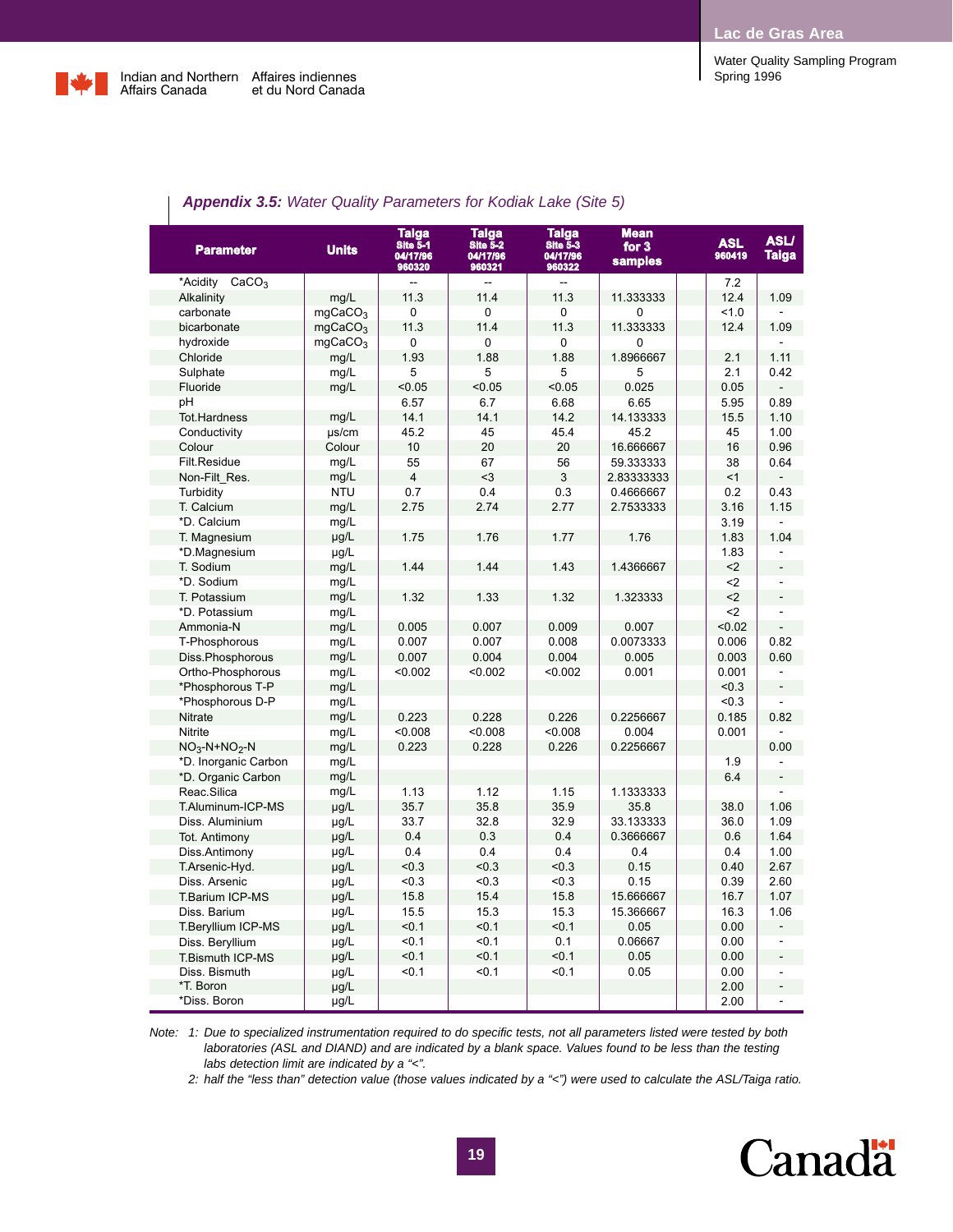

| <b>Parameter</b>        | <b>Units</b> | Taiga<br>Site 5-1<br>04/17/96<br>960320 | <b>Taiga</b><br><b>Site 5-2</b><br>04/17/96<br>960321 | Taiga<br>Site 5-3<br>04/17/96<br>960322 | <b>Mean</b><br>for $3$<br>samples | <b>ASL</b><br>960419 | <b>ASLI</b><br>Taiga     |
|-------------------------|--------------|-----------------------------------------|-------------------------------------------------------|-----------------------------------------|-----------------------------------|----------------------|--------------------------|
| T.Cadmium ICP-MS        | $\mu$ g/L    | < 0.1                                   | < 0.1                                                 | < 0.1                                   | 0.05                              | 0.00                 | $\overline{\phantom{a}}$ |
| Dis. Cadmium            | µg/L         | < 0.1                                   | < 0.1                                                 | < 0.1                                   | 0.05                              | 0.00                 |                          |
| T.Cesium ICP-MS         | µg/L         | < 0.1                                   | < 0.1                                                 | $0.1$                                   | 0.05                              |                      |                          |
| Diss. Cesium            | µg/L         | < 0.1                                   | < 0.1                                                 | $0.1$                                   | 0.05                              |                      |                          |
| T.Chromium ICP-MS       | µg/L         | 0.6                                     | 0.5                                                   | 0.4                                     | 0.5                               | 0.4                  | 0.80                     |
| Diss. Chromium          | µg/L         | 0.3                                     | 0.3                                                   | 0.2                                     | 0.2666667                         | 0.4                  | 1.50                     |
| <b>T.Cobalt ICP-MS</b>  | $\mu$ g/L    | 0.1                                     | 0.1                                                   | 0.1                                     | 0.1                               | 0.2                  | 2.00                     |
| Diss. Cobalt            | µg/L         | 0.1                                     | 0.1                                                   | 0.1                                     | 0.1                               | 0.1                  | 1.00                     |
| T.Copper ICP-MS         | µg/L         | 2.7                                     | 2.1                                                   | 2.1                                     | 2.3                               | 2.3                  | 1.00                     |
| Diss. Copper            | µg/L         | 2.8                                     | 2.1                                                   | $\overline{2}$                          | 2.3                               | 2.3                  | 1.00                     |
| T.Indium ICP-MS         | µg/L         | $0.1$                                   | < 0.1                                                 | < 0.1                                   | 0.05                              |                      |                          |
| Diss. Indium            | µg/L         | < 0.1                                   | < 0.1                                                 | < 0.1                                   | 0.05                              |                      |                          |
| T.Iron                  | µg/L         | 68                                      | 69                                                    | 66                                      | 67.666667                         | 70                   | 1.03                     |
| Diss. Iron              | µg/L         | 44                                      | 44                                                    | 43                                      | 43.666667                         | 40                   | 0.92                     |
| T.Lead ICP-MS           | µg/L         | 0.2                                     | < 0.2                                                 | < 0.2                                   | 0.13333                           | 0.1                  |                          |
| Diss. Lead              | µg/L         | < 0.2                                   | &0.2                                                  | < 0.2                                   | 0.1                               | 0.1                  |                          |
| T. Lithium ICP-MS       | $\mu$ g/L    | 2.9                                     | 2.9                                                   | 2.9                                     | 2.9                               | 3.0                  | 1.03                     |
| Diss. Lithium           | $\mu$ g/L    | 2.9                                     | 2.7                                                   | 2.8                                     | 2.8                               | 3.0                  | 1.07                     |
| T.Manganese ICP-MS      | µg/L         | 4.5                                     | 4.5                                                   | 4.5                                     | 4.5                               | 4.9                  | 1.09                     |
| Diss.Manganese          | $\mu$ g/L    | 3.6                                     | 3.3                                                   | 3.5                                     | 3.4666667                         | 3.8                  | 1.10                     |
| T.Mercury-C/V           | µg/L         | < 0.02                                  | < 0.02                                                | < 0.02                                  | 0.01                              | 0.00                 |                          |
| Diss.Mercury-CV         | $\mu$ g/L    | < 0.02                                  | < 0.02                                                | < 0.02                                  | 0.01                              | 0.00                 |                          |
| T.Molybdenum ICP-MS     | µg/L         | 0.2                                     | 0.2                                                   | 0.2                                     | 0.1                               | 0.2                  | 2.00                     |
| Diss.Molybdenum         | µg/L         | 0.2                                     | 0.2                                                   | 0.2                                     | 0.1                               | 0.2                  | 2.00                     |
| <b>T.Nickel ICP-MS</b>  | µg/L         | 2.5                                     | 2.4                                                   | 2.4                                     | 2.4333333                         | 2.6                  | 1.07                     |
| Diss. Nickel            | µg/L         | 3.1                                     | 2.4                                                   | 2.4                                     | 2.6333333                         | 2.5                  | 0.95                     |
| T.Rubidium ICP-MS       | µg/L         | 3.6                                     | 3.6                                                   | 3.5                                     | 3.5666667                         |                      |                          |
| Diss.Rubidium           | µg/L         | 3.6                                     | 3.6                                                   | 3.5                                     | 3.5666667                         |                      |                          |
| T.Selenium ICP-MS       | µg/L         | < 1                                     | $\leq$ 1                                              | < 1                                     | 0.5                               | 0.00                 |                          |
| Diss.Selenium           | µg/L         | $\leq$ 1                                | $\leq$ 1                                              | $\mathbf{1}$                            | 0.66667                           | 0.00                 |                          |
| *T. Silicon             | µg/L         |                                         |                                                       |                                         |                                   | 460                  |                          |
| *Diss. Silicon          | µg/L         |                                         |                                                       |                                         |                                   | 460                  | $\overline{a}$           |
| <b>T.Silver ICP-MS</b>  | µg/L         | $0.1$                                   | < 0.1                                                 | < 0.1                                   | 0.05                              | 0.00                 |                          |
| Diss. Silver            | µg/L         | < 0.1                                   | < 0.1                                                 | < 0.1                                   | 0.05                              | 0.00                 |                          |
| <b>Strontium ICP-MS</b> | $\mu$ g/L    | 30.1                                    | 29.8                                                  | 30                                      | 29.966667                         | 32.5                 | 1.08                     |
| Diss.Strontium          | $\mu$ g/L    | 29.8                                    | 29.4                                                  | 29.4                                    | 29.533333                         | 32.3                 | 1.09                     |
| T.Thallium ICP-MS       | µg/L         | $0.1$                                   | < 0.1                                                 | $0.1$                                   | 0.05                              | 0.00                 | $\overline{a}$           |
| Diss.Thallium           | $\mu$ g/L    | < 0.1                                   | < 0.1                                                 | < 0.1                                   | 0.05                              | 0.00                 | $\overline{a}$           |
| *T. Tin                 | mg/L         |                                         |                                                       |                                         |                                   | 0.00                 | ÷,                       |
| *Diss. Tin              | mg/L         |                                         |                                                       |                                         |                                   | 0.00                 |                          |
| *T. Titanium            | mg/L         |                                         |                                                       |                                         |                                   | 0.00                 |                          |
| *Diss. Titanium         | mg/L         |                                         |                                                       |                                         |                                   | 0.00                 |                          |
| T.Uranium ICP-MS        | µg/L         | 0.1                                     | 0.2                                                   | 0.1                                     | 0.1333333                         | 0.2                  | 1.50                     |
| Diss.Uranium            | µg/L         | 0.2                                     | 0.1                                                   | 0.1                                     | 0.1333333                         | 0.2                  | 1.50                     |
| T.Vanadium ICP-MS       | µg/L         | 0.1                                     | 0.1                                                   | 0.1                                     | 0.1                               | 0.00                 |                          |
| Diss. Vanadium          | µg/L         | 0.1                                     | < 0.1                                                 | 0.1                                     | 0.08333                           | 0.00                 |                          |
| T.Zinc ICP-MS           | µg/L         | 3.6                                     | 3.2                                                   | 3.1                                     | 3.3                               | 5.0                  | 1.52                     |
| Diss. Zinc              | µg/L         | $\overline{4}$                          | 3                                                     | 2.9                                     | 3.3                               | 4.0                  | 1.21                     |

### *Appendix 3.5: Water Quality Parameters for Kodiak Lake (cont'd)*

*Note: 1: Due to specialized instrumentation required to do specific tests, not all parameters listed were tested by both laboratories (ASL and DIAND) and are indicated by a blank space. Values found to be less than the testing labs detection limit are indicated by a "<".*

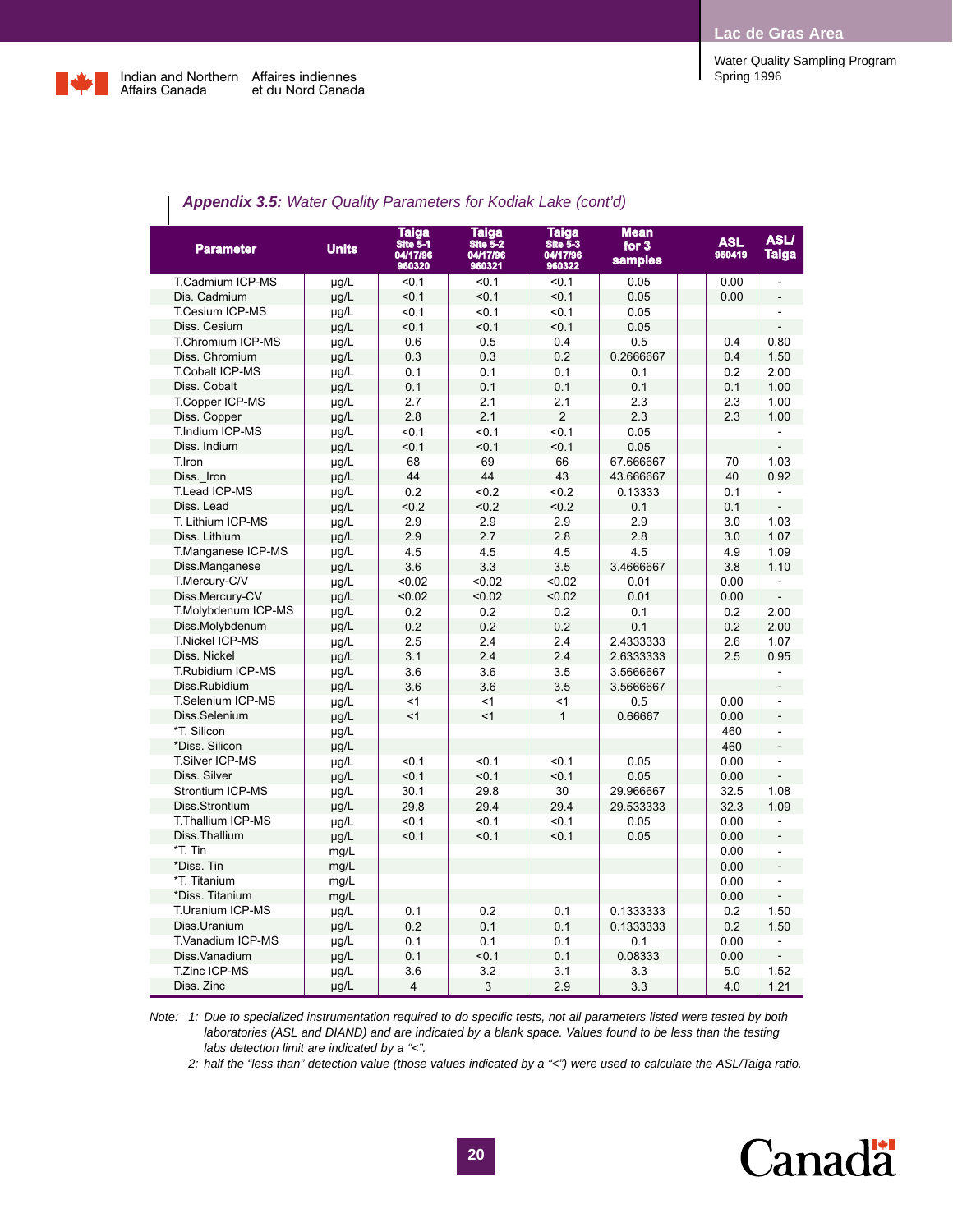

| Water Quality Sampling Program |  |
|--------------------------------|--|
| Spring 1996                    |  |

| <b>Appendix 3.6:</b> Water Quality Parameters for Field Blank (Moose Lake - Site 3B) |  |  |  |  |  |
|--------------------------------------------------------------------------------------|--|--|--|--|--|
|--------------------------------------------------------------------------------------|--|--|--|--|--|

| <b>Parameter</b>    | <b>Units</b>        | <b>Field Blank</b><br>Site 3B<br>04/17/96<br>960316 |
|---------------------|---------------------|-----------------------------------------------------|
| Alkalinity          | mg/L                | < 0.3                                               |
| Carbonate           | mgCaCO <sub>3</sub> | 0.00                                                |
| Bicarbonate         | mgCaCO <sub>3</sub> | 0.2                                                 |
| Hydroxide           | mgCaCO <sub>3</sub> | $0.0\,$                                             |
| Chloride            | mg/L                | <0.08                                               |
| Sulphate            | mg/L                | 3.0                                                 |
| Fluoride            | mg/L                | < 0.05                                              |
| pH                  |                     | 5.61                                                |
| T. Hardness         | mg/L                | < 0.1                                               |
| Conductivity        | $\mu$ s/cm          | 1.1                                                 |
| Colour              | colour              | 5                                                   |
| T. Dissolved Solids | mg/L                | $10$                                                |
| T. Suspended Solids | mg/L                | 3                                                   |
| Turbidity           | <b>NTU</b>          | 0.6                                                 |
| T. Calcium          | mg/L                | < 0.04                                              |
| T. Magnesium        | $\mu g/L$           | < 0.01                                              |
| T. Sodium           | mg/L                | < 0.04                                              |
| T. Potassium        | mg/L                | < 0.05                                              |
| Ammonia-N           | mg/L                | < 0.002                                             |
| T. Phosphorous      | mg/L                | 0.031                                               |
| Diss. Phosphorous   | mg/L                | 0.003                                               |
| Ortho-Phosphorous   | mg/L                | < 0.002                                             |
| Nitrate             | mg/L                | <0.008                                              |
| Nitrite             | mg/L                | < 0.008                                             |
| $NO3-N+NO2-N$       | mg/L                | < 0.008                                             |
| Reac. Silica        | mg/L                | < 0.005                                             |
| T. Aluminum-ICP-MS  | µg/L                | < 0.5                                               |
| Diss. Aluminium     | µg/L                | $1.2$                                               |
| T. Antimony         | $\mu$ g/L           | 0.4                                                 |
| Diss. Antimony      | $\mu$ g/L           | 0.4                                                 |
| T. Arsenic-Hyd.     | $\mu g/L$           | < 0.3                                               |
| Diss. Arsenic       | $\mu g/L$           | < 0.3                                               |
| T. Barium ICP-MS    | µg/L                | < 0.1                                               |
| Diss. Barium        | µg/L                | < 0.1                                               |
| T. Beryllium ICP-MS | µg/L                | 0.1                                                 |
| Diss. Beryllium     | $\mu g/L$           | < 0.1                                               |
| T. Bismuth ICP-MS   | $\mu$ g/L           | < 0.1                                               |
| Diss. Bismuth       | $\mu g/L$           | < 0.1                                               |
| T. Cadmium ICP-MS   | $\mu$ g/L           | < 0.1                                               |
| Diss. Cadmium       | $\mu$ g/L           | < 0.1                                               |

*Note: Values found to be less than the testing labs detection limit are indicated by a "<".*

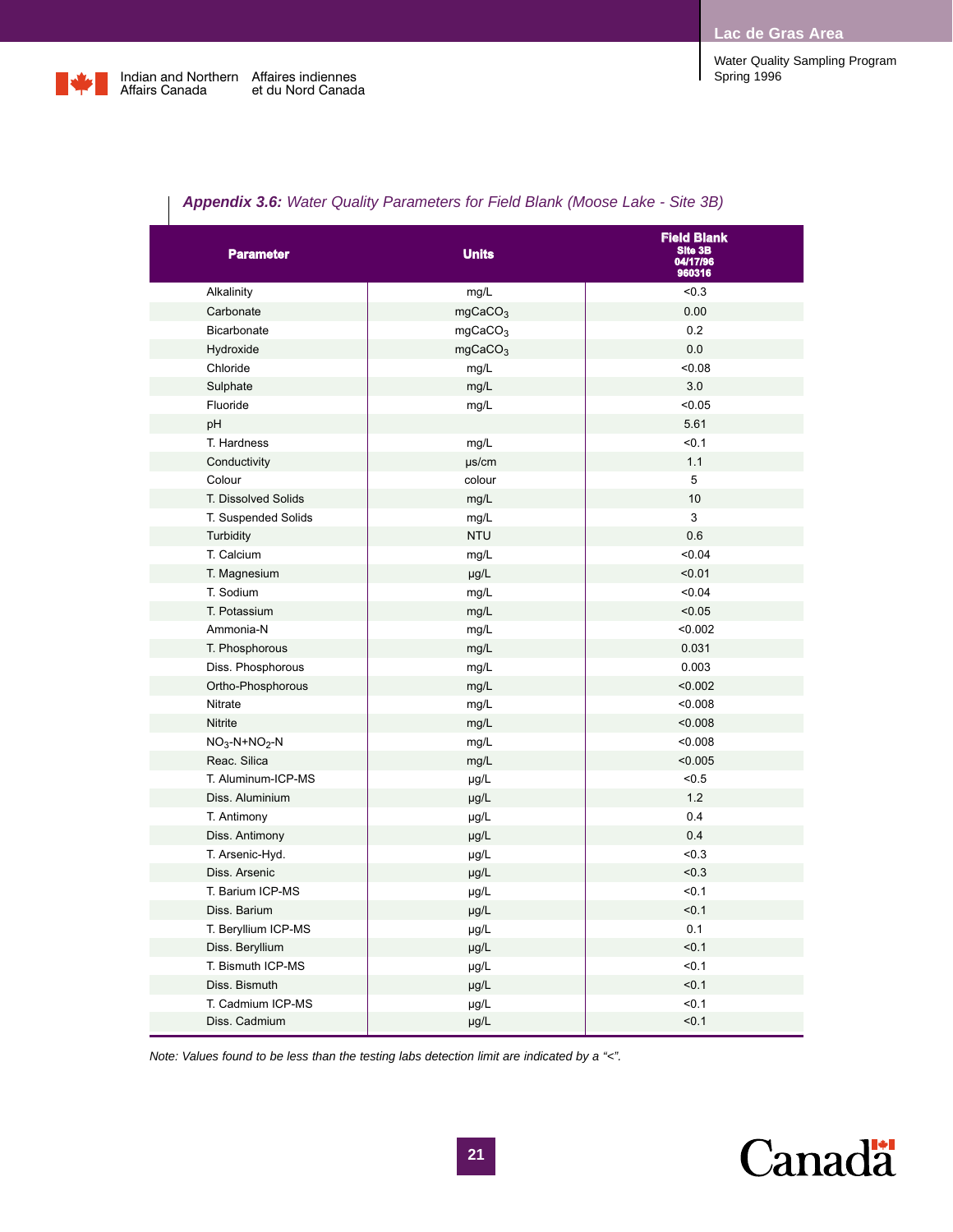

Affaires indiennes et du Nord Canada

Water Quality Sampling Program Spring 1996

### *Appendix 3.6: Water Quality Parameters for Field Blank (cont'd)*

| <b>Parameter</b>     | <b>Units</b> | <b>Field Blank</b><br>Site 3B<br>04/17/96<br>960316 |  |
|----------------------|--------------|-----------------------------------------------------|--|
| T. Cesium ICP-MS     | µg/L         | < 0.1                                               |  |
| Diss. Cesium         | µg/L         | < 0.1                                               |  |
| T. Chromium ICP-MS   | µg/L         | < 0.2                                               |  |
| Diss. Chromium       | µg/L         | < 0.2                                               |  |
| T. Cobalt ICP-MS     | µg/L         | < 0.1                                               |  |
| Diss. Cobalt         | µg/L         | < 0.1                                               |  |
| T. Copper ICP-MS     | µg/L         | 0.1                                                 |  |
| Diss. Copper         | µg/L         | 0.1                                                 |  |
| T. Indium ICP-MS     | µg/L         | < 0.1                                               |  |
| Diss. Indium         | µg/L         | < 0.1                                               |  |
| T. Iron              | µg/L         | $3$                                                 |  |
| Diss. Iron           | µg/L         | $3$                                                 |  |
| T. Lead ICP-MS       | µg/L         | < 0.2                                               |  |
| Diss. Lead           | µg/L         | < 0.2                                               |  |
| T. Lithium ICP-MS    | µg/L         | < 0.1                                               |  |
| Diss. Lithium        | µg/L         | < 0.1                                               |  |
| T. Manganese ICP-Ms  | µg/L         | < 0.1                                               |  |
| Diss. Managanese     | µg/L         | < 0.1                                               |  |
| T. Mercury-C/V       | µg/L         | < 0.01                                              |  |
| Diss. Mercury-C/V    | µg/L         | < 0.01                                              |  |
| T. Molybdenum ICP-MS | µg/L         | < 0.1                                               |  |
| Diss. Molybdenum     | µg/L         | < 0.1                                               |  |
| T. Nickel ICP-MS     | µg/L         | < 0.1                                               |  |
| Diss. Nickel         | µg/L         | < 0.1                                               |  |
| T. Rubidium ICP-MS   | µg/L         | < 0.1                                               |  |
| Diss. Rubidium       | µg/L         | < 0.1                                               |  |
| T. Selenium ICP-MS   | µg/L         | 1.0                                                 |  |
| Diss. Selenium       | µg/L         | <1                                                  |  |
| T. Silver ICP-MS     | µg/L         | < 0.1                                               |  |
| Diss. Silver         | µg/L         | < 0.1                                               |  |
| Strontium ICP-MS     | µg/L         | < 0.1                                               |  |
| Diss. Strontium      | µg/L         | < 0.1                                               |  |
| T. Thallium ICP-MS   | µg/L         | < 0.1                                               |  |
| Diss. Thallium       | µg/L         | < 0.1                                               |  |
| T. Uranium ICP-MS    | µg/L         | < 0.1                                               |  |
| Diss. Uranium        | µg/L         | < 0.1                                               |  |
| T. Vanadium ICP-MS   | µg/L         | < 0.1                                               |  |
| Diss. Vanadium       | µg/L         | < 0.1                                               |  |
| T Zinc ICP-MS        | µg/L         | < 0.5                                               |  |
| Diss. Zinc           | µg/L         | < 0.5                                               |  |

*Note: Values found to be less than the testing labs detection limit are indicated by a "<".*